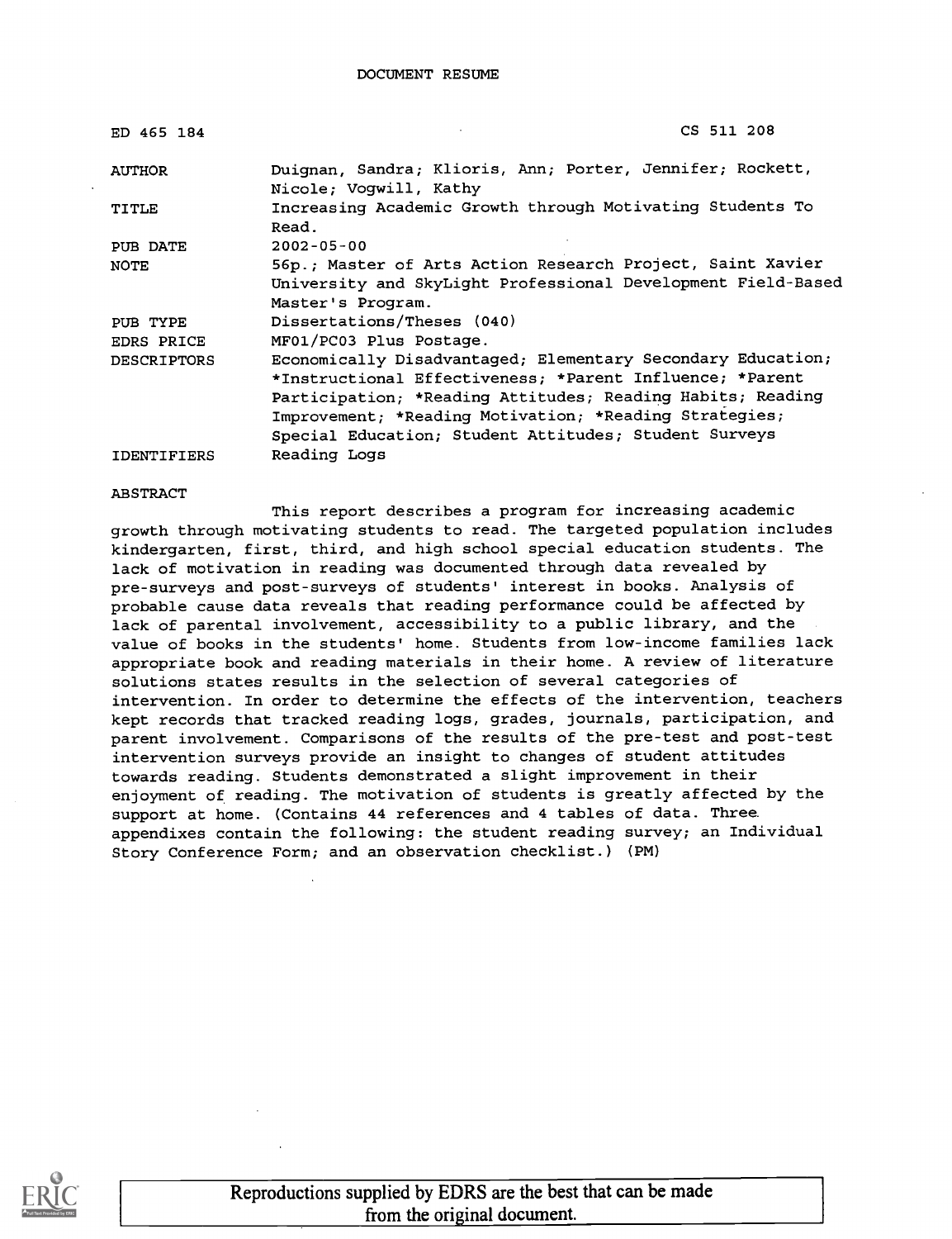#### INCREASING ACADEMIC GROWTH THROUGH MOTIVATING STUDENTS TO READ

PERMISSION TO REPRODUCE AND DISSEMINATE THIS MATERIAL HAS BEEN GRANTED BY

S. Duignan, A. Klipris, J. Porter, N. Cockett, X. Vogwill

1 TO THE EDUCATIONAL RESOURCES INFORMATION CENTER (ERIC)

U.S. DEPARTMENT OF EDUCATION Office of Educational Research and Improvement EDUCATIONAL RESOURCES INFORMATION CENTER (ERIC)

- O This document has been reproduced as received from the person or organization originating it.
- O Minor changes have been made to improve reproduction quality.

o Points of view or opinions stated in this document do not necessarily represent official OERI position or policy.

Sandra Duignan Ann Klioris Jennifer Porter Nicole Rockett Kathy Vogwill

An Action Research Project Submitted to the Graduate Faculty of the

School of Education in Partial Fulfillment of the

Requirements for the Degree of Master of Arts in Teaching and Leadership

Saint Xavier University & SkyLight

Field-Based Master's Program

Chicago, Illinois

May 2002

Ω ħ. BEST COPY AVAILABLE

CS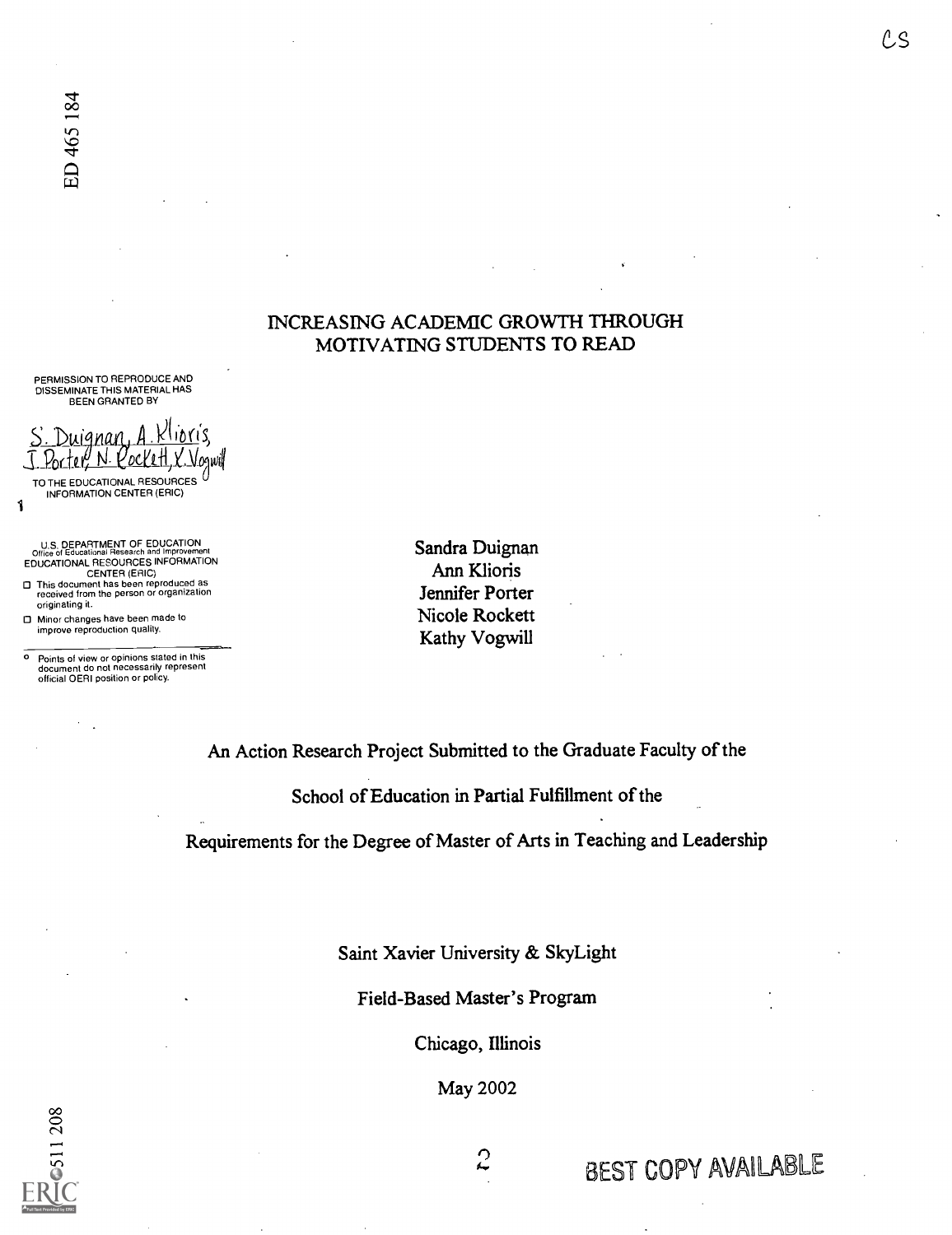Title: Increasing Academic Growth Through Motivating Students To Read

Authors: Sandy Duigan, Ann Klioris, Jennifer Porter, Nicole Porter, Kathy Vogwill

ii

Date: May 2002

#### ABSTRACT

This report describes a program for increasing academic growth through motivating students to read. The targeted population included, Kindergarten, first, third and high school special education students. The lack of motivation in reading was documented through data revealed by presurvey and postsurveys of students' interest in books and what the strategies attribute toward reading.

Analysis of probable cause data revealed that reading performance could be affected by lack of parental involvement, accessibility to a public library and if books were valued in the students' home. Students from low-income families lack appropriate book and reading materials in their home. Probable cause data also indicated that the lack of parental involvement and students low academic performance were major concerns for the problem.

A review of literature solution states results in the selection of several categories of intervention. In order to try to determine the effects of the intervention, teacher records will keep track of reading logs, grades, journals, participation, and parent involvement.

Comparisons of the results of the pretest and posttest intervention surveys were made to provide an insight to changes of student attitudes towards reading. Students demonstrated a slight improvement in their enjoyment of reading. The motivation of students is greatly affected by the support at home.

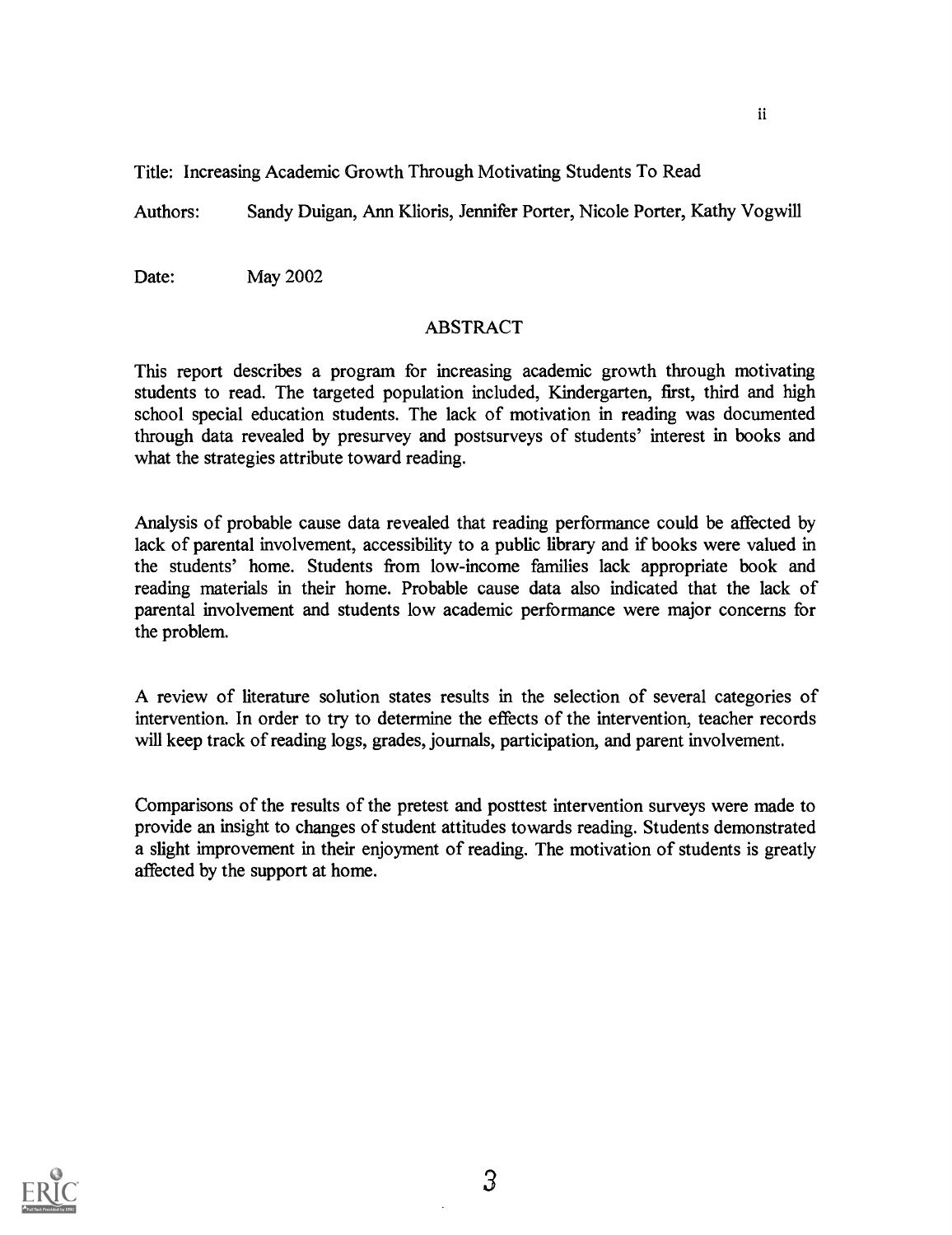#### SIGNATURE PAGE

This project was approved by

 $E_{\Omega}$ Advisor i  $\cancel{a}$ łì. p4AA.A.4-- Advisor<br>Bewerky Gulley

Dean, School of Education

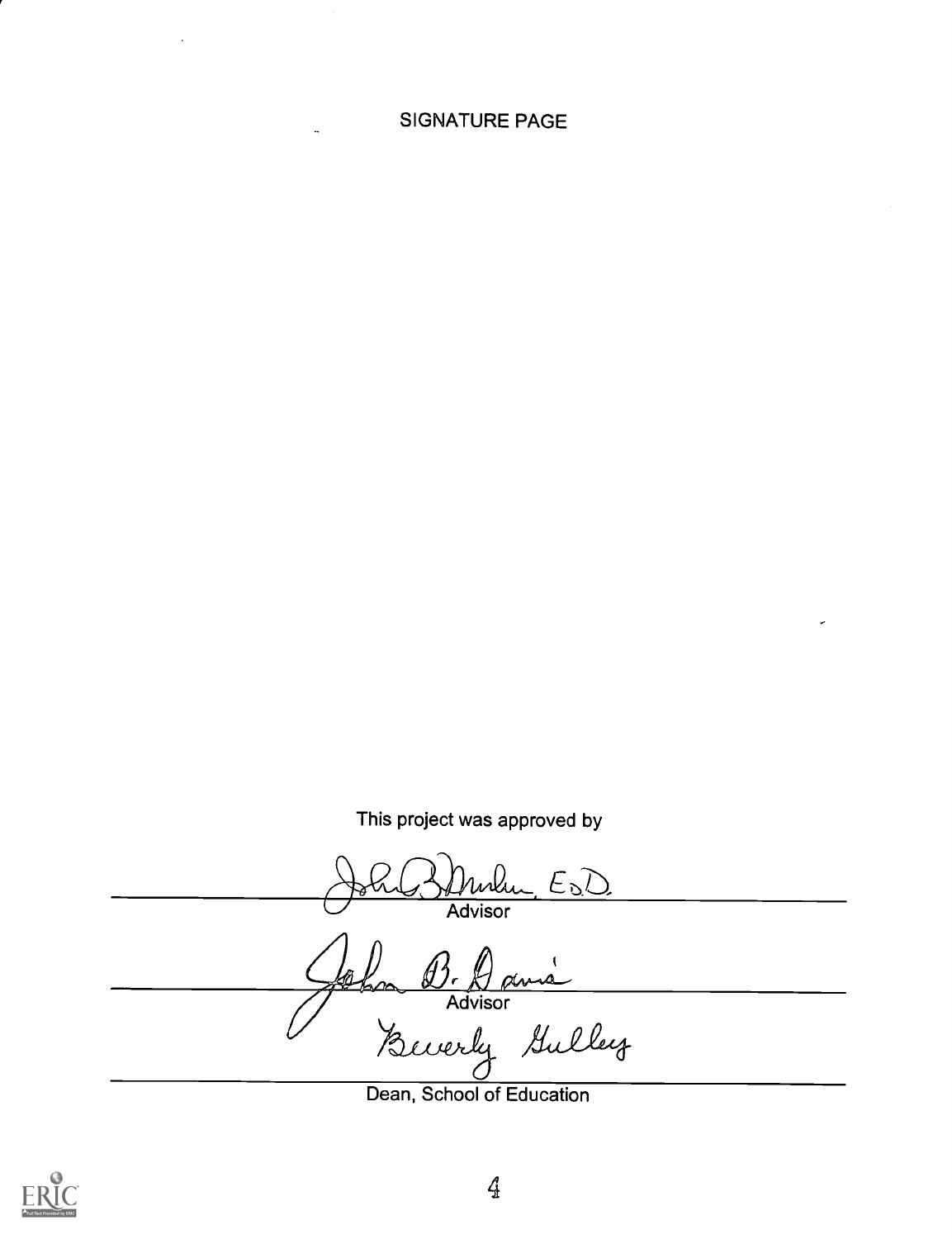#### TABLE OF CONTENTS

|         |                                                                                                   | Page         |
|---------|---------------------------------------------------------------------------------------------------|--------------|
|         |                                                                                                   |              |
| Chapter |                                                                                                   |              |
|         |                                                                                                   |              |
| 1.      |                                                                                                   |              |
|         |                                                                                                   |              |
|         |                                                                                                   | $\mathbf{I}$ |
|         |                                                                                                   | -1           |
|         |                                                                                                   | 2            |
|         |                                                                                                   | 3            |
|         |                                                                                                   | 5            |
|         | Description of Surrounding Community                                                              | 7            |
|         |                                                                                                   | 7            |
|         |                                                                                                   | 8            |
|         | $\text{School C: } \dots \dots \dots \dots \dots \dots \dots \dots \dots \dots \dots \dots \dots$ | 9            |
|         |                                                                                                   |              |
|         | Regional and National Context of Problem  12                                                      |              |
| 2.      |                                                                                                   |              |
|         | Ι.                                                                                                |              |
|         | II.<br>Supporting Data for Probable Cause  15                                                     |              |
|         | III.                                                                                              |              |
| 3.      |                                                                                                   |              |
|         |                                                                                                   |              |
|         |                                                                                                   |              |
|         |                                                                                                   | 34           |
|         |                                                                                                   | 36           |
| 4.      |                                                                                                   |              |
|         |                                                                                                   |              |



 $\hat{\mathcal{L}}$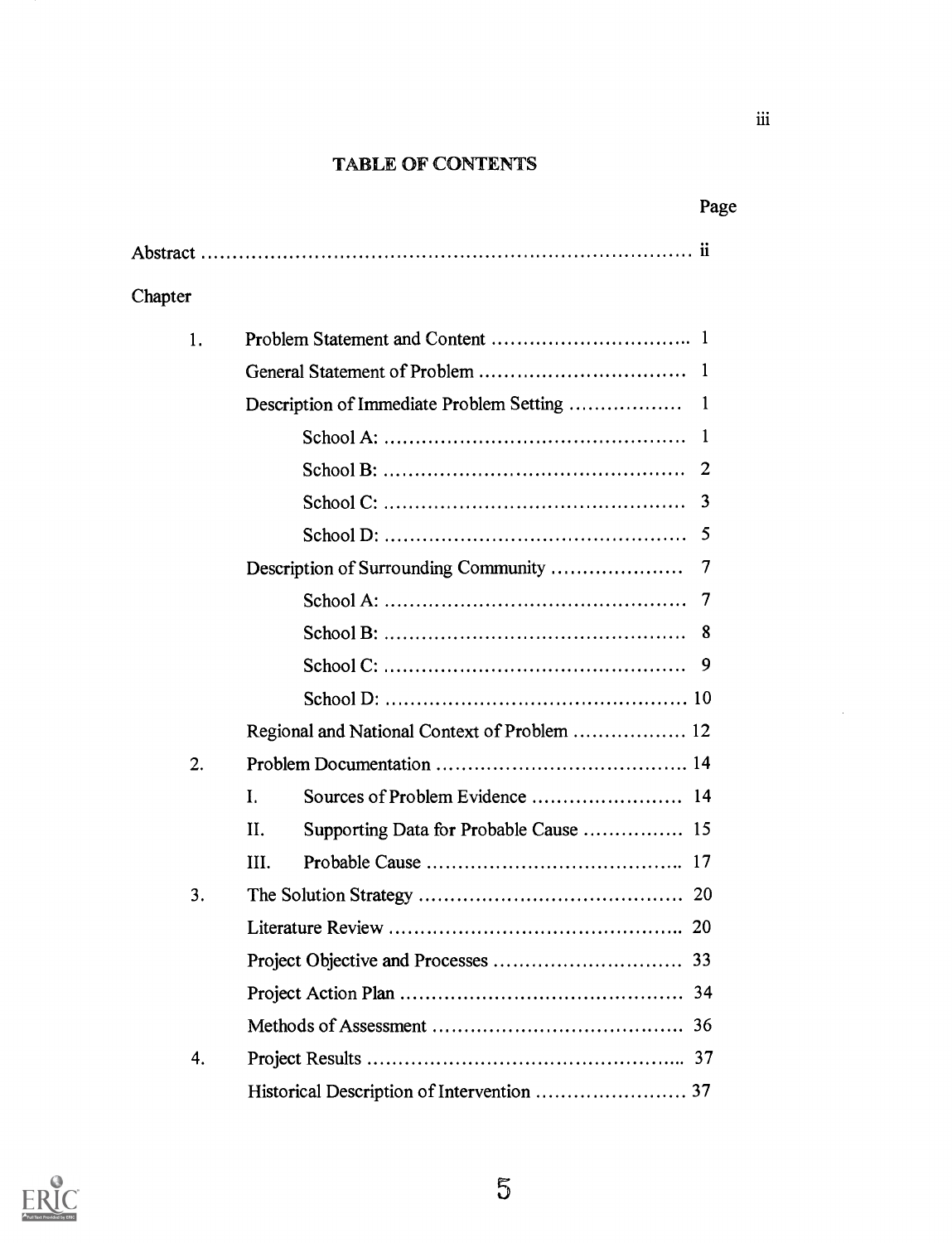| Appendices |  |
|------------|--|
|            |  |
|            |  |
|            |  |

 $\bar{\beta}$ 



 $\sim 10$ 

l,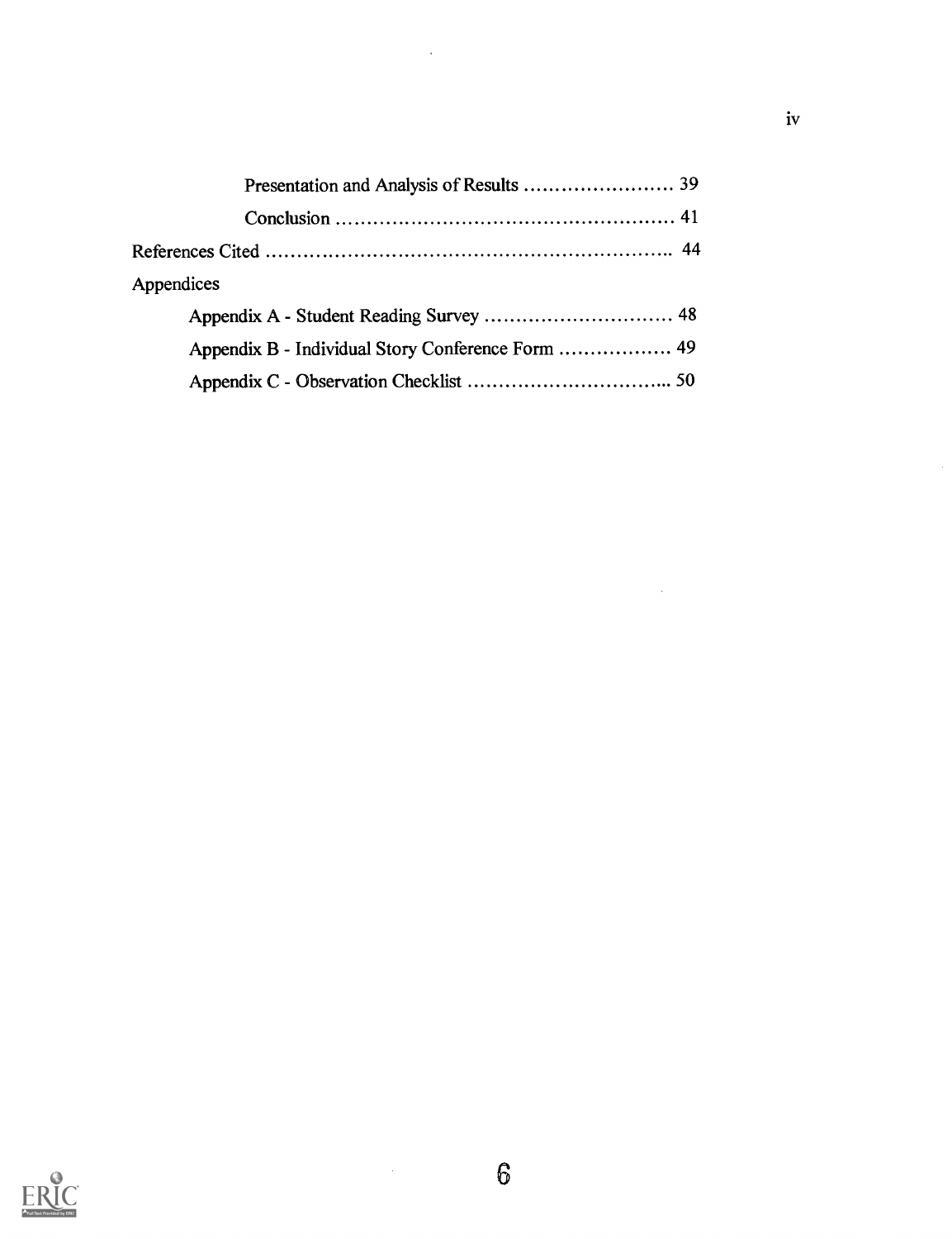#### CHAPTER 1

#### PROBLEM STATEMENT AND CONTEXT

#### Problem Statement

The targeted elementary and secondary students exhibited a lack of motivation in reading, which interfered with their academic growth. Evidence for the existence of the problem included anecdotal records that documented lack of parent involvement, student surveys, and assessments that indicated students' performance.

#### Local Context

School A was located in northeastern Illinois in a residential neighborhood with 1,300 students in pre-kindergarten through eighth grade. Due to overcrowding there were two buildings, one primary and one intermediate. There was one principal and one assistant principal for both buildings. Faculty members included 40 classroom teachers with an average of 14 years experience. Forty-five percent of the teachers had a master's degree.

The ethnic composition of School A included 90% Hispanic, 7% African-American, and 1% Caucasian. Ninety-seven percent of the students were from low-income families, and 32% were limited-English-proficient. School A averaged 25 students per classroom, had a 98% attendance rate, and a 23% mobility rate.



مبر<br>1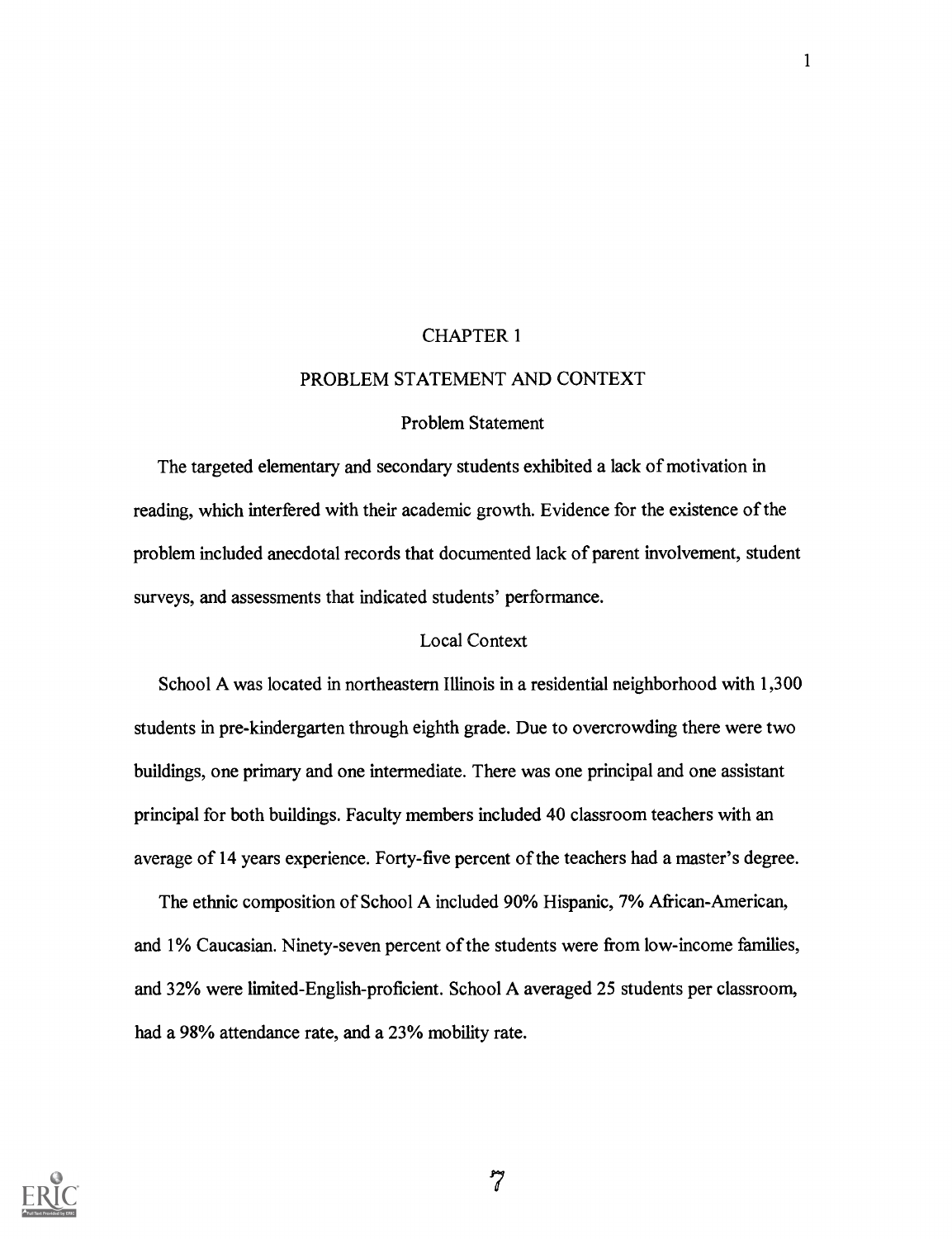The extra programs offered included a free breakfast and lunch, after school tutoring, bilingual classes, Rochelle Lee Reading Grant, Whirlwind Arts Lab, choir, band, various athletics, science club, computer club, homework help, science fair, spelling and geography bees, student council, Young Authors, summer school, special monthly informational parent meetings, and training for parents in English-as-a-second language (ESL). School A was also recognized by the National Association of Bilingual Education (NABE).

The following areas were targeted for improvement: safety and security issues before, during, and after school; the physical condition of the intermediate building; lack of substitute teachers; and proper wiring for Internet access in the primary building.

School B was located in West Central Illinois in a residential neighborhood with more than 2,000 students in grades pre-kindergarten through eighth. It was a branch school that opened due to overcrowding at the main school. The teachers had an average of about eight years experience. Two percent of the teachers had master's degrees. The faculty members consisted of an administrator and 10 full time teachers. The support staff included three parent-aides.

The ethnic composition of School B included 45.7% African American, 49.4% Hispanic, 4.2% Caucasian, 0.7% Asian, and 0.1% Native American. Ninety-two percent of the students were categorized as low income and 23.4% were limited-Englishproficient. The student mobility rate had declined from a high of 44.7% in 1990 to 27.4% in 1999. The grade levels covered in School B were kindergarten through third grade. The ages of the students were five years to nine years of age. The school

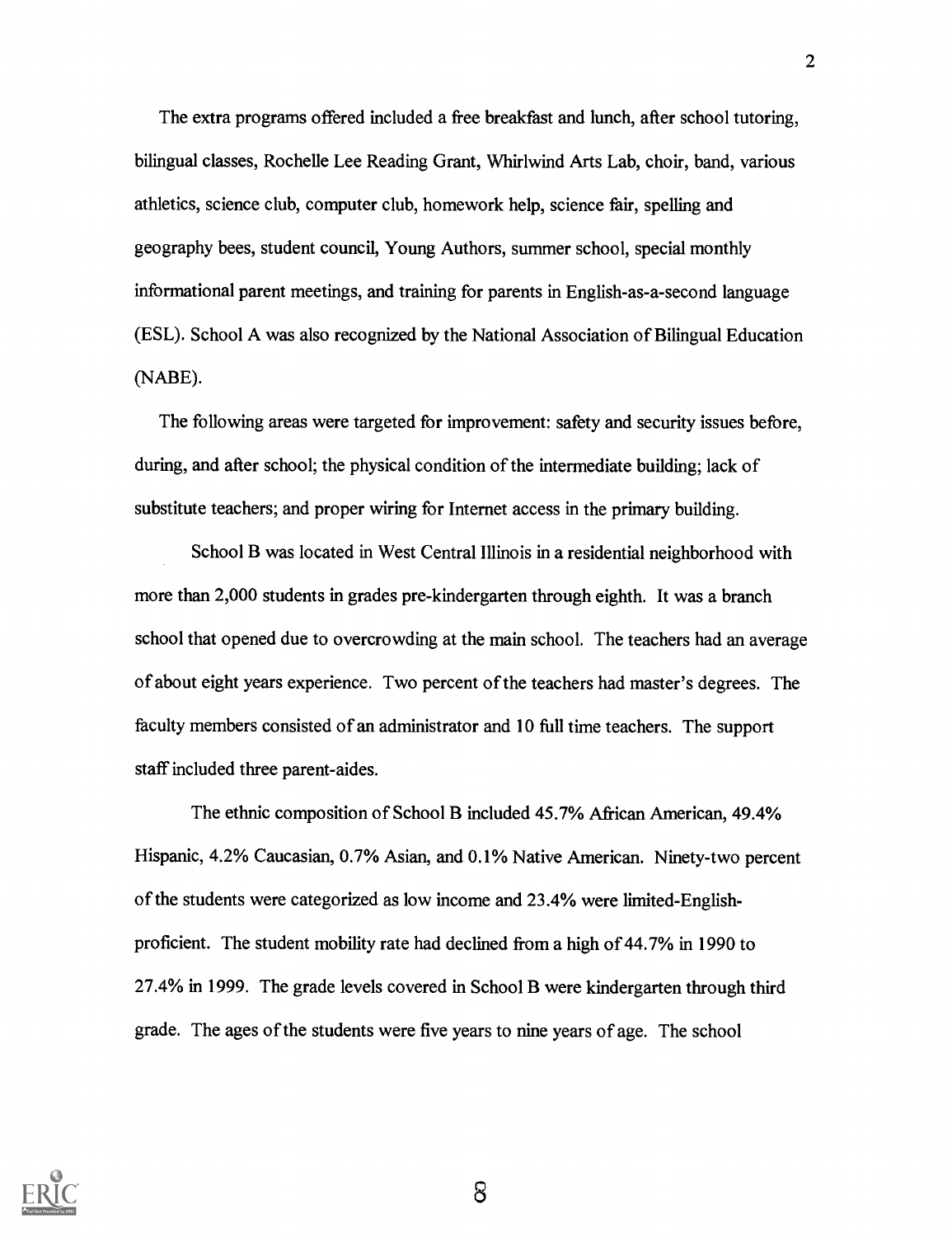averaged about 25 students per classroom, due to the sizes of the rooms, and about 200 students in all.

The extra programs offered included a free breakfast and lunch program, after school tutoring, athletics, art program, bilingual program, computer program, enrichment, full service initiative, International Baccalaureate (IB), Middle Years Program (MYP), science fair, special education program, spelling bee, student council, summer school, Success For All (SFA) reading program, targeted assistance/class size reduction, Young Heroes, and Young Authors.

The areas targeted for improvement included a common reading series to be used by all faculty and students that allowed all grade levels to have a common base of future building blocks for reading, classroom libraries needed in order for each child to meet his/her full reading potential, and overcrowding in the classrooms due to the physical layout of the building, since the enrollment had increased over the years and created a need for additional classroom space.

School C was located in a south suburb of Chicago. School C was a private school that was founded in 1910 and developed and grew as a parochial school within the confines of the church community. The ethnic composition of the school was 100% Caucasian and all the students were of Orthodox religion.

The grade levels covered in School C were kindergarten through eighth grades. The ages of the students were four years old to fourteen years old. School C had a total of about 250 students. The average number was about 25 students per class. The income level of the parents varied due to the fact that the students lived in many different

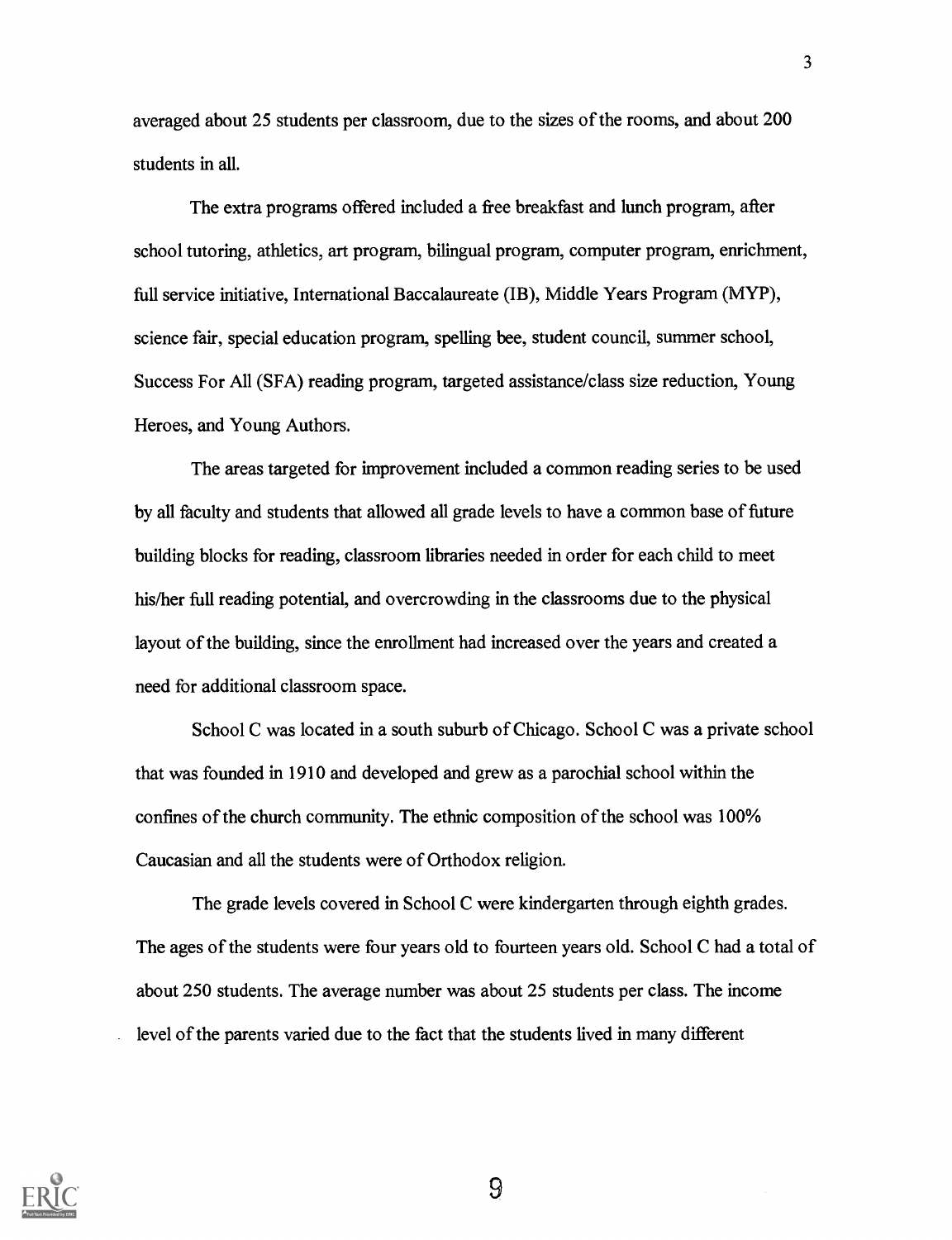communities and commuted to school driven by their parents. On average, 95% of the students were in attendance on a daily basis.

The faculty consisted of 12 full time and 6 part time teachers and a full time aide. The school had one administrator, two priests, two pastoral assistants, and two support staff. The average years of teaching experience was 10 years. Twenty-five percent of the teachers had master's degrees, and 75% had bachelor's degrees.

The extra activities and enrichment programs offered at school C included fine arts seminars, Greek architecture seminars, student council, National Junior Honor Society, fire safety program, Drug Abuse Resistance Education Program (D.A.R.E.), bank program, geography bee, spelling bee, math counts, science fair, law day, essay contest, career day, Great Books, electronic bookshelf, cheerleading, chorus, basketball, and mathematics and science clubs.

Volunteerism and community involvement were widespread throughout the community. These included fire fighters, scouts, summer bible camp, celebration groups, volunteer tutors, family mathematics night, and cultural arts programs.

The school day consisted of 8 classes that were 40 minutes in length, with a lunch period. The courses that students were required to take were spelling, handwriting, mathematics, English, reading, social studies, religion, foreign language, music, art, and computers. The primary goals were to promote intellectual development, reinforce cultural awareness, build social responsibility, and integrate the moral and ethical awareness of their faith.

The issues and concerns were that the class size for some of the grades was quite large. For example the kindergarten class there were 33 students. It was very difficult to

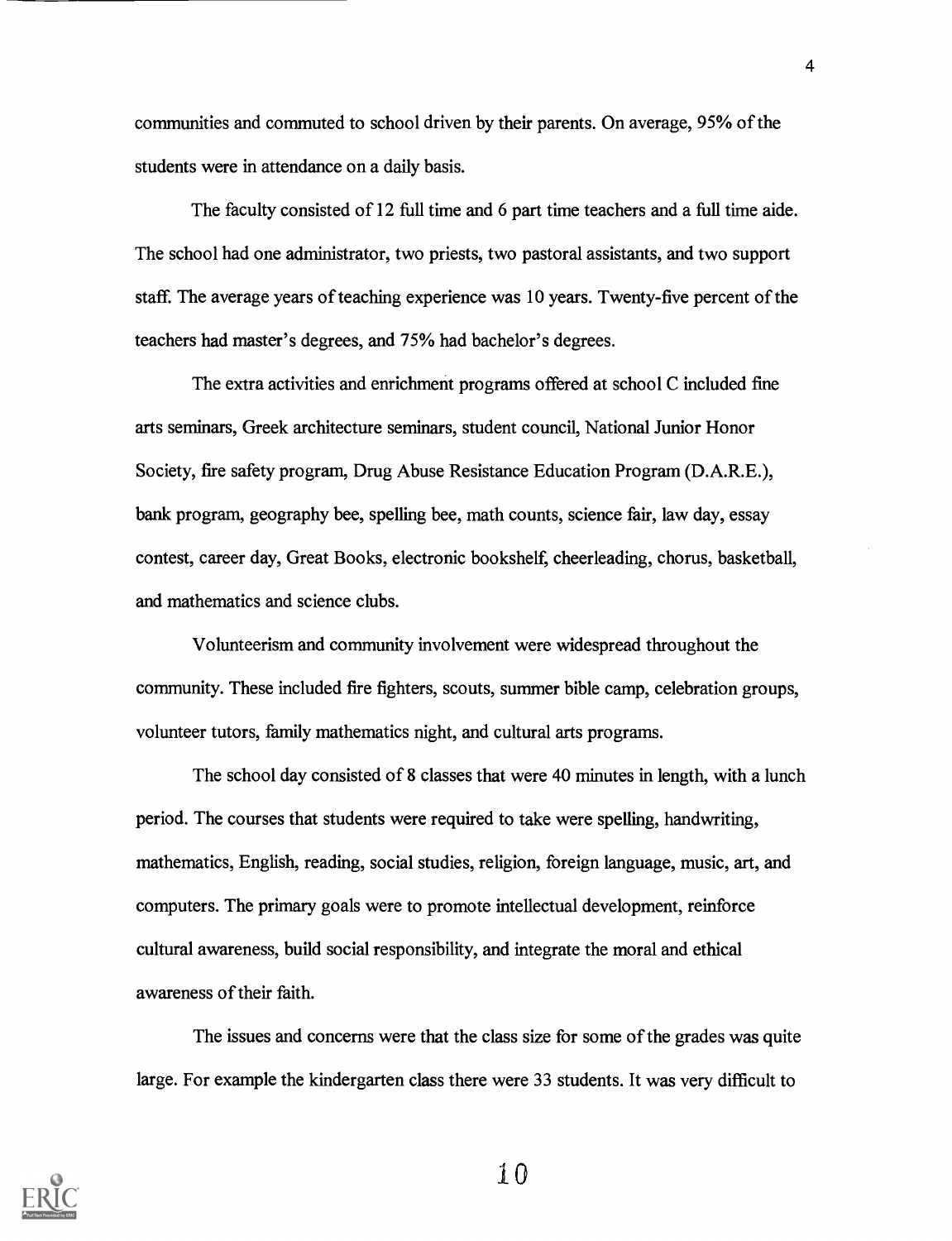teach reading to those students due to the class size and also the range of years from 4 years of age to 6 years of age.

Another issue was parent volunteers. These parent volunteers at School C were the same people who spent time helping out at school yet would not spend time at home helping their own children.

School D was located in the South Suburbs of Chicago. On its opening day in September 1950, School D welcomed 330 freshman, sophomores, and juniors. Fifty years later, about 1,600 students were enrolled in the ninth through twelfth grade, with the average class size of 21 students. The major racial-ethnic groups in School D were about 86% Caucasian, 12% Hispanic, 3% Asian/Pacific Islander, and 0.3% Native American. About 7% of the students in School D came from low-income families, and about 3% were limited-English-proficient. The dropout rate for School D was about 4%, and the graduation rate was about 86%. School D spent an average of \$10,600 per student.

The targeted high school consisted of 99 classroom teachers, 10 administrators, 4 deans, 5 guidance counselors, a psychologist, 2 social workers, a speech pathologist, and 5 full-time aides. Of the 99 classroom teachers, about 99% were Caucasian. About 51% of these teachers were male, and about 49% of these teachers were female. The average teaching experience of the classroom teachers was about 17 years. About 35% of the teachers had their bachelor's degree, and about 70% of the teachers had their master's degree. The average teacher's salary of School D was about \$71,000.

The campus included: 132 classrooms, 6 computer labs and science labs, a 18,000 square-foot nationally acclaimed library, which housed about 43,000 volumes, 3



ii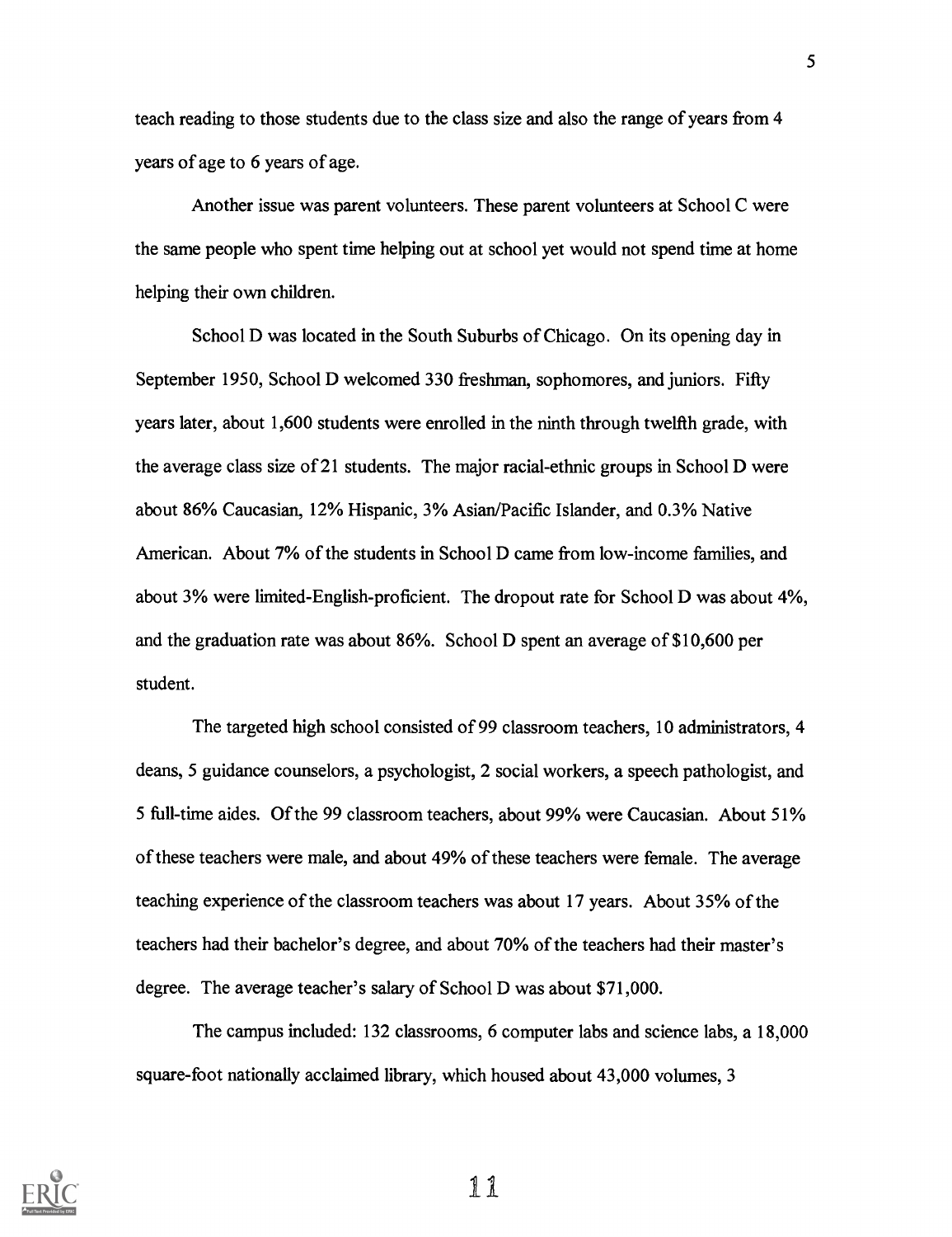gymnasiums, a spacious auditorium, a lighted football field, several baseball diamonds, an all-weather track, a complete automotive workshop, a state-of-the-art tech center, and extensive fine arts facilities.

The mission at School D was to educate students to be productive, responsible American citizens who, through continual learning, could participate effectively in a global society. The faculty and staff enabled students to realize their potential by offering curricular and extra curricular programs that nurture intellectual, aesthetic, social, physical, and moral development. School D was dedicated to educational opportunity, committed to excellence, and engaged in a partnership with the community that fosters pride through example.

The faculty and staff members of School D realized the importance of parental involvement in education. School D, in partnership with the parents and the community, was committed to prepare its students to meet the challenges of the ever-changing world. The curriculum was at the center of that commitment. The school day at School D consisted of seven 55-minute periods and a 25-minute period additional academic assistance period at the end of the day, to be used as needed. The students in School D were able to choose courses in business, English, family and consumer sciences, fine arts, music, foreign language, mathematics, physical education, health, driver education, science, social studies, and technology education. There were a wide variety of programs such as honors/gifted, special education, language development, learning labs, study halls, academic homerooms, peer tutoring, and alternative education to assist in meeting the needs of each student.

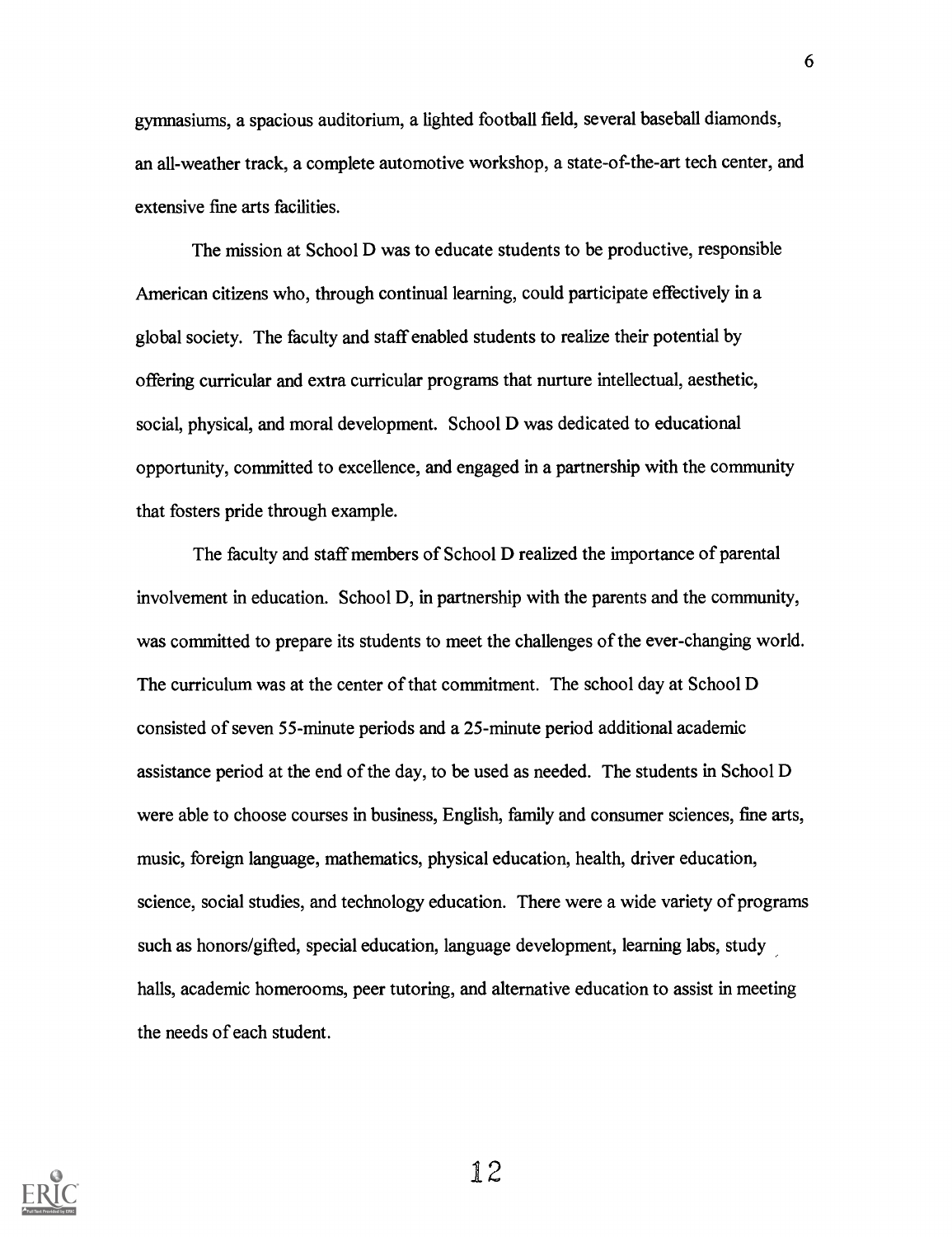#### Community Context

School A was located in one of six regions that make up the third-largest school district in the country. Within the vicinity of the school lay nine other public and private schools, one of them a high school. As a whole, the entire region consisted of 123 public schools. The total enrollment for the region was 79,000 students.

The average experience of the teachers was 15 years, with 45% at a master's degree level. Like all schools in the region, School A had an emphasis on reading and math. The student to teacher ratio was 22:1.

The schools of the region faced many issues on a year round basis: security, funding, academic achievement, standardized test scores, and parent involvement. Student and staff safety remained a concern for the school district. Lack of funding for security guards added to the problem. A large percentage of the schools in the district were close to being on academic probation due to the low achievement test scores in reading and math. Lack of parent participation in their children's education may have contributed to the low-test scores.

School A was situated in a predominantly low-income Hispanic residential neighborhood with 65% single-family homes and 35% multifamily homes. The population consisted of 38,000 with a median age of 33 for the residents and a median family income of \$52,000. The median years of school completed was twelve.

A total of 56% of the residents were employed, 7% were unemployed, and 37% were not in the labor force. The various occupational fields included administrative support, technicians, managerial, and factory workers.

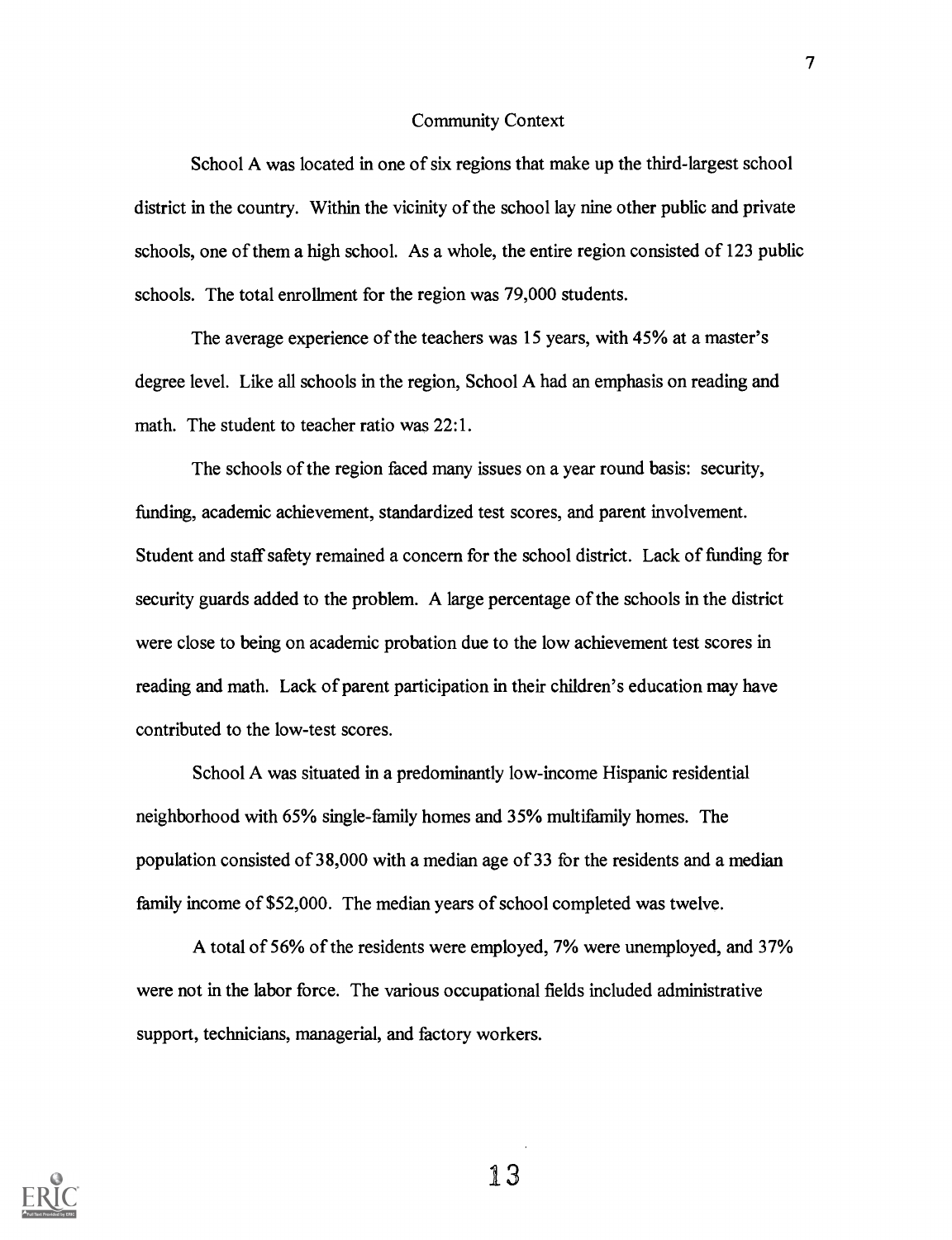The community issues and concerns were gangs and graffiti. The community established the Southwest Neighbors Against Gangs (SNAG) and Community Affiliation for Repairs for the Elderly (C.A.R.E.) to help with handling these issues. SNAG provided the community with a sense of peace by standing up to gangs. There were fewer gangbangers on corners and graffiti was down. C.A.R.E. assisted elderly and disabled residents with free minor home repairs.

School B was located in a residential neighborhood with more than 2,000 students in grades pre-kindergarten through eighth. The multicultural student body was reflective of the community and consisted of 45.7% African-American; 49.4% Hispanic; 4.2% Caucasian; 0.7% Asian; and 0.1% Native American. Ninety-two percent of the students were categorized as low income and 23.4% were limited-English-proficient. The student mobility rate had declined from a high of 44.7% in 1990 to 27.4% in 1999. The school had partnerships with Metropolitan Family Services and the Olive Branch Mission and received student teacher interns through a partnership with the Olive Branch Mission. A regular partnership with Saint Xavier University for student teachers had been established. The principal actively participated in the Southwest Community Congress. Other community members and organizations participated in activities at school B and were sponsored by the Full Service Initiative. Eighty-two percent of the students' parents/guardians had personal contact with the school staff during the school year.

The ITBS scores showed that 33.5% of students in grades 3-8 tested scored at or above national norms in reading. Reading scores increased each year since 1995 when 23.0% were at or above national norms. The main academic focus was to continue to improve reading grades.

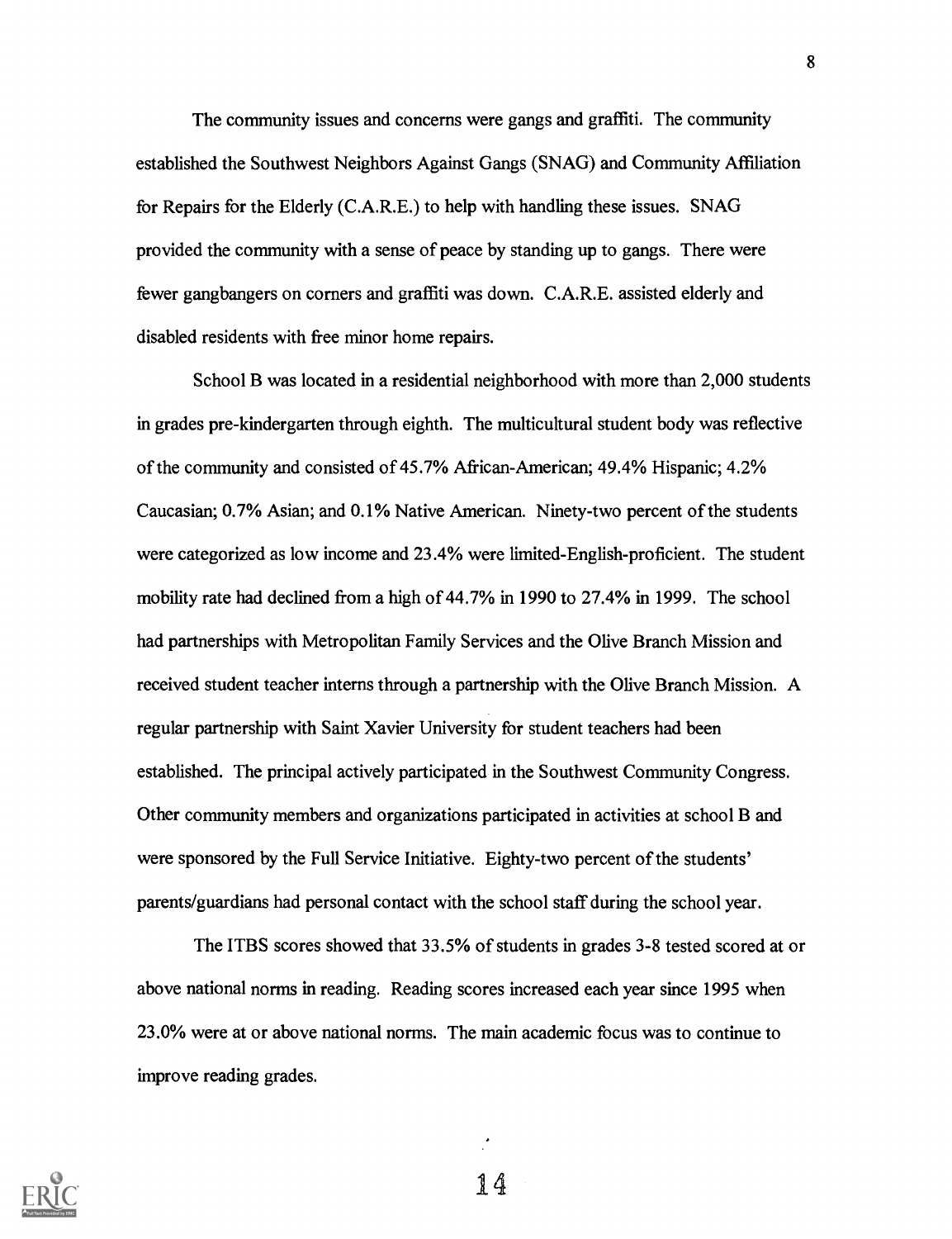The school district had faced issues that were reflective on the community. Some of these issues were a lack of security in the school that allowed for only one crossing guard. The school was located on a main street that caused safety issues for the children and staff. There was a lack of space for parents to park when they picked up their children.

The community in which School C was located was approximately 18 miles southwest of Chicago and was 5 square miles in area. The population was just over 18,000 with about 77% living in single-family units and 22% living in multifamily units.

The community provided a local library, several banks, several restaurants, a doctor's office, a local dentist, a complete police and fire department, and 10 churches. It also had a municipal golf course, a nearby winter sports area, and a commuter rail system to Chicago.

The number of households was 7,000. Most of the homes were built in the 1970s and many of those homes consisted of 5 rooms per house. The reported ancestry was German and Irish, with 93% of the race distribution for the community being Caucasian.

There was one high school district, two elementary school districts, one community college, and two private schools. The two private schools were under the jurisdiction of one of the elementary school districts; however the two private schools did not follow the criteria from that elementary school district. The median years of school completed was 13. Thirty percent of the population had completed high school and 22% had completed some college.

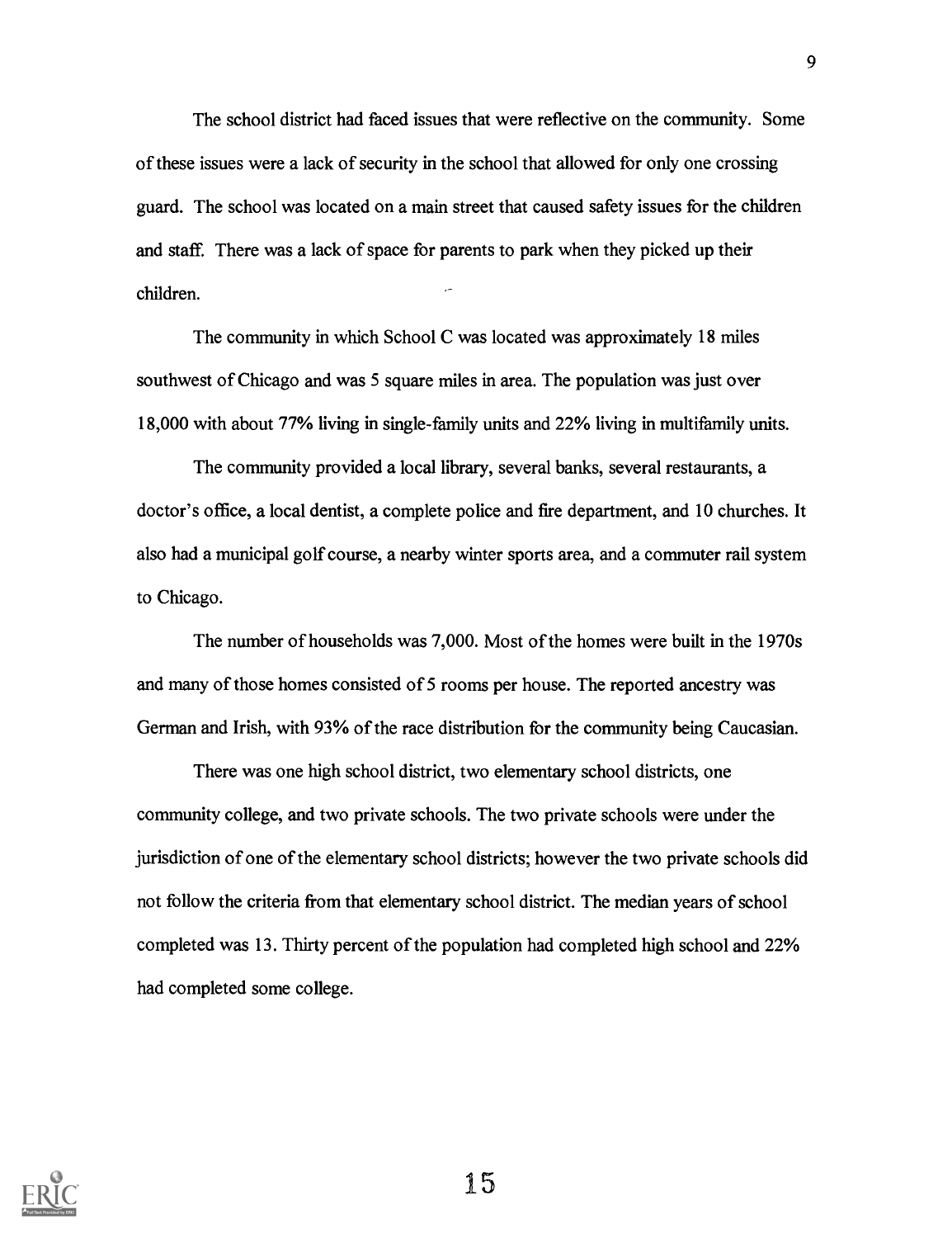The community issues and concerns about School C were to maintain the schools' ethnic composition. This was becoming more and more difficult, since more than 70% of the population of the parents whose children attended School C were of mixed marriages.

Another concern was to the physical layout of the building and since the enrollment had increased over the years, there was a lack of appropriate space for classes. The primary grades especially were most at risk with overcrowding.

The community in which School D was located was 10 square miles in the southwest suburbs of Chicago. Low taxes and local shopping spurred growth in this small town adjoining a major city. At the time of this research, there were about 9,035 houses in this community. Most of the households were built in the 1950s and the 1960s. About 83% of these houses were single-family units, and about 17% were multifamily units. In 1999, 335 homes were sold, and the average selling price was about \$13,000.

Of the 27,560 residents, about 49% were male and about 51% were female. The approximate ethnic backgrounds of these residents include 21% Polish, 17% German, 17% Irish, 9% Italian, 5% Hispanic, and 3% Arab. Almost 26% of the residents in this community were never married, 57% were married with their spouse present, 3% were married with their spouse absent, 9% were widowed, and 6% were divorced.

Approximately 63% of the members of this community were employed, 3% were unemployed, and about 33% were not in the labor force. Of the employed residents, about 21% were administrative support, 17% were managers or professionals, 17% were craft or repair, 12% were service, 7% worked in factories, 6% worked in transportation, and about 6% were helpers or laborers.

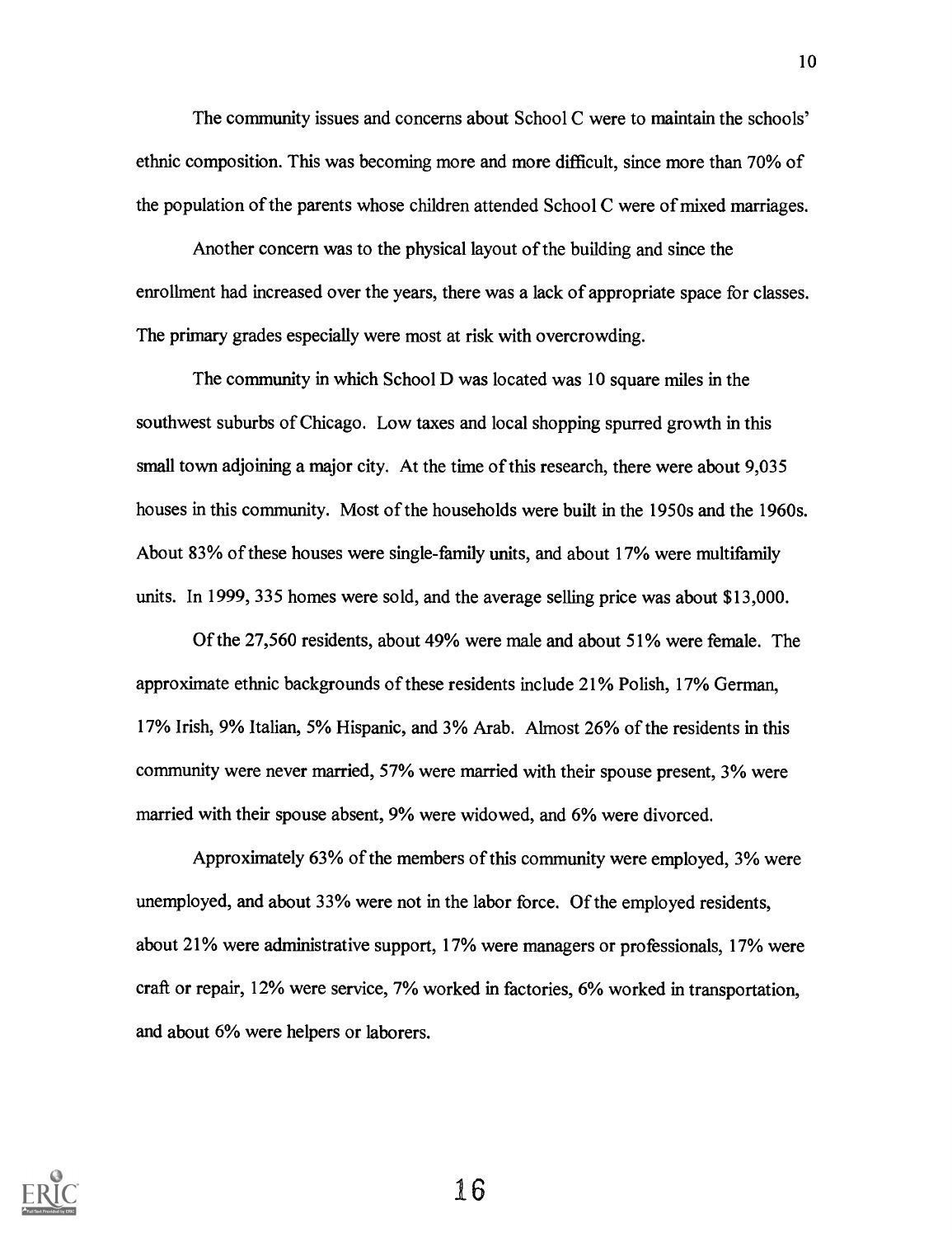Of the 18 and older population of this community, about 12% had less than a ninth grade education, about 18% had some secondary education, almost 41% were high school graduates, and about 17% had some college. Almost 5% of those who attended college had an associate's degree, about 6% had a bachelor's degree, and almost 2% had obtained a master's degree.

The community had two public school districts. One school district was made up of seven elementary/junior high schools, and the other school district was the high school. There was also one Roman Catholic grammar school, and two Roman Catholic high schools.

Besides the many school buildings, the community also had many facilities to meet the needs of the residents. Within the 10 square miles of this town there were 13 churches, a health care facility, a police department, a fire department, a public library, a community swimming pool, two recreation centers, and 13 parks.

'Involving the community in the education system was a major concern of the school district. The belief was that when the school and community work as partners in learning, positive outcomes could evolve and benefit everyone. The school emphasized good citizenship and community service, which are two important components ofa successful life. The faculty and staff wanted their students to be better citizens, which also involved giving back to the community at local and national levels. Teaching the students the importance of having a positive partnership with the community will lead them to more rewarding lives, while benefiting the world around them.

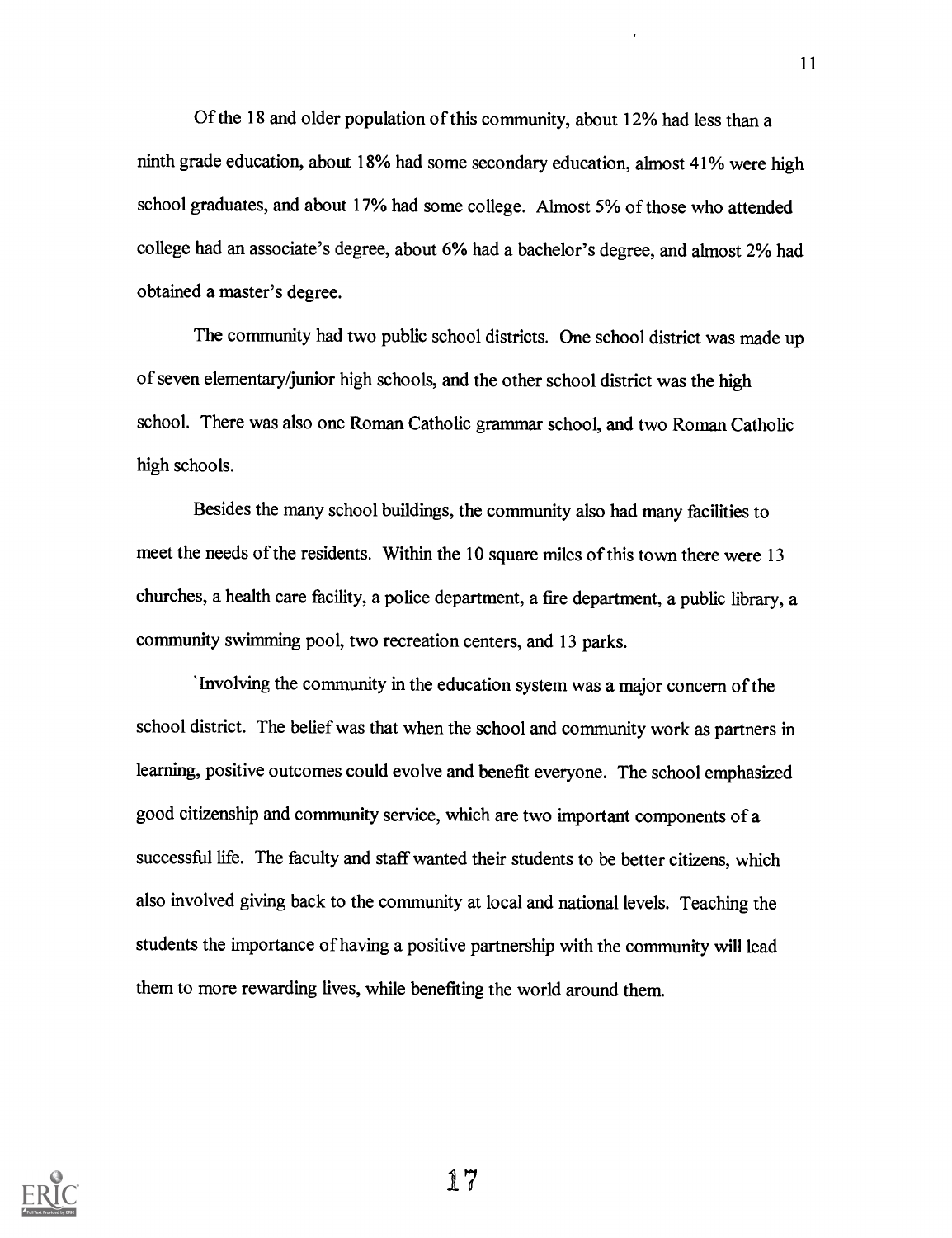#### National Context of the Problem

Increasing motivation is critical to students' academic growth. How an individual achieves success that merits concern. Although it is a national concern, research has shown that motivation to read has not been studied or discussed to the level that more cognitive aspects of reading have (Wigfield & McCann, 1997).

Lack of motivation affects all readers; regardless of their ability to read. Many students know reading as only school or work-related because of how reading is taught and acquired in classrooms. Turner (1992) reported that students maybe reluctant to read due to the following factors: a lack of interest, a lack of appropriate materials, previous failures in reading, inappropriate instruction, lack of values on the importance of reading, and a non-reading environment in both school and home. No matter what the reading level of the students, there are many factors that may contribute to a lack of motivation.

Aspects of motivation include intrinsic and extrinsic motives and values for learning. Intrinsic motivation comes from within and extrinsic motivation comes from external influences, such as relationships with teachers, parents, and peers. Both types of motivation can increase children's reading. One student may show strong intrinsic motivation to read. This student reads avidly in class, always keeping a book by his side when there is time in classroom activities for independent work. In contrast, another student is more extrinsically motivated to read. This student will only read when others around him are reading or when he is in a group. When the support of peers is removed, the student's productivity level may drop off (Wigfield & McCann, 1997).

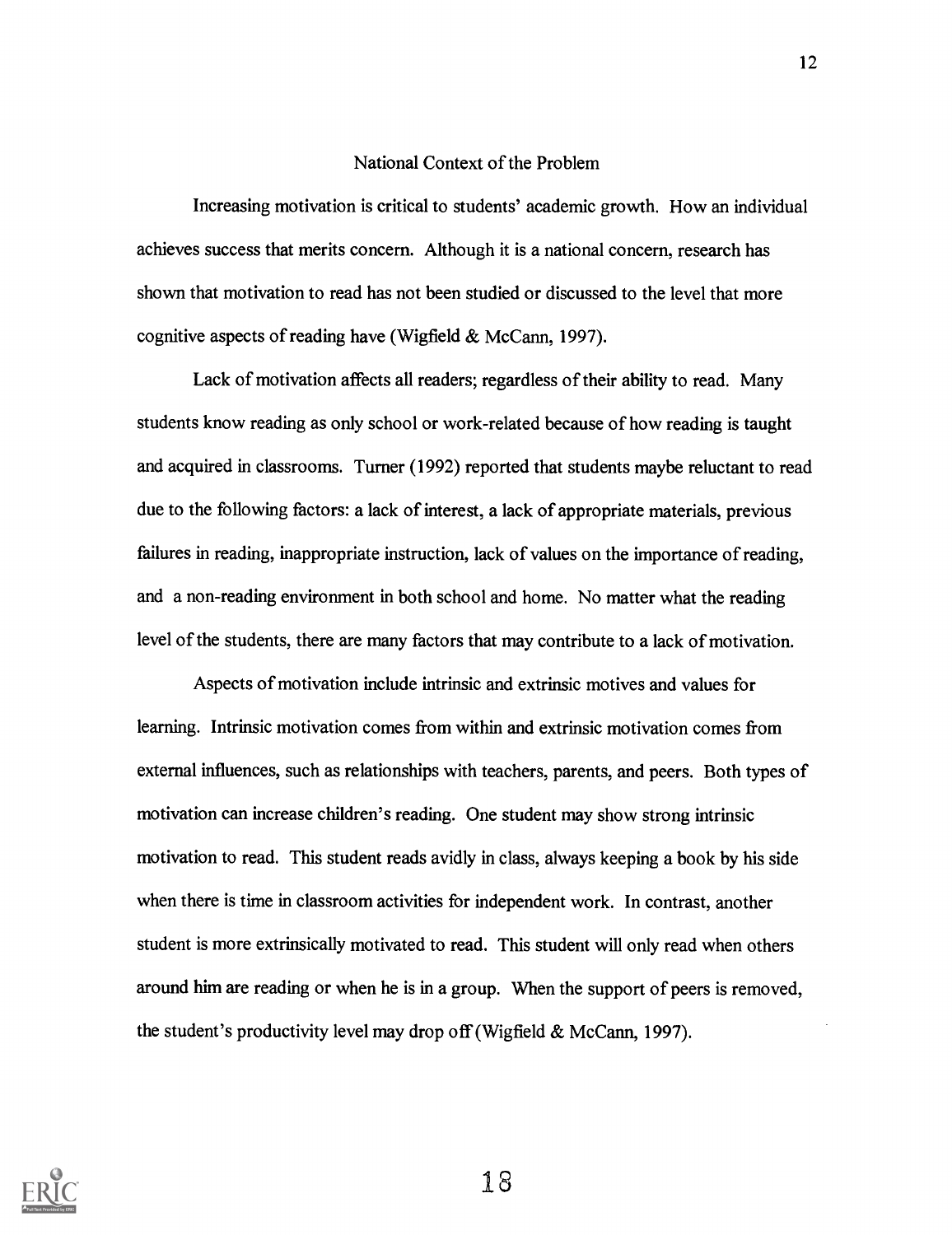Every day teachers encounter both capable and poor readers who simply will not read due to their attitudes about reading. Teachers cannot always control external distractions from reading such as television, video games, or movies (Arthur & Burch, 1993). This problem is a universal concern in society. Motivation is a key to reading.

Morrow and Sharkey (1993) found that literature-based programs have become a component for literacy instruction, although the challenge still remains to produce not only competent readers, but a1so students who are interested in reading for pleasure or information. There are different dimensions of children's motivations for reading, and these different dimensions relate to how often children read. "Without motivation, even the brightest student may learn little in the classroom and will not become engaged in classroom astivities" (Wigfield & McCann, 1997, p.360).

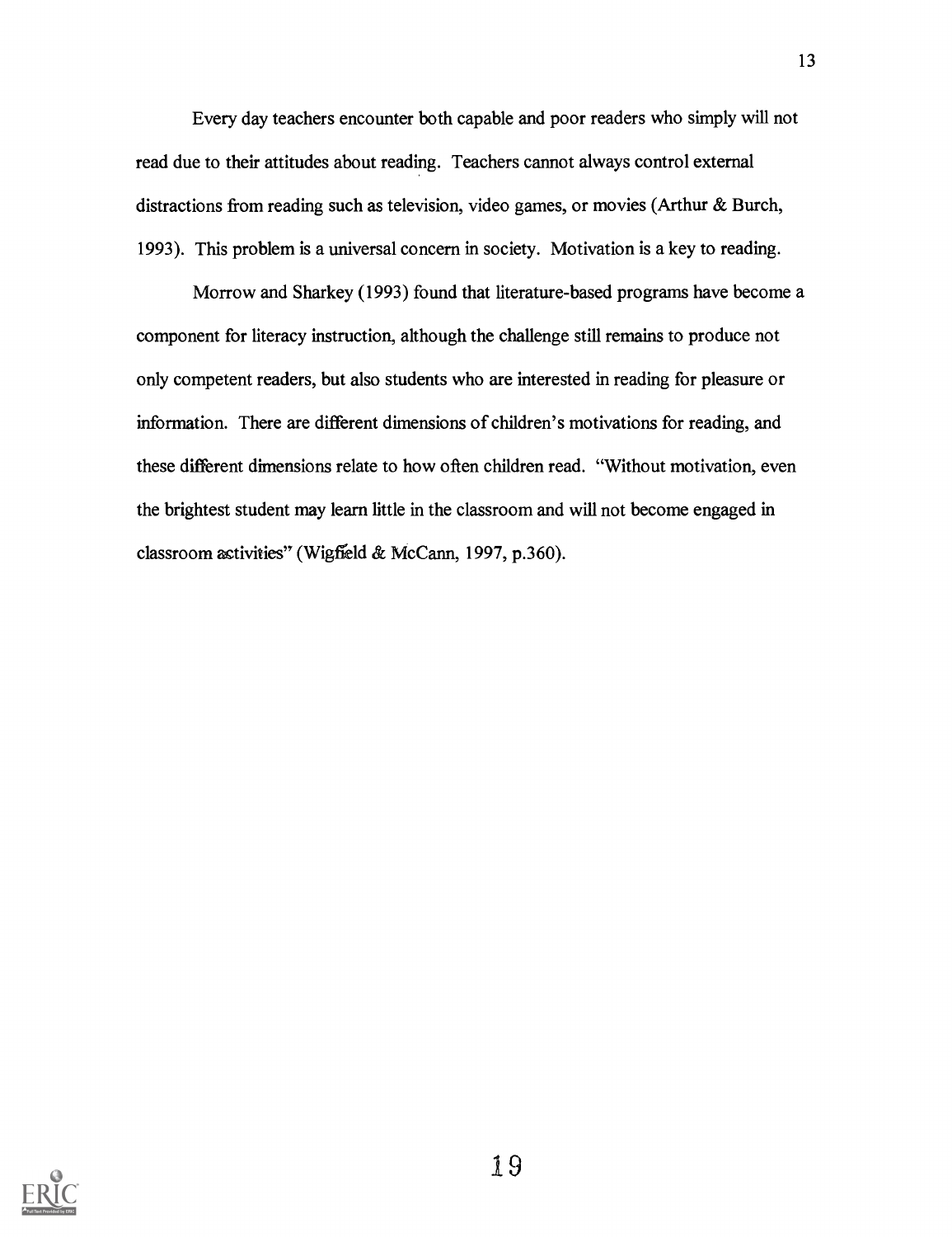#### CHAPTER 2

#### Problem Evidence

Teaching children to read is a key element in educational success and should be an important priority. Students' lack of motivation to read in the targeted elementary and secondary schools interfered with their academic growth. Educators should capture every opportunity to entice students to realize the enjoyment and value of reading.

Three types of data sources were used to document the problem that students in the targeted schools generally lacked a motivation to read. The students in the targeted schools were given surveys and reading assessments. Anecdotal records, which included observation checklists, were also used to collect the necessary data.

The main goal of the student surveys was to see how the targeted students felt about reading, and to see if their feelings had changed after the project. The surveys focused on the accessibility of reading material and reading involvement with peers, parents or guardians.

The assessment activity was an individual story conference form given to the students after reading a story. The students were required to answer questions about the story title, characters, main idea, and their favorite part of the story. The main goal of

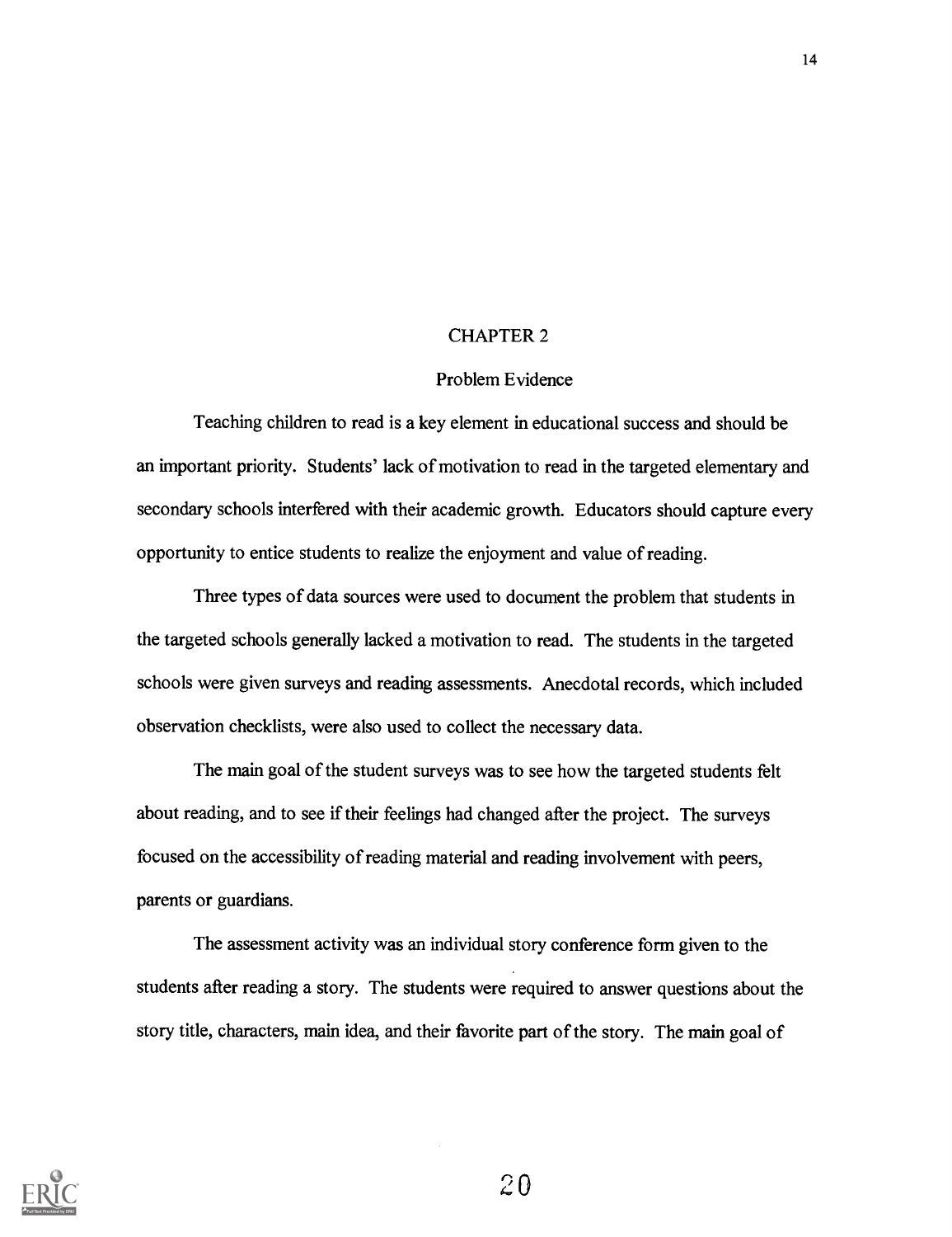this assessment was to see if the students' reading skills had improved after the completion of this research project.

The observation checklist was done twice by the teachers to check on the following targeted skills: following written text, on-task during reading, weekly reading logs signed, participation during reading, and completion of journals. Each student was rated as frequently, sometimes, or not yet for each of these targeted skills.

Table 1.

| Questions                           | <b>Positive Responses</b> |  |
|-------------------------------------|---------------------------|--|
| <b>Enjoys Reading</b>               | 72                        |  |
| Is Reading Easy                     | 51                        |  |
| Library Card                        | 49                        |  |
| Use of Public Library               | 51                        |  |
| Are Books Important                 | 76                        |  |
| Special Time for Reading            | 67                        |  |
| Comprehend Material                 | 60                        |  |
| Remember What Someone Read To You   | 76                        |  |
| Are Books Available                 | 69                        |  |
| Improvement of Reading in Past Year | 67                        |  |

Percent of Positive Responses Given on the Student Survey of Reading Perception

 $n = 130$  total students

The first form of data collection was a presurvey. This survey was given to targeted kindergarten, first, third, and high school students. Results indicated in Table 1 that a majority of the targeted students answered "yes" to most of the survey questions.

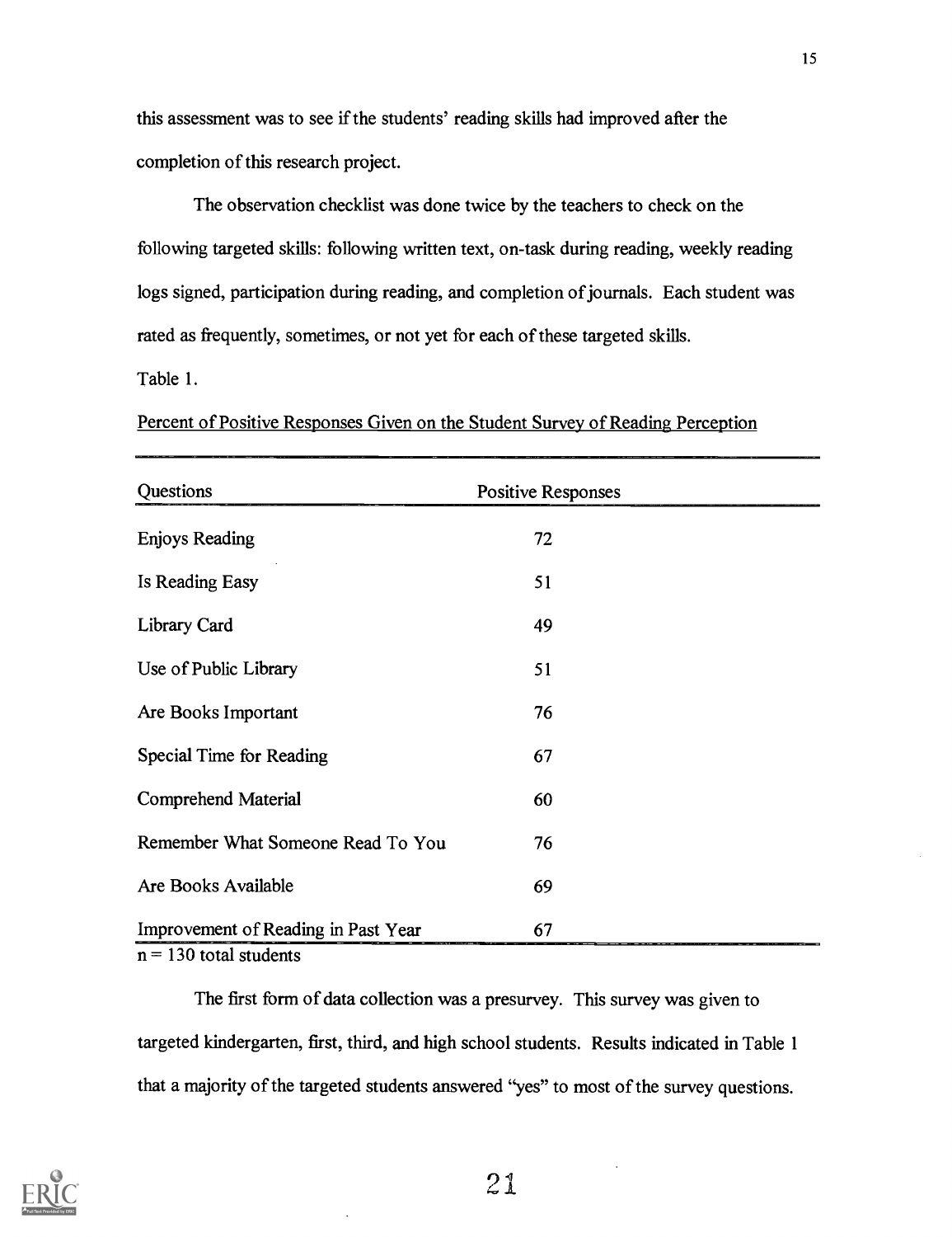After analyzing the data, it was clear that about half of the targeted students did not have a library card or use the library. Out of the 130 total students, 51% of these students found reading to be difficult.

The second form was the reading assessment. The assessment indicated that 55% of the students scored about 50%. The other 45% of the students had a more difficult time with the assessment and scored a 50% or lower.

#### Table 2.

|                                     | Responses |           |         |
|-------------------------------------|-----------|-----------|---------|
| Questions                           | Frequent  | Sometimes | Not Yet |
| Following Written Text              | 63        | 44        | 23      |
| On Task During Reading              | 54        | 54        | 30      |
| Weekly Reading Logs Signed          | 76        | 28        | 26      |
| <b>Participation During Reading</b> | 58        | 46        | 26      |
| Completion of Journals              | 66        | 36        | 38      |
|                                     |           |           |         |

Percentage of the Tasks on the Pre-observation Checklist

 $n = 130$  students

The third form of data collection was the observation checklist. The results of this observation checklist are described in table 2. The results showed that the majority of the targeted students were frequently performing the tasks being observed by the researchers. Although there was a small percentage of students who have not yet mastered the above mentioned tasks a majority of the targeted students frequently succeeded in all of the tasks.

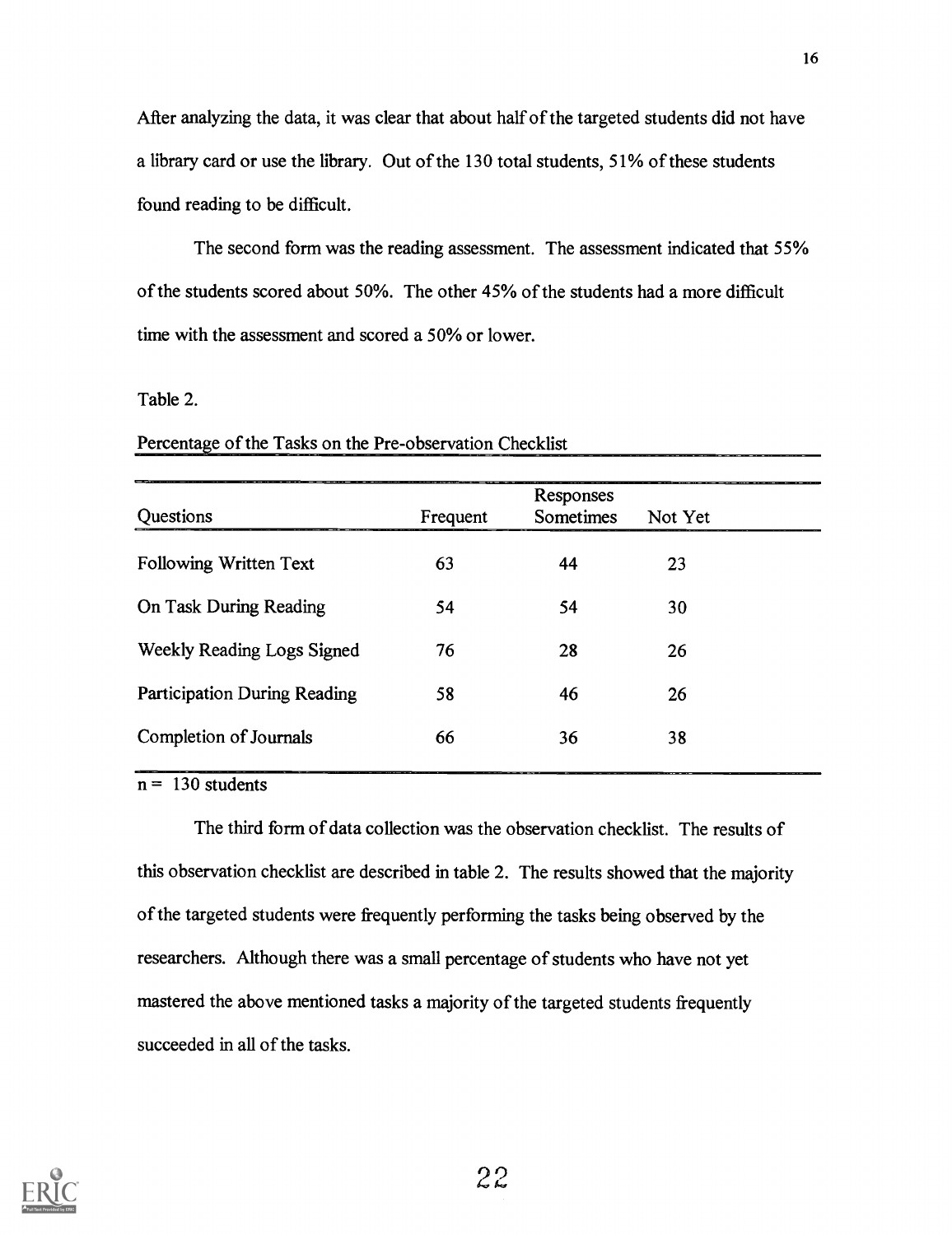#### Probable Causes

There are several causes the lack of motivation to read to increase academic growth. Many students entered the targeted schools from low-income families, there was a lack of parental involvement in the schools, and many students exhibited low academic performance.

Researchers have suggested several underlying causes for motivating students to read to increase academic growth. Wheaton and Kay (1999) suggested a program called "1,000 Days to Success" to ensure 100% literacy in elementary schools. Schools participating in this program reported that every child who entered kindergarten would learn to read by the end of second grade. The schools involved implemented an uninterrupted morning literacy block. They maximized their instructional time. There is no single curriculum or program that teaches every child to read, but the approach was to provide available resources that could be useful. The teachers, parents, and students all need to do their part. Teachers need to come together and share successful strategies, staff development ideas, and resources that foster an environment where success is the norm for every student.

According to Rimm (1997), if students are not working up to their ability in school, then they are underachieving. Many underachievers are intelligent, but they do not know how to be productively intelligent and their performance levels maybe low. Adults need to listen to and watch for children's messages and provide them with appropriate direction. It is easier for children to learn appropriate behaviors, like enjoying reading, if they are provided with effective models to imitate. Parents and

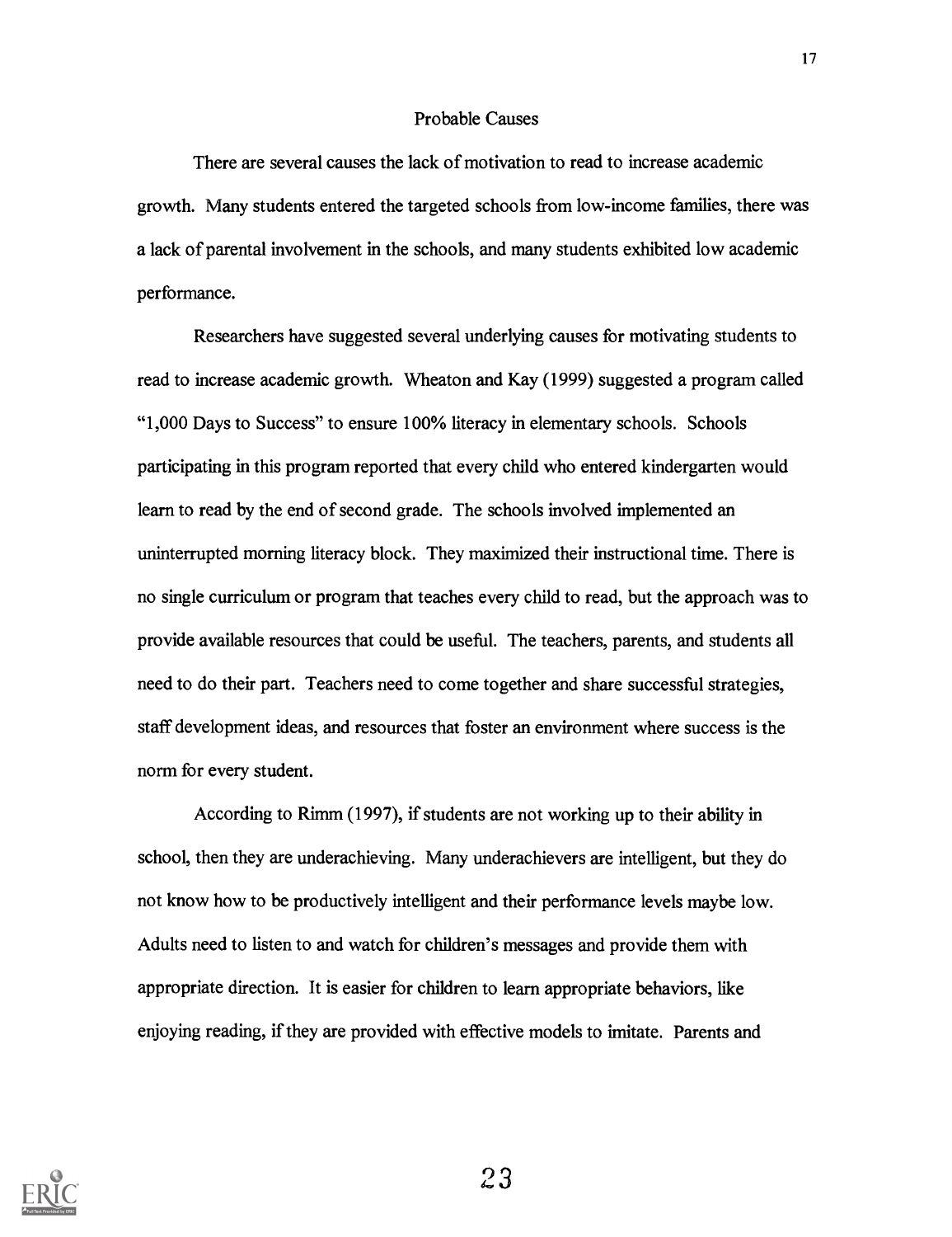teachers need to work together as a team to respect each other and the education system, in order for productive teaching and learning to take place.

Wigfield and Mccann (1997) stated that each child has a different dimension for being motivated to read. These dimensions include reading efficacy, reading curiosity, and reading topics. Teachers must nurture children's sense that they can read and build on the students' own interests and curiosity about different topics.

In order for children to be great readers, they need to be exposed to an environment by great numbers of books and a variety of vocabularies. Reading strategies, like using children's classic literature, presenting literacy activities with various themes, and increasing higher-order thinking, contribute to the increase in children's love for reading. A 1989 research summary by Tunnell and Jacobs showed reoccurring achievement gains among students of various socioeconomic backgrounds in these literature-based programs.

Teachers, can help students make the connections to literacy. According to Laminack (2000), reading aloud, having predictable books, using attendance or sign-in sheets, a display of children's work in the classroom, big books, paper bag books, cereal box books, and labeling the room with sentence patterns will help give students confidence in their beginning reading and writing performance.

According to Carbo (1997), educators need to be sure that students learn to read easily and to enjoy reading more when the instructional techniques match their learning styles. Educators need to provide a comfortable and relaxing environment and to give their students a wide range of challenging reading material.

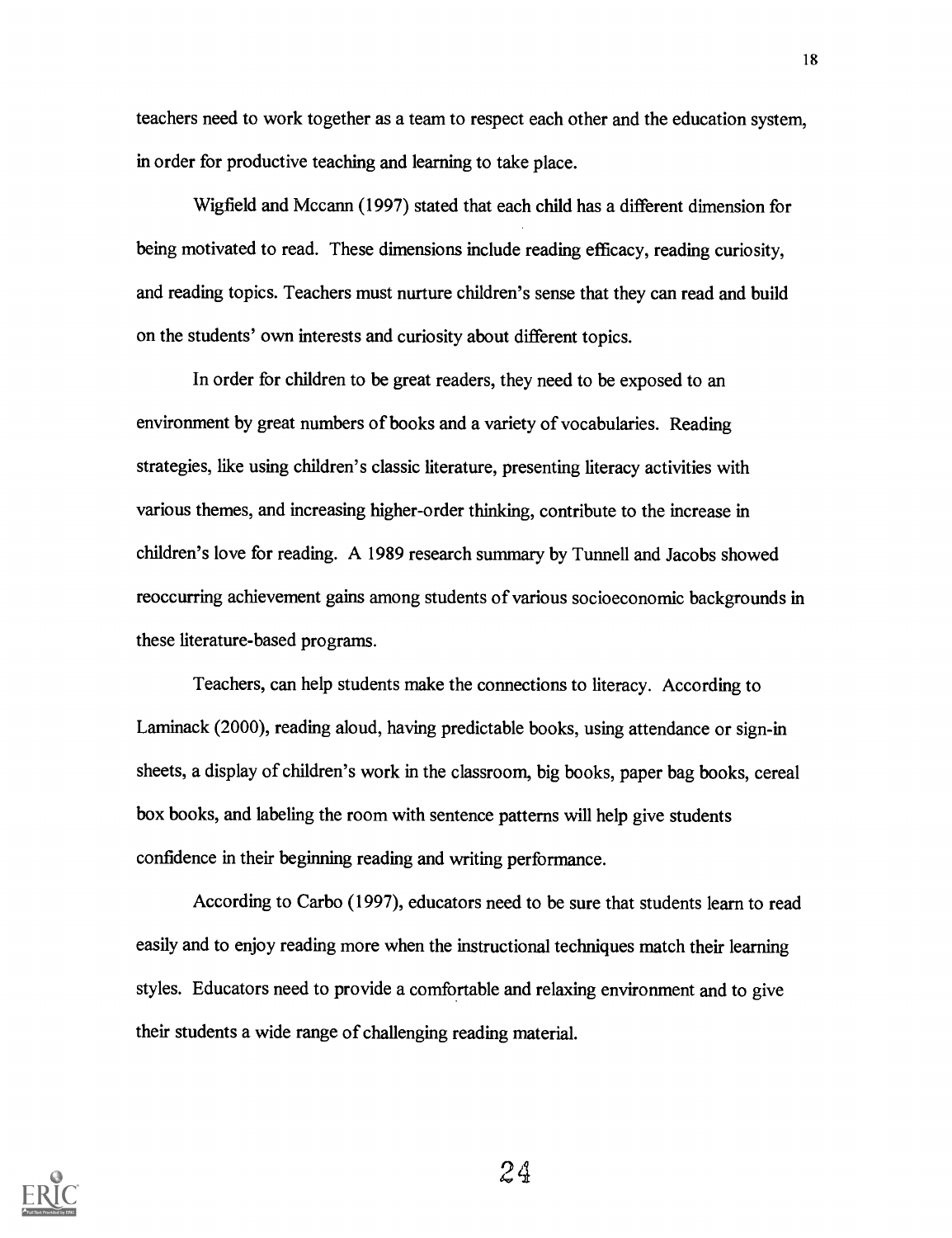Williams and Woods (1997) contended that educators make decisions every day about curriculum content and instructional strategies that affect the academic success of their students. These decisions greatly influence the degree to which students will succeed in what is being taught in the curriculum.

Influences from the home, school, and the community help to shape students' learning. Students develop in-school learner experiences through interactions with formal curricula, assessment rules, and other cultural aspects in the school. The students develop outside of school experiences through daily life separate from school activities. Information about student's out-of-school experiences can begin with an interview. This information can help make connections between the students' knowledge and their experiences. The educator needs to help students understand how this knowledge and these experiences can relate to the curriculum.

The approach is to provide every resource that can be available to the educator, as well as, to the parent. Parents and educators need to provide effective models to display the enjoyment of reading so that all children will understand that the necessity of reading is not only for information, but also for the pleasure.

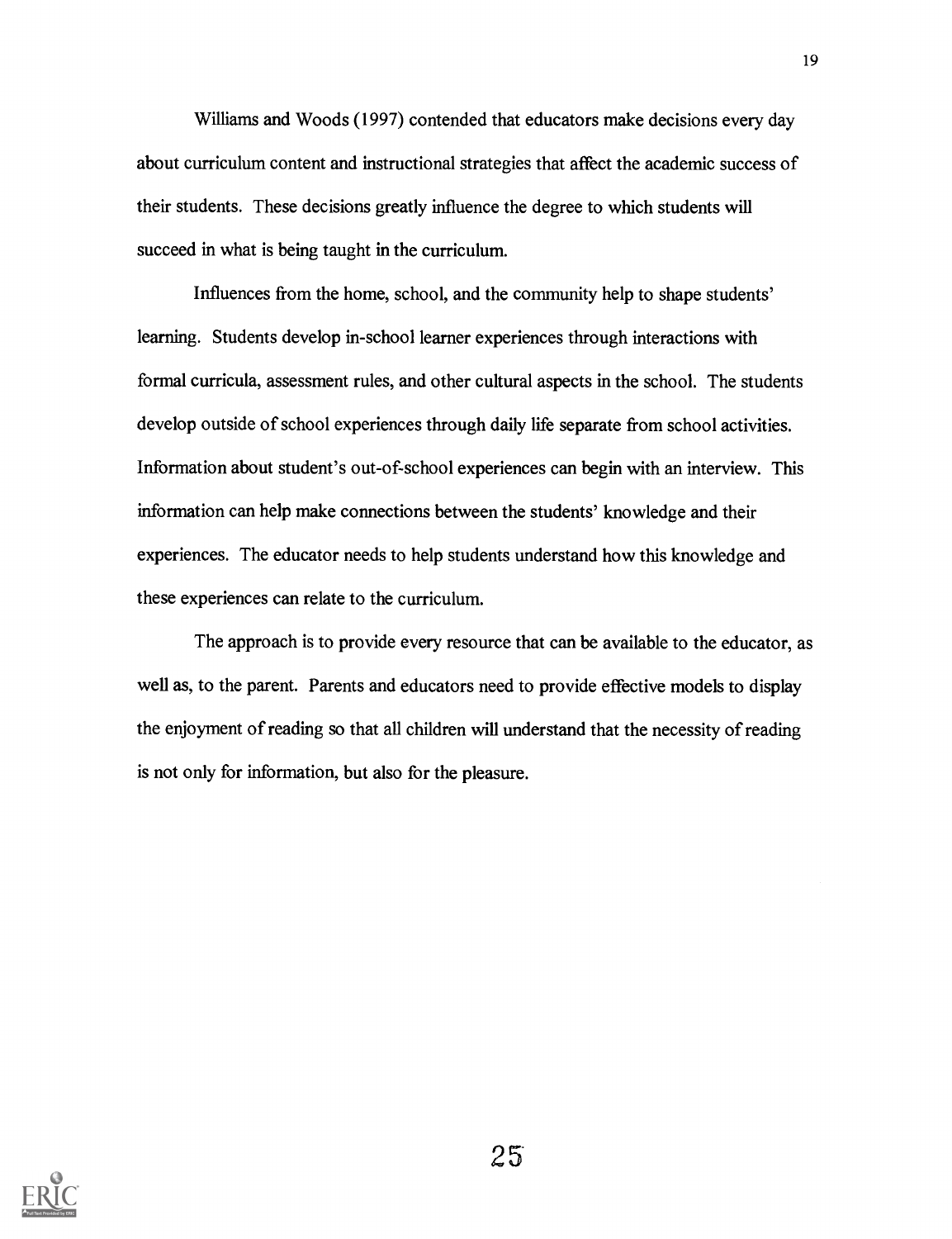#### CHAPTER 3

#### Literature Review

For the purpose of this research, increasing academic growth is defmed in terms of motivating students to have a positive attitude towards reading. Everything educators can do to help students develop positive behaviors and attitudes will give educators a distinct teaching advantage (DeBruyn, 2001). In order for students to have positive attitudes, it is up to the educator to be positive and create a positive climate and culture in the classroom.

In general terms, students' motivation is defined as students' willingness, need, and eagerness to participate in, and succeed in, the learning process (Skinner & Belmont, as cited in Brewster & Fager, 2000). Students who are less motivated do not try hard; they give up, or may be inactive. Maintaining high motivation and participation in learning have been connected to reduced dropout rates and raised levels of student success (Blank, 1997; Dev, 1997; Kushman, 2000; Woods, 1995). Yet, year after year, teachers are faced with the challenge to keep students interested and motivated in learning. This challenge increases as the students grow older, and more factors, such as peer pressure, contribute to the lack of motivation and interest in school. Many factors contribute to the interest and engagement of students' learning.

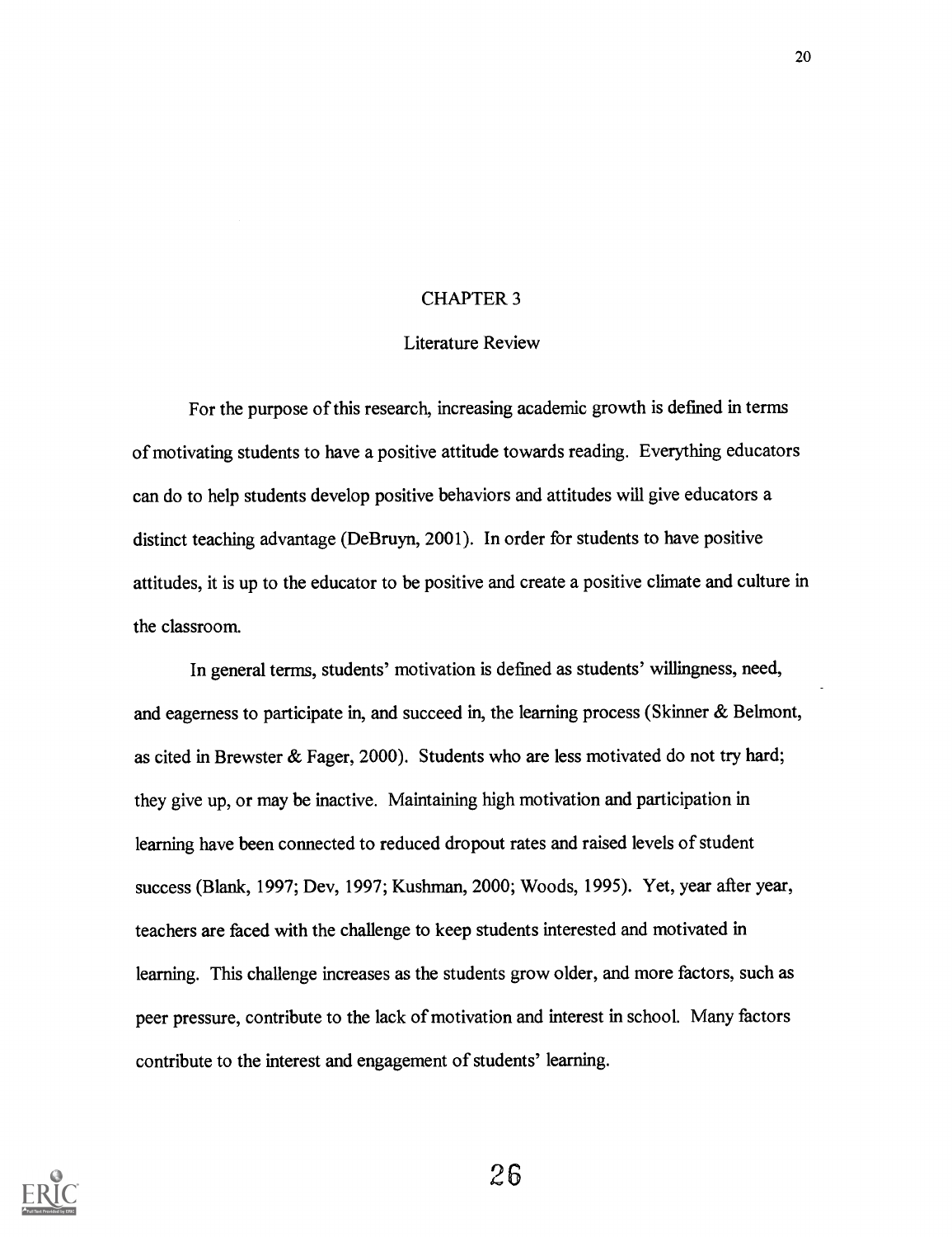Teachers understand that they cannot control all these factors, and that not all students are motivated by the same values, needs, wants, or desires. Unfortunately there is no single answer or magical formula to motivate students. Research has shown that good everyday teaching practices can do more to affect student motivation than special efforts to attack motivation directly (Ericksen, 1978).

Student motivation involves enthusiasm, need, ambition, and compulsion to engage in and succeed in the learning process (as cited in Brewster  $\&$  Fager 2000). suggested that the definition should include the students' ability to pick tasks that coincide with their abilities and initiate their own learning, and that students' emotions should display enthusiasm, curiosity, and interest during ongoing learning. It is important to help students set realistic and achievable goals for themselves because failure to meet goals may disappoint and aggravate students. Motivated students meet challenges and can often deal with challenging situations. Less motivated learners can often be inactive, put little effort into the task, and quit easily when faced with challenges. These less motivated learners may be the students who will need extra assistance and encouragement in the classroom.

Student motivation naturally has to do with students' desire to succeed in the learning process. Many students can be equally motivated to perform a task (Lepper, 1988). To encourage students to become more self-motivated, independent learners, educators should give positive feedback on a regular basis, aid students in finding personal meaning and value in the material, and provide various opportunities for student success and responsibility in the classroom (Lowman, 1984). A strong and positive

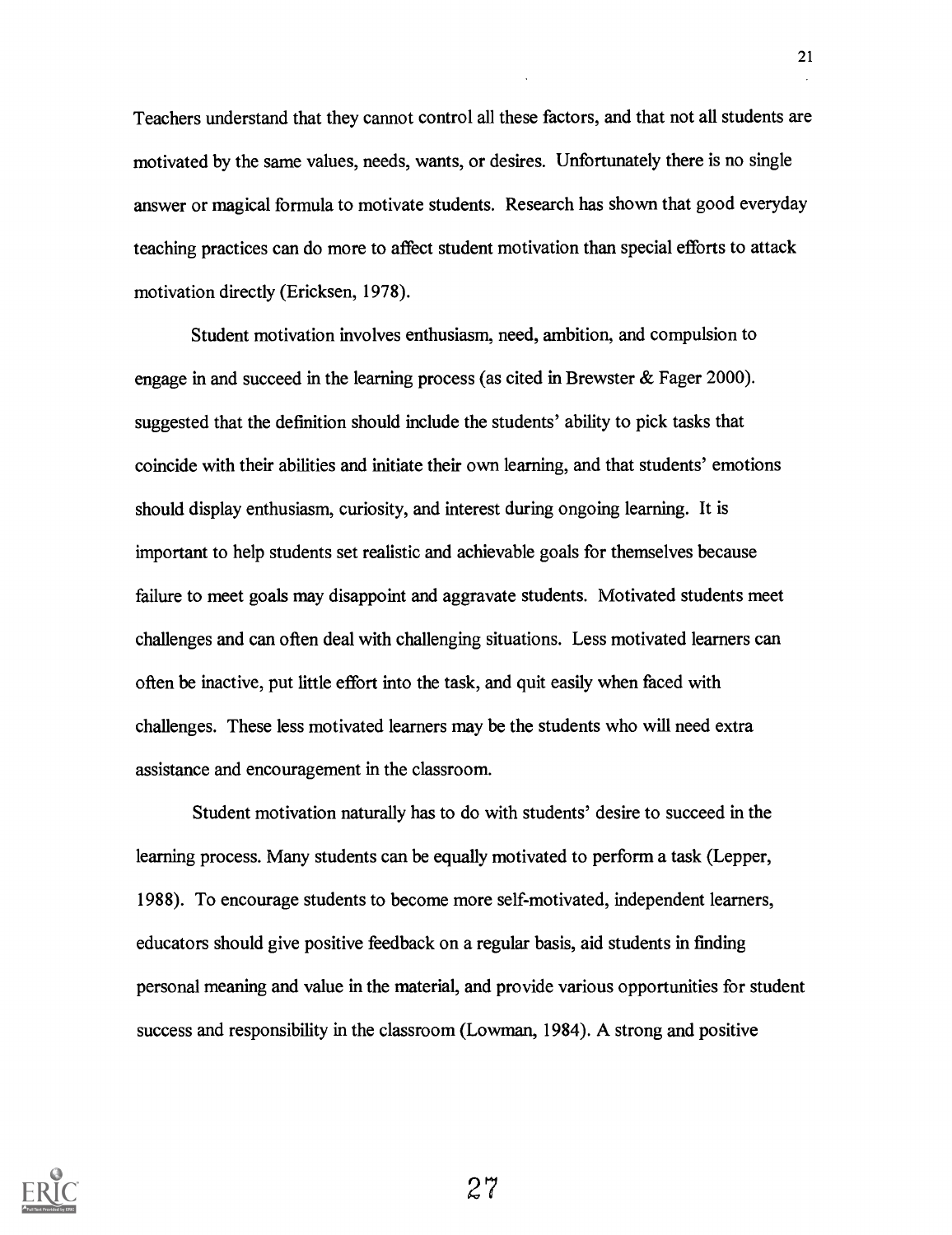classroom environment can encourage and promote greater motivation and productivity (Reiger & Stang, 2000).

Educators must help students sense that they can read and build on their own interest and curiosity about different topics through books that are available for them to read. Students' reading is best enhanced through successful experiences. Having students pick their own choices of reading topics and materials is an important way to stimulate their interests and curiosity through reading (Schunk, 1991).

Student motivation is often divided into two categories: extrinsic and intrinsic (Brewster & Fager, 2000). Extrinsic motivation involves learning for the sake of receiving a reward or avoiding punishment. Working toward a reward or avoiding consequences seldom yields more than the minimum effort from the student. Thus, there is a reduction of interest to master skills, which diminishes the likelihood of those skills being retained for the future. Intrinsically motivated students feel the motivation to learn within themselves. These students actively seek learning out of curiosity, interest, or enjoyment. No reward or incentive is needed to initiate learning. Intrinsically motivated students have often been found to earn higher grades and achievement test scores to use different strategies to help understand information. These students feel more confident about themselves because their motivation comes from within. These students pick more challenging tasks and may be more likely to complete tasks than extrinsically motivated students, and may retain skills and information longer without the need for remedial review. Intrinsically motivated students become lifelong learners.

Encouraging suggestion in dealing with student motivation include:

Rewards for extrinsic motivation should be used sparingly.

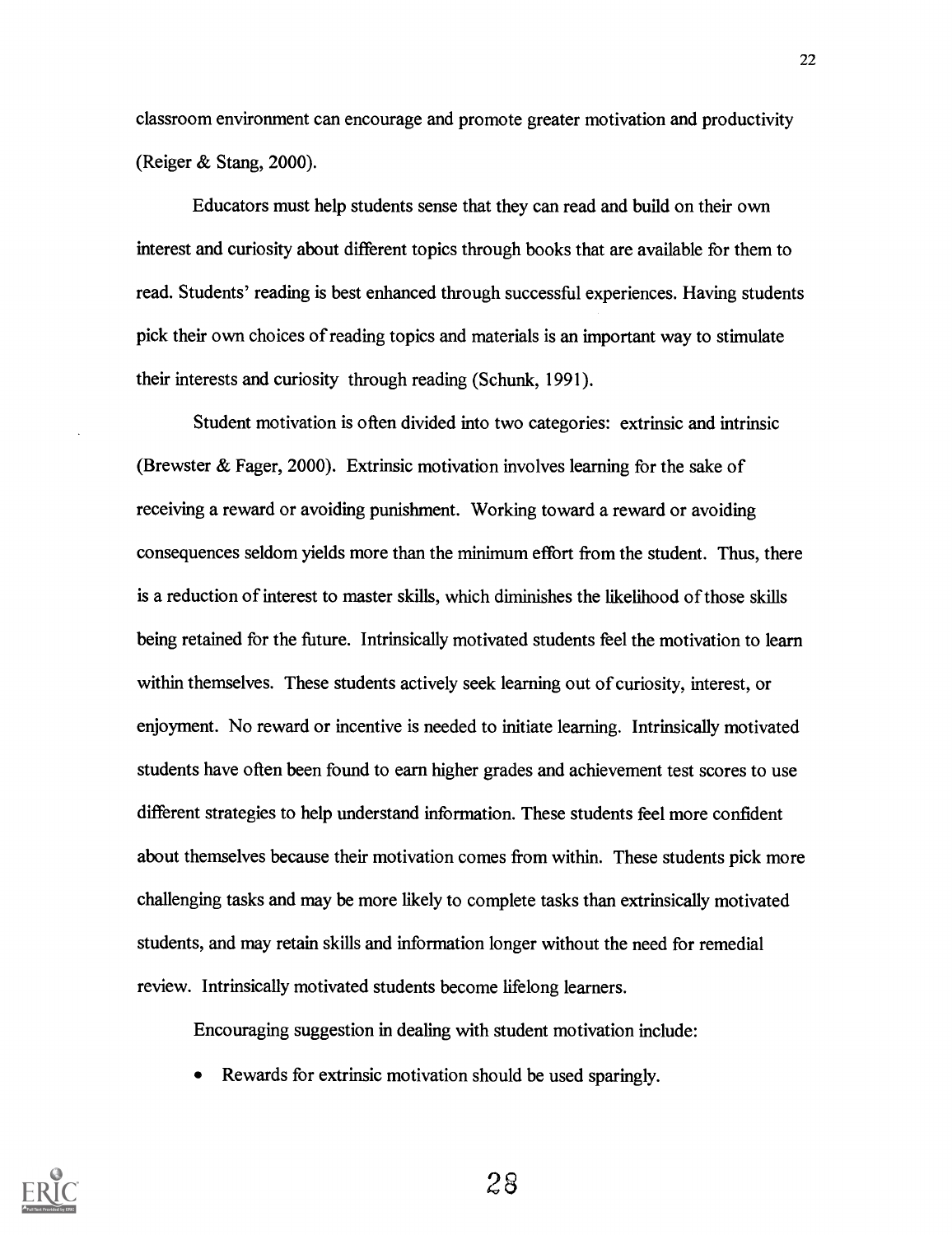- Classroom expectations for achievement and behavior must be made clear. O
- Teachers should be consistent with their expectations. Ø
- Teachers need to welcome and support students, taking time to get to know them.
- a Educators need to create a quality relationship with students, especially those students who would be at-risk.
- Teachers should reply positively to questions students may ask, and praise them.
- Large tasks should be broken down into a series of smaller goals to prevent students from becoming overwhelmed and discouraged.
- Mastery of the skills needs to be promoted by the teacher. If students at first succeed, provide more opportunities for them to try.
- ø Students' work should be measured as soon as possible, and give clear feedback. Base the evaluation on the task, not comparing students (Brewster, & Fager, 2000 p.6).

Many children today are in trouble because their environments have affected to their development (Garbarino, 1997). Children are more exposed to the negative influences of an increasing uncaring environment. Unless something is done, the conditions for children will continue to worsen. Students' home experiences shape the initial attitudes they develop toward learning. When students are raised with a nurturing of self-worth, they may more readily accept the risks of learning. Motivation to learn is acquired through experiences, but can be stimulated directly through modeling and by direct teaching of teachers and parents (Brophy, 1986).

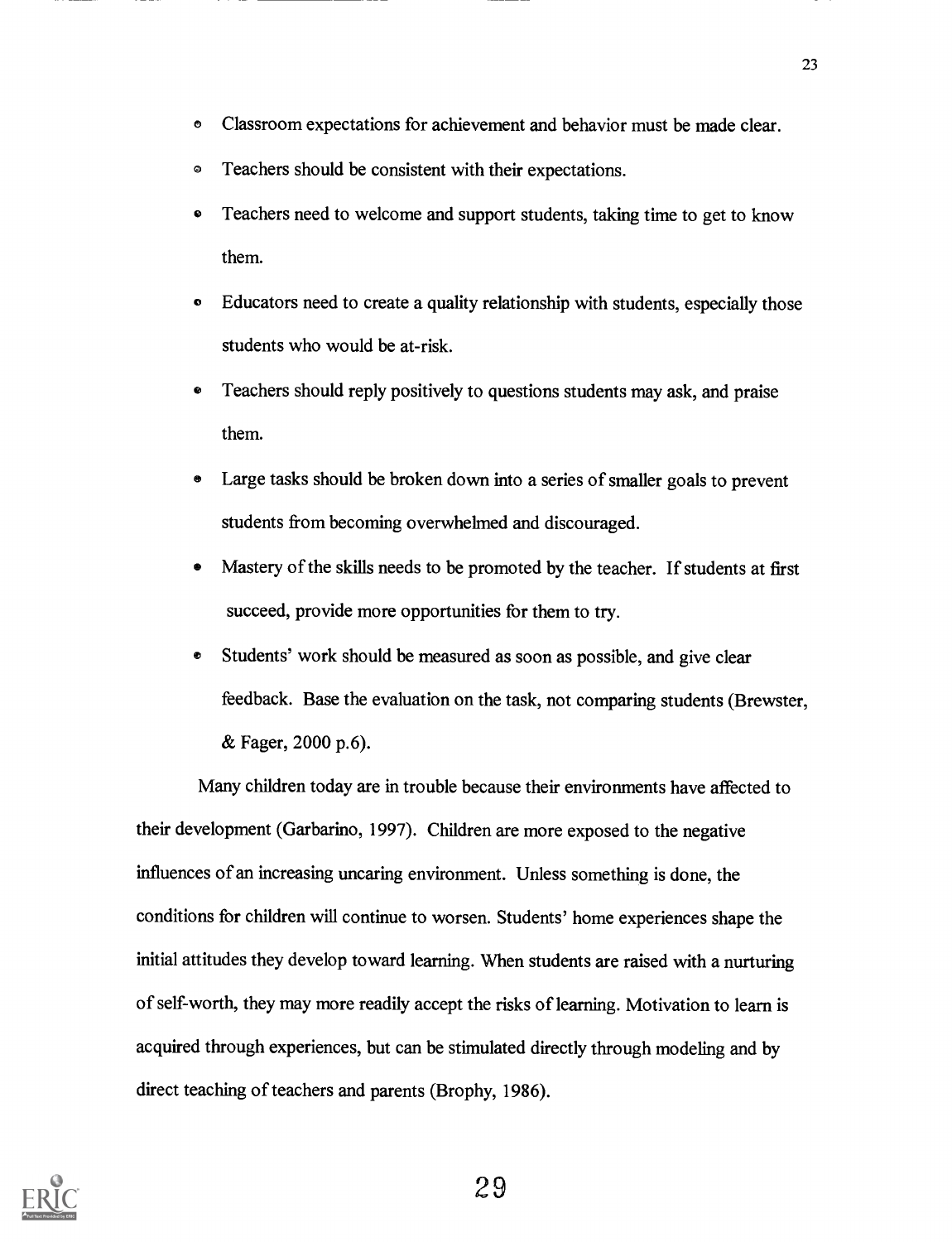Many parents would like to protect their children from undesirable reading material, but they may not be able to stop them from examining other media messages. Students must learn to make reliable decisions about their media choices.

In today's society, the children need social and emotional learning opportunities. Research by Cummings and Haggerty (1997) indicated that teaching social and emotional skills may have a long-term positive effect on academic achievement and many students may experience fewer problems in the future.

Most educators collect and use information about students' in-school experiences, but there are many variations in what teachers are able to find out about students' outside-of-school experiences (Williams & Woods, 1997). Teachers need to be able to identify with their students and realize how their outside influences are affecting them in the classroom. It is often difficult for teachers to understand or discover the daily experiences of a child outside of school because of the lack of communication and interaction between parents and teachers.

Lyon (1999) reported that one reason for the discrepancy between children's ability to learn and their levels of reading difficulty is that many students did not receive effective instructions. Helping all children to learn how to read is complex, and teachers, guardians, and parents play significant roles in developing motivation in reading. The more often children fail in reading, the less motivated they may be to continue struggling to learn to read. Hirsch, Jr. (2001) reported that outside assistance is available for families, but parents may lack the awareness that it exists.

All children can learn, but if they are motivated they may be more successful in school. When students' reading styles are accommodated and a learning styles

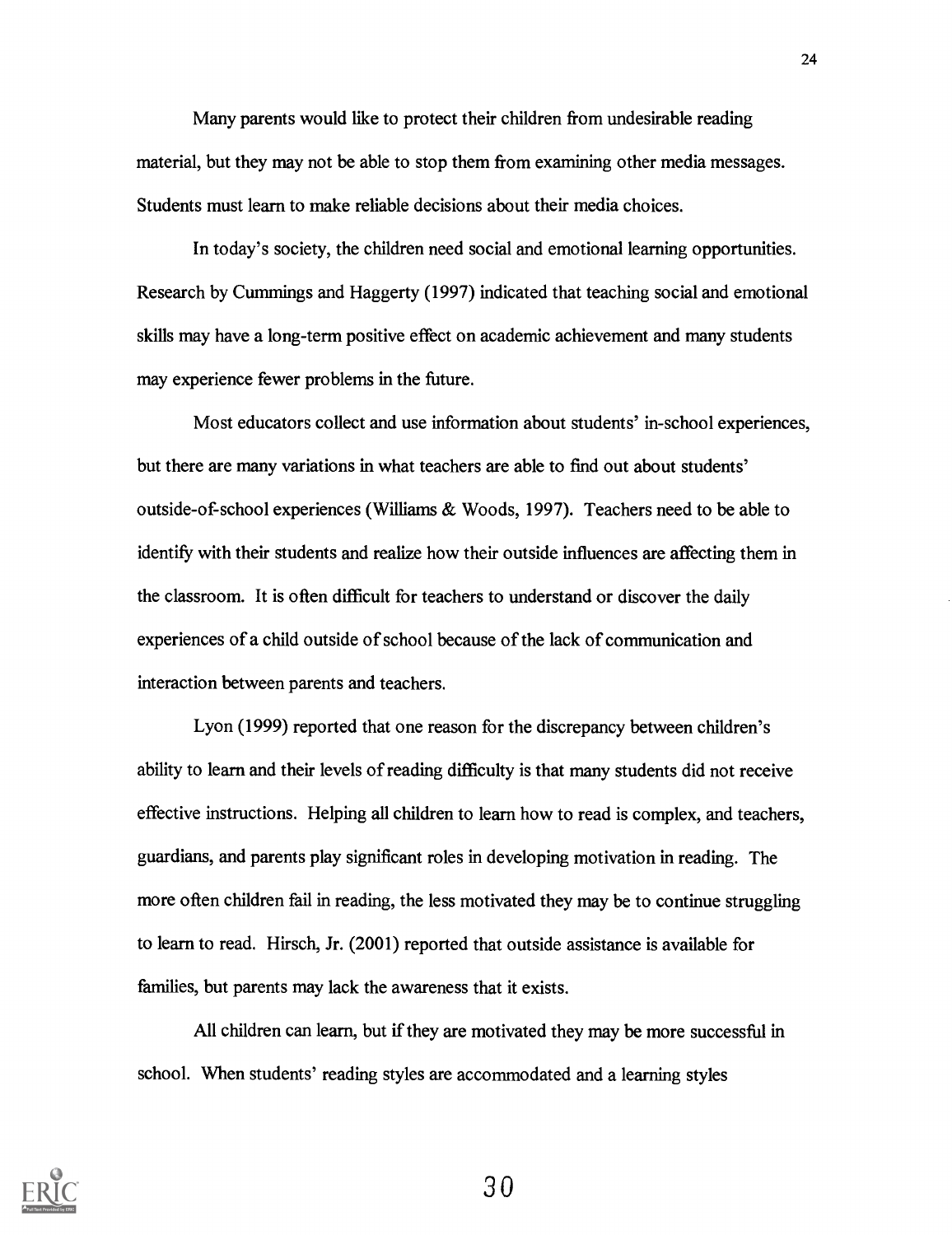environment is created, most children can learn to read. Things such as noise, lighting, temperature, design of the classroom, sociological stimuli, perception centers, and mobility need to be taken into consideration. Providing classical music while students are working, dimming the fluorescent lights for light sensitive students, having a comfortable environment, providing various group interactions, and including multiple intelligences into the lessons could aid in improving the learning environment (Hodgin & Woolescroft, 1997). When a positive environment is created, it is easier for students to succeed because they feel more comfortable, less stressed, and find learning more pleasurable.

In order to read, educators and parents have to train the brain to function in ways it was not naturally made to work. Humans acquire the ability to do many things that they were born not knowing how to do. Children have to increase their awareness that words are made up of sounds, and print represents these sounds. When children reach this level, they are capable of learning how to read. This process of awareness varies from child to child (D'Arcangelo, 1999).

A brain-based program establishes a safe, nurturing environment where students develop their knowledge, locate patterns, make connections, and learn to take risks. Incorporating the latest neurological research into the school's instruction and curriculum to accommodate the learning styles of children and their learning differences has improved teaching and learning in the school system (Wagmeister & Shifrin, 2000).

Active parent involvement has been linked with a number of benefits for students, including increasing student motivation and participation in school (Patton, 1994). Getting parents involved in homework may have a positive impact on children's learning. Parents need to understand what role the teacher expects them to play. Teachers need to

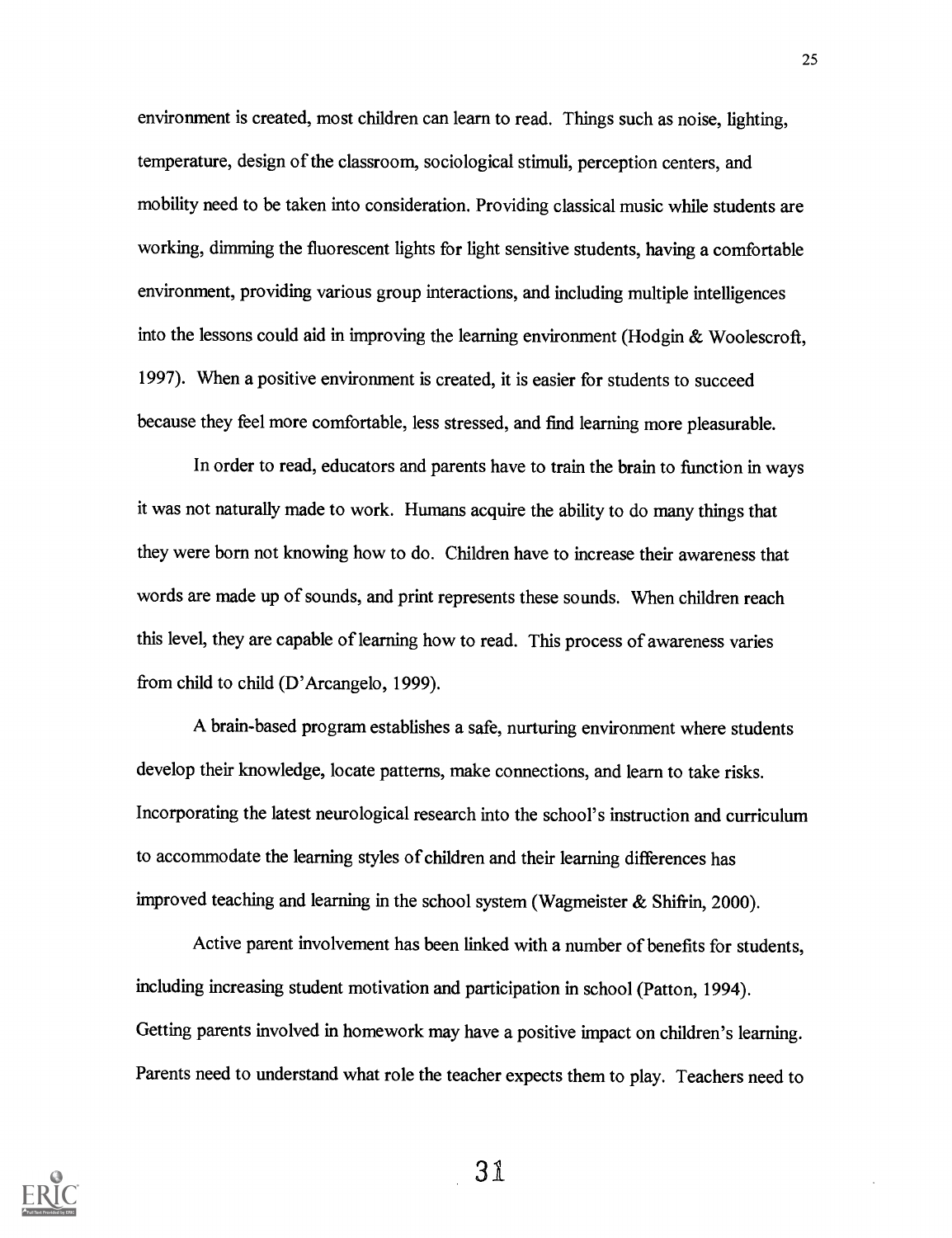be clear with parents about what kinds of involvement are actually profitable to students. To help students be successful with work at home and at school, parents can:

- e Create a place at home that is conducive to studying.
- <sup>O</sup> Set aside a specific time for homework each day.
- Make sure students have all of the supplies they need.  $\bullet$
- Be available if students have questions.  $\bullet$
- Make an effort to communicate regularly with teachers.
- Avoid linking reward or punishments to school performance (Brewster & Fager 2000, p.12)

Research by Fitch-Blanks (2001) indicated that programs and practices may be more beneficial when homework is presented school-wide rather than classroom by classroom, when teachers and parents communicate daily on homework and personal issues, and when parents feel at ease in approaching teachers with questions. Parents are often stressed, but they need to realize the importance of active involvement in their children's everyday lives.

The advantage of parents reading to their children has been acknowledged and strongly endorsed by research. More than a decade ago, Anderson, Hiebert, Scott, and Wilkinson (1985) reported that shared book reading was one of the most significant activities for developing the process needed for ultimate success in reading. The more frequently shared reading occurs, the better the child's readiness for reading. Limited reading activities within the home often has a negative effect on eventual reading achievement (Raz & Bryant, 1990).

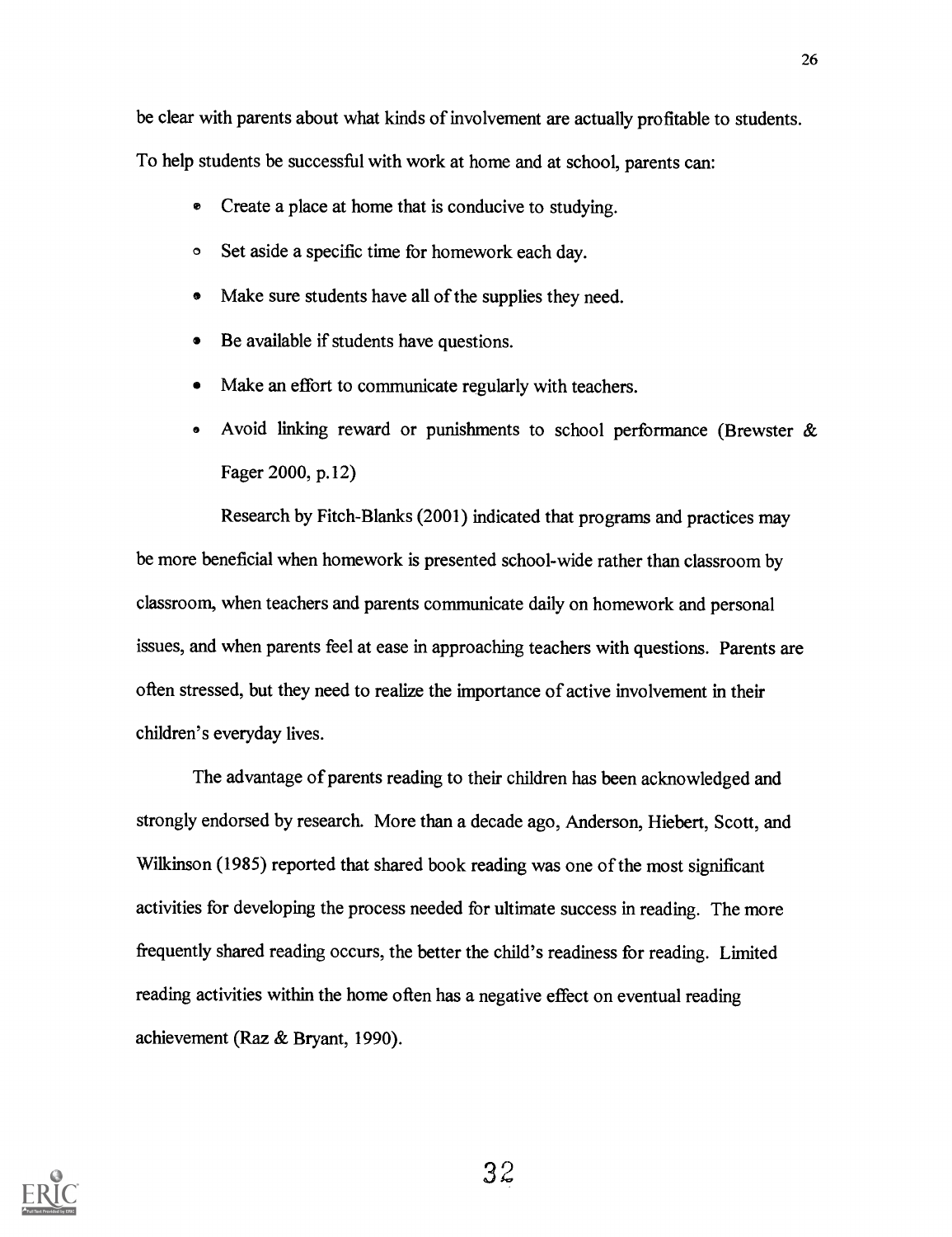There are many factors to take into account for the success of reading. Socioeconomic status of families, educational level of parents, second language in the home, number of children in the family, and single parenting must be taken into consideration. In a study by Yarosz and Barnett (2001) the United States Department of Education 1995 National Household Education Survey (NHES:95) was used to identify predicators of reading activities within the family. They concluded that the educational level and number of children in the family are much stronger factors in reading to children than income. The lower the number of siblings in the household, the more frequent the interaction between parent and child. The higher the education a parent has, the more they read to their children every day.

According to Nidds and McGerald (1999), adults enhance children's chances of success in school by reading everyday. Children internalize a sense of value when an adult takes the time to read to them. Furnishing the opportunity to show a child different applications of prior knowledge, enhancing vocabulary, and developing language patterns will provide the child with the social and cognitive tools needed to be successful in school. Vygotsky (as cited in Nidds & McGerald, 1999) believed that interaction between children and intelligent adults is important for early learners. Freud (as cited in Nidds & McGerald, 1999) theorized that children have an ideal time to learn when they are capable of understanding material in a natural, satisfying experience. Any child who was first taught after this critical moment has missed the cognitive requirements for learning and rarely learns well. The early shared reading experience increases the child's acquisition of the prerequisites for formal reading instruction.

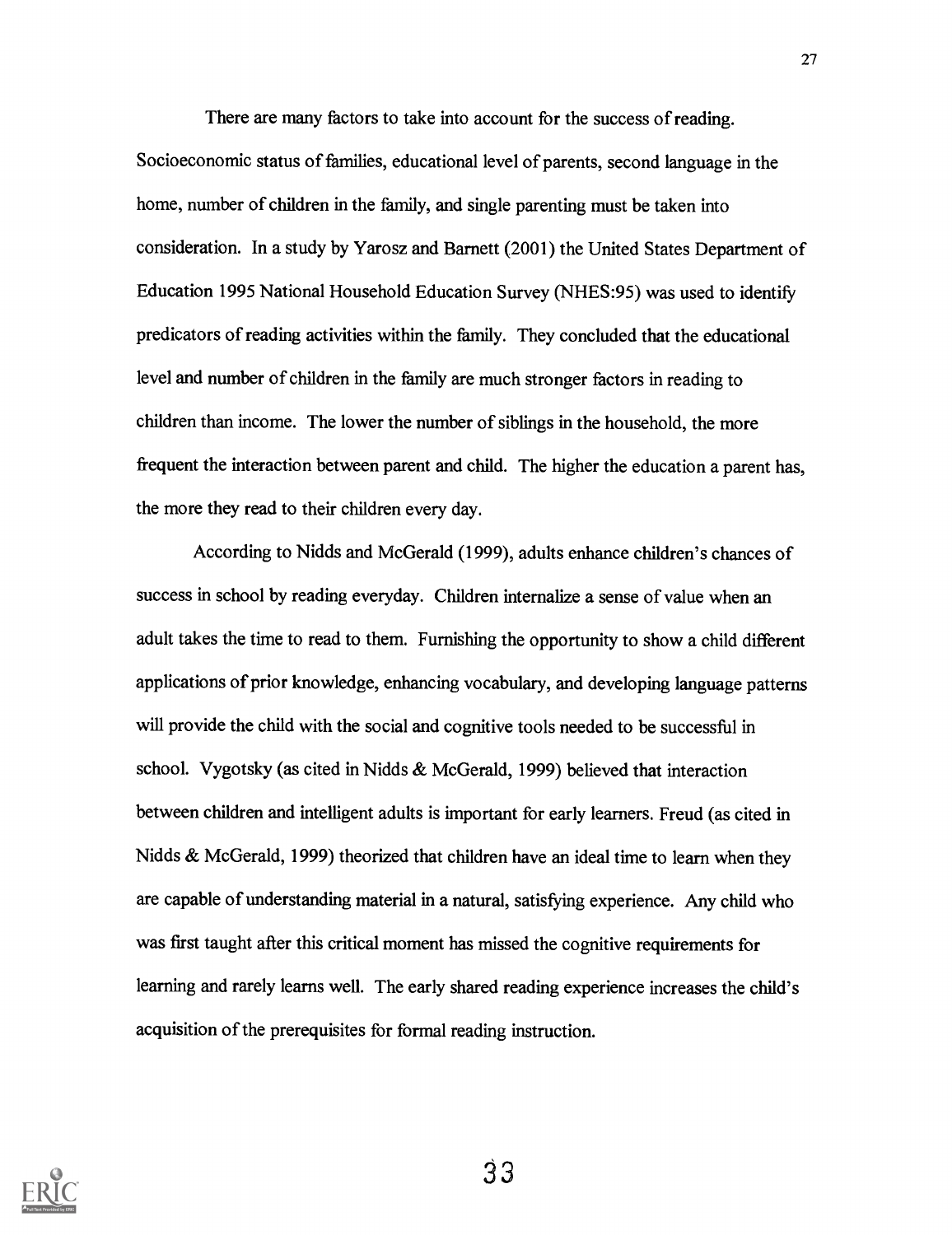Success in reading in the primary grades is critical to children's present and future academic career. Effective early intervention has helped students that have had difficulty reading. Two important factors in acquiring early proficient reading are word recognition and fluency. According to Rasinski (1995), supplementary and preventive directional efforts needed to improve word recognition and fluency of young readers offer great potential for helping these students become proficient readers. The amount of support and instruction given by a teacher within the classroom is not enough . Additional support is needed, and that can be provided from home through parental involvement. A recent report concluded that students who experienced literacy based interaction within their families exhibited higher levels of reading achievement than those students who had little or no such interaction (Rasinski, 1995).

Despite the importance of parental involvement, implementing a program for long duration within the schools has proven to be difficult. Usually set up as an occasional activity during the school year, parents are provided with the opportunity to hear local experts, go to workshops, and experience short term incentive programs. Other factors for the low parental involvement have been lack of time, constant school support, lack of motivation and ability of the parents, and parents' unwillingness to take responsibility for instructing their children.

Rasinski (1995) identified a set of principles that may help teachers develop a lasting effective parental involvement. These principles include:

> e Teachers should develop instructional activities for parents based on effective strategies for promoting growth in reading.

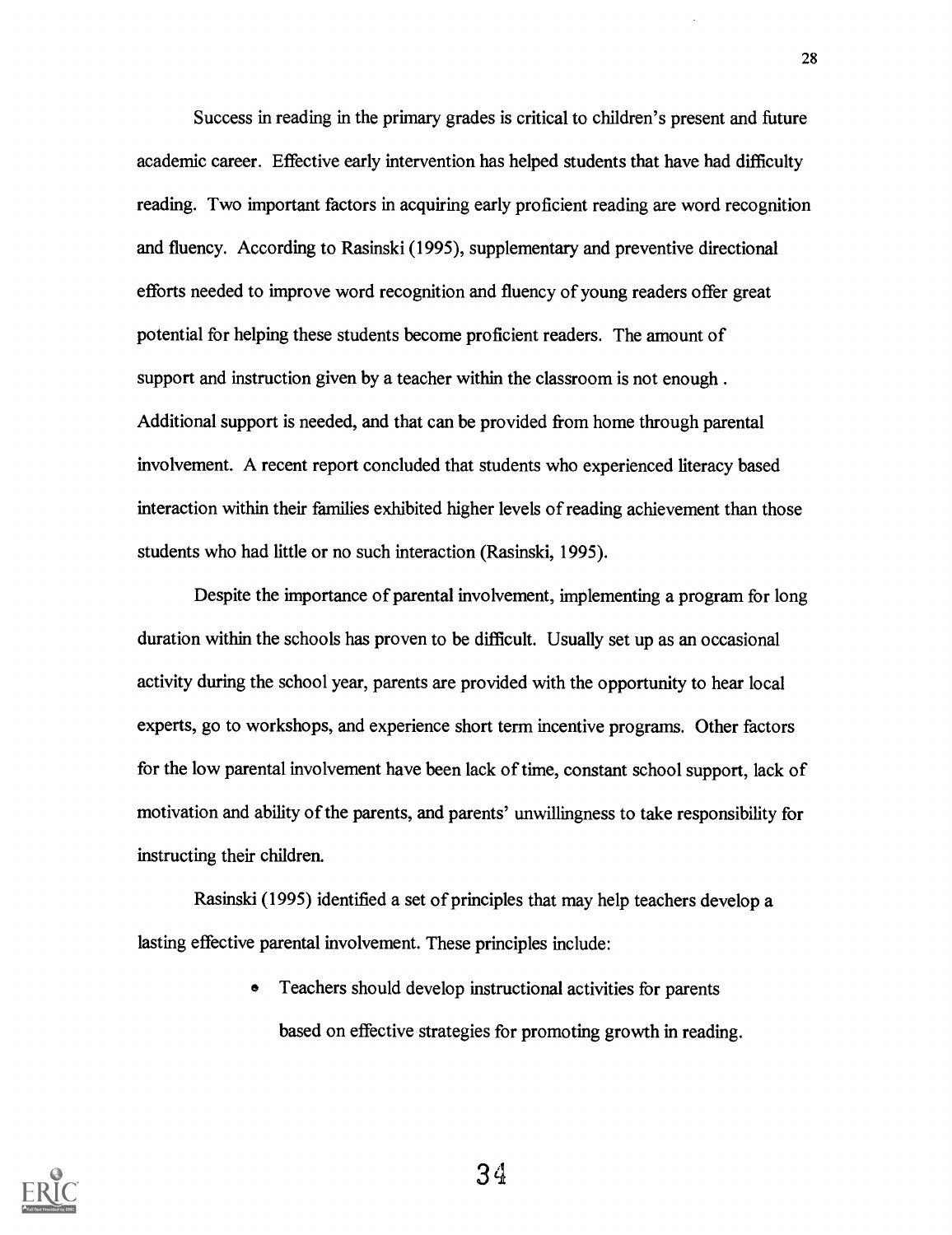- Teachers need to make the instructional activities simple, short, and ø easy to use.
- The program should furnish parents with support, constant communication and follow-up training.
- Developers should make sure that the activities are reading based with authentic texts and materials for parents.
- Educators should make parents accountable for their work by providing materials to document their progress.
- Activities should be consistent and planned for the entire school year.
- Parents should provide positive encouragement and reinforcement (p 306)

Rasinski, in the Fast Start Parental Involvement Program in Reading, followed these principles in an informal instructional program that parents found motivational, easy to implement, and time efficient. The purpose of this program was to provide long term, effective strategies through parental involvement by increasing contextual reading, improving word recognition, reading fluency, and comprehension for students.

Another aim was to enhance parents' ideas of the roles of the teachers and process. Within the program, parents were given short texts, based on their content and reading levels. The time frame for this activity was 10 to 15 minutes each day at their convenience. As parent and child sat together, the parent read text to the child several times while pointing to each word until the child became familiar with the reading text. Discussion of the content followed and paired reading occurred until the child felt comfortable to read the text alone. Parents provided support as needed as the child read

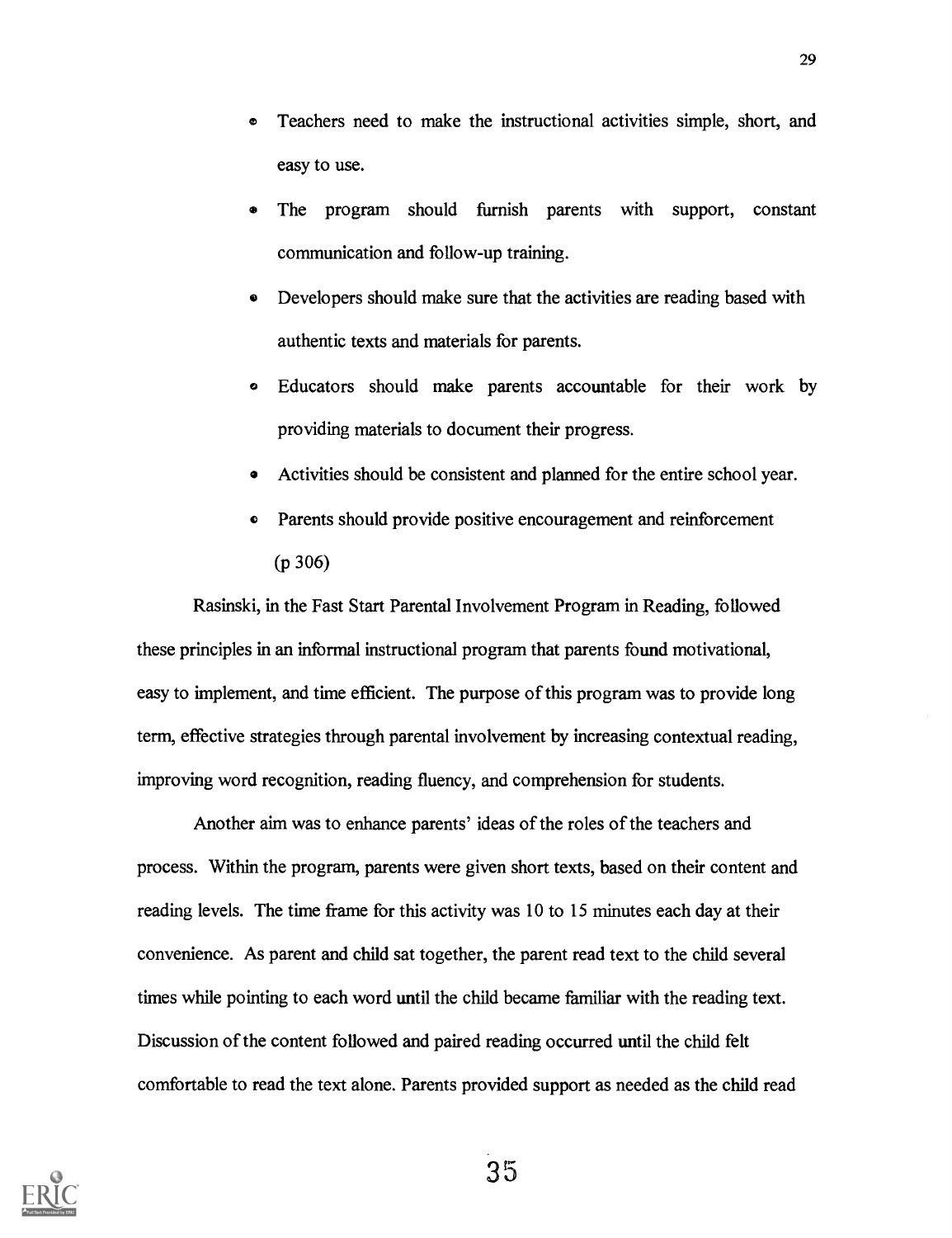the text several times. Next, both the parent and the child picked some interesting words from the story and made vocabulary cards to be used with word games, sentence building, and word practice.

Progress was documented through a daily log. Daily reading to children was encouraged with writing activities. Before parents began this program, they completed a 90 minute demonstration and received references and resource materials. Support for the parents included several training sessions and one-on-one consultations by phone or in person. Monthly newsletters extended the activities with additional information. Student reading log sheets were monitored by the teachers and provide assistance to those who were having difficulty. At the end of the program, parents provided feedback by sharing their views of the program. Additional information was given to continue parental involvement in their children's education.

Results indicated that children in the Fast Start Study showed a greater improvement in reading than those children not involved in the program. The students' level of growth in reading, word recognition, and reading fluency was directly correlated with their parents' involvement in the program. Given that these results were highly interdependent with parental involvement is inspiring because of the fact that the time frame of this program was five weeks, and students' participating in the study showed delay in their development of reading. Thus, research was provided showing steady evidence that parent's involvement in their child's education has positive results on their learning.

Providing students with a variety of appropriate high interest books, and allowing students time to read are essential for their academic growth (Leighton, 1991). Leighton

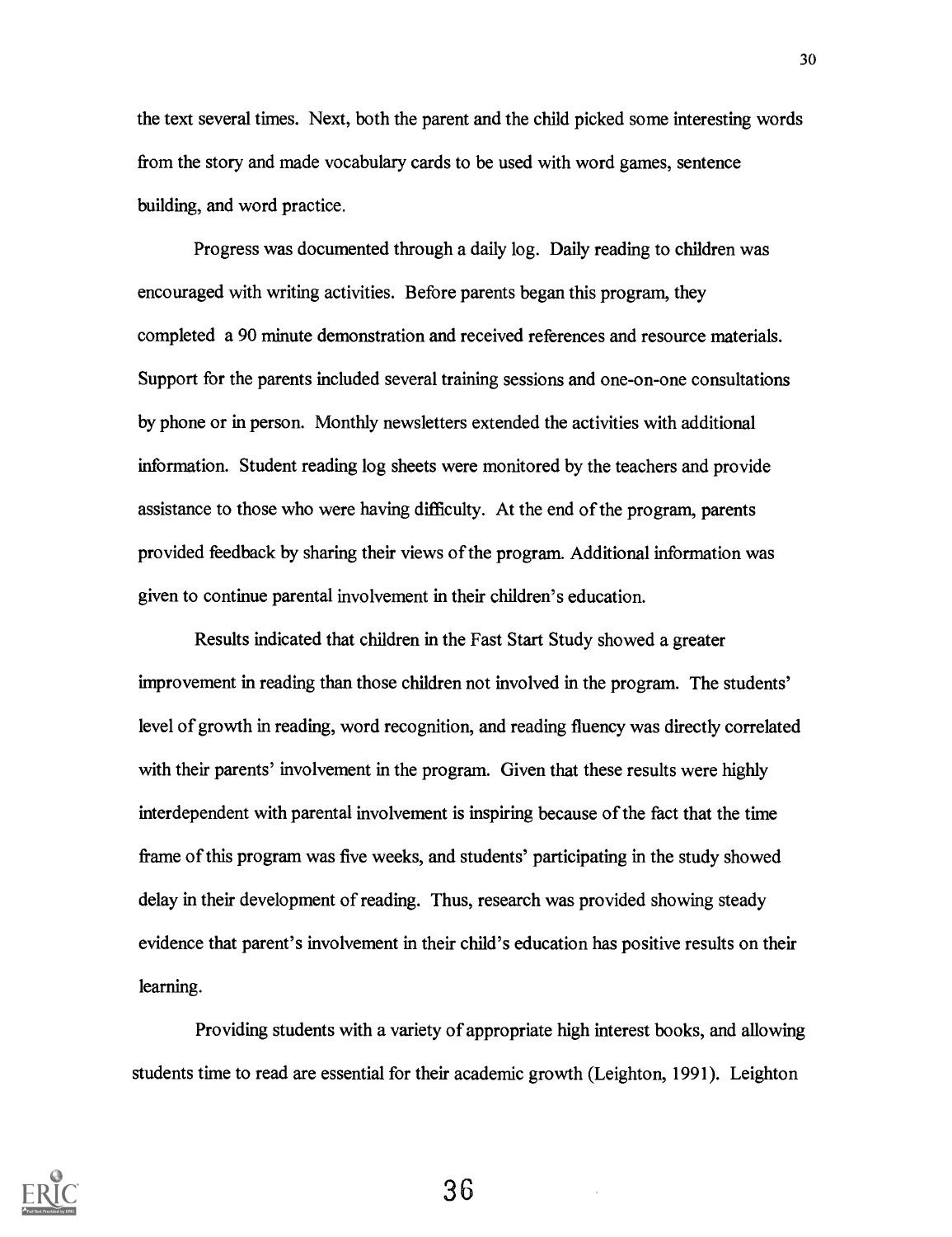developed an individualized reading program called "saturation reading" which provided a reading laboratory for the students. These students were given time to read in a comfortable quiet atmosphere where everyone was reading. This reading program developed positive habits, attitudes, and abilities, which would affect their lives as adult readers.

Another program that was included in the Success for All (SFA), a program that is making the transition from local pilot to national model. One method that is used in Success for All is the Cooperative Integrated Reading and Composition (CIRC) which is a comprehensive approach to instruction in reading, composition, and spelling. In CIRC Reading, students in grades 1-3 are instructed in reading groups and then assigned to combined ability teams to work on a series of cooperative activities, with the addition of partner reading, making predictions, identifying of characters, settings, problems and problem solutions, summarization, vocabulary, spelling, reading comprehension exercises, and story-related writing (Success for All Foundation, 2000). The longer a school is in the program, the better the outcome on the reading performance of students in all grades (Slavin, Madden, et al., 1994).

Teachers also need to read to their students on a daily basis. In doing so, the student's eyes will be open to a world of reading and this reveals the teachers as positive role models (Dreher, 1998). Besides providing students time and materials to read, it is also important to have them keep a log or journal about the materials that they have read. This strategy provides the students a time to reflect on their reading habits and provides a sense of accomplishment for the students.

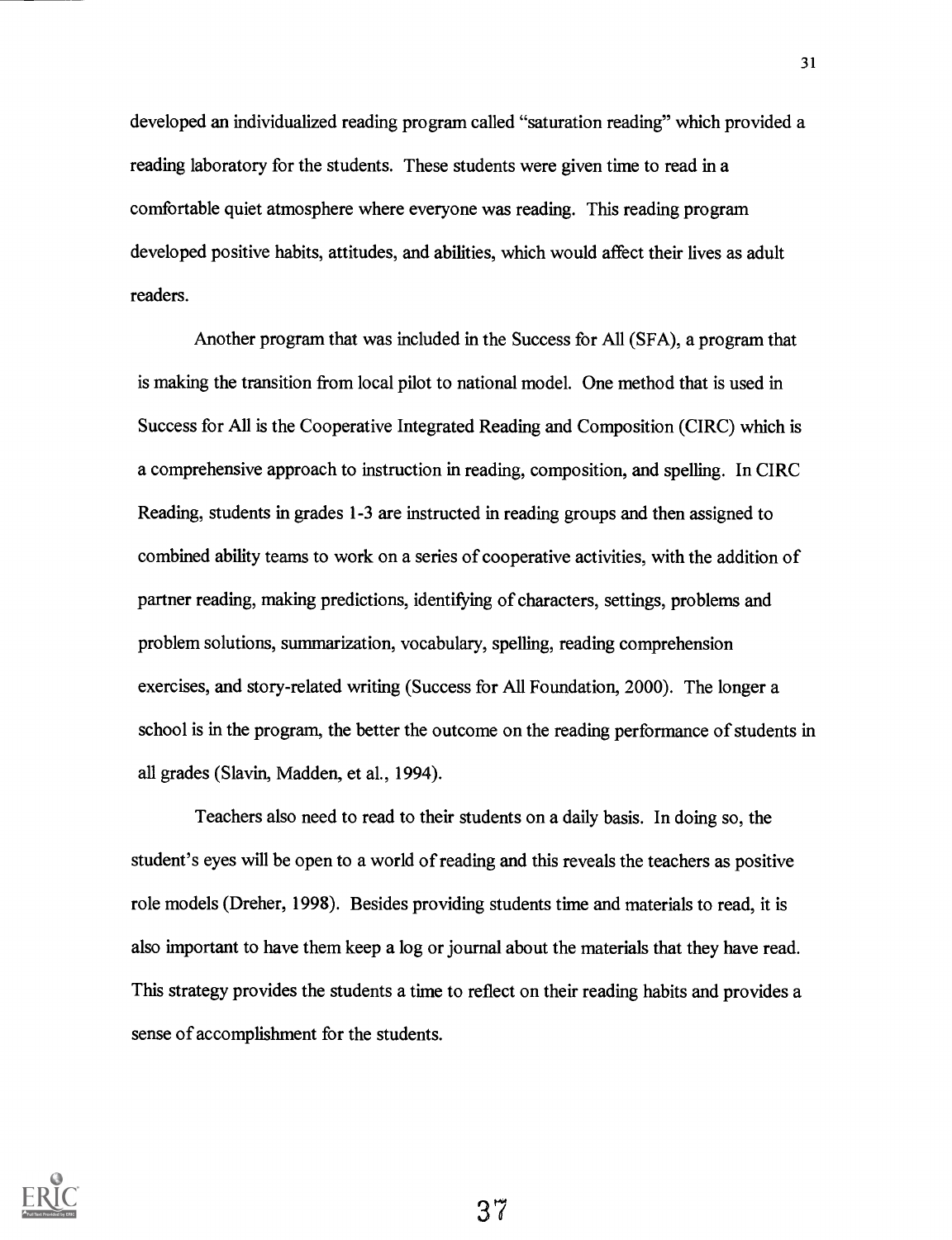Another strategy that has been used is having students read one-third of a story. As designed by Frenier (1996), students become self-directed in learning by reading a third of a story. The students then fill out one-third of the report where they describe basic information about the story and discuss what they have discovered about the material they read. By using their imaginations, they can predict how they think the story will end. This motivates children to find out how the story really ends. Other strategies that have been used for gaining students' involvement and participation is videotaping stories being read, role playing, 25 word précis, double-entry notebook, different endings, and integrating the curriculum (Weisz, 1991).

Incorporating everyday community resources into the classroom also benefits student motivation to read. Hands-on resources could include having a school newspaper where children act as the reporters, or having a variety of stores, small businesses, and other community services in the classroom (Walker  $\&$  Yekovich, 1999). Having community workers come into the classroom and share their experiences and explain how reading is crucial for their job skills could serve as follow-up activities to improve student reading (Zeigler, 2001).

According to DeBruyn (2001) if we use and build on what is working for us, we can be sure schools will keep improving. But we also must remain constantly engaged in a search for new and more effective techniques and approaches to improve learning and be willing to let go of what is not working. (p.3)

The research intervention text was selected to work in the four target elementary and secondary schools. This plan was selected and implemented to last for 16 weeks to

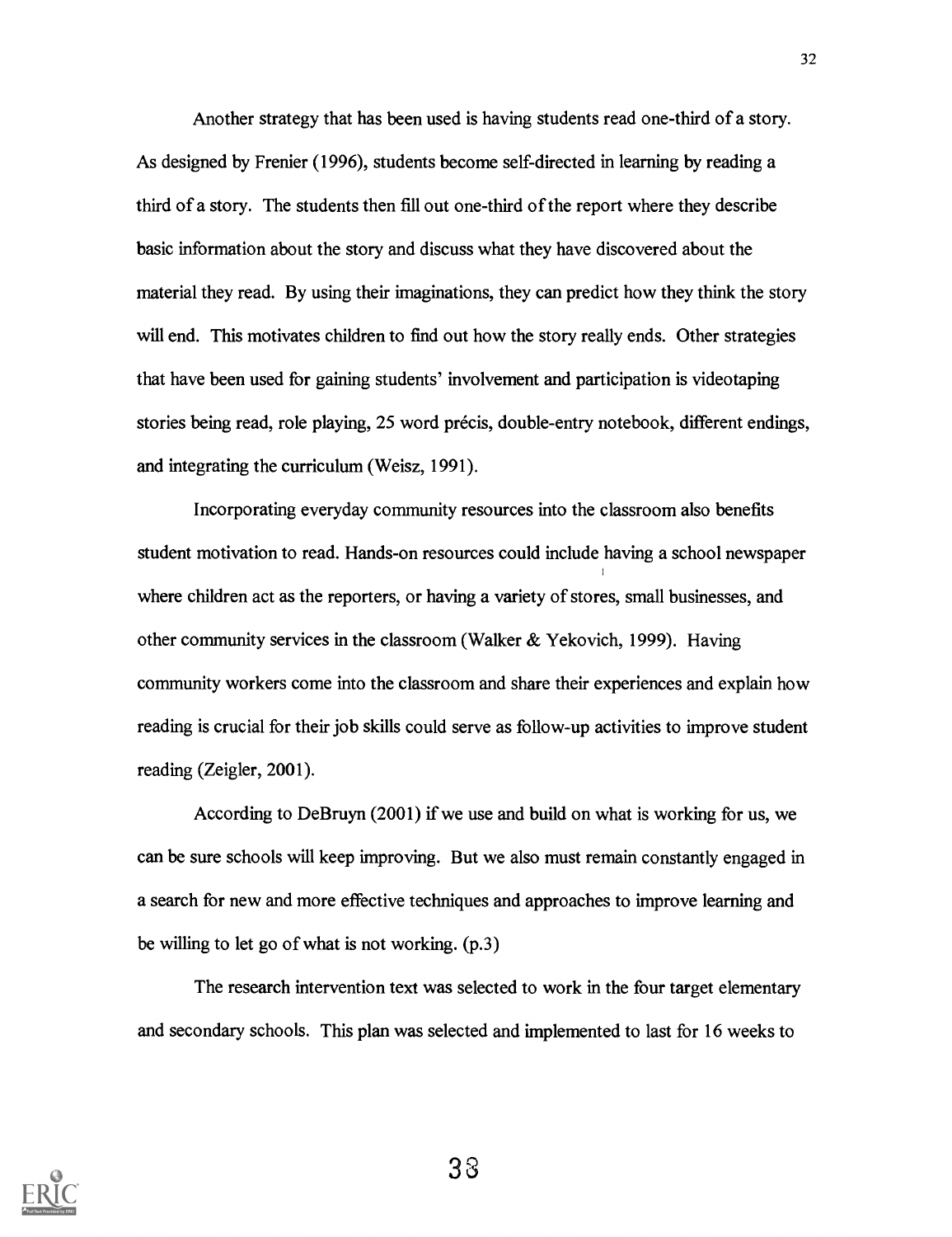establish reading and implementation strategies to increase parental involvement in motivating students to read.

#### Project Objectives and Processes

As a result of establishing a positive learning environment conducive to reading, provided by the teachers during the period from September 2001 through January 2002, the targeted elementary and secondary students will increase their reading achievement as measured by teachers' observation checklists, student surveys, student reading grades, and student journaling.

In order to accomplish this objective, the following processes were necessary:

- 1. Develop a series of ready activities that encompass self-motivation, and the enjoyment of reading.
- 2. Provide a collection of appropriate high interest reading materials.
- 3. Design an allotted time frame for independent/partner reading.

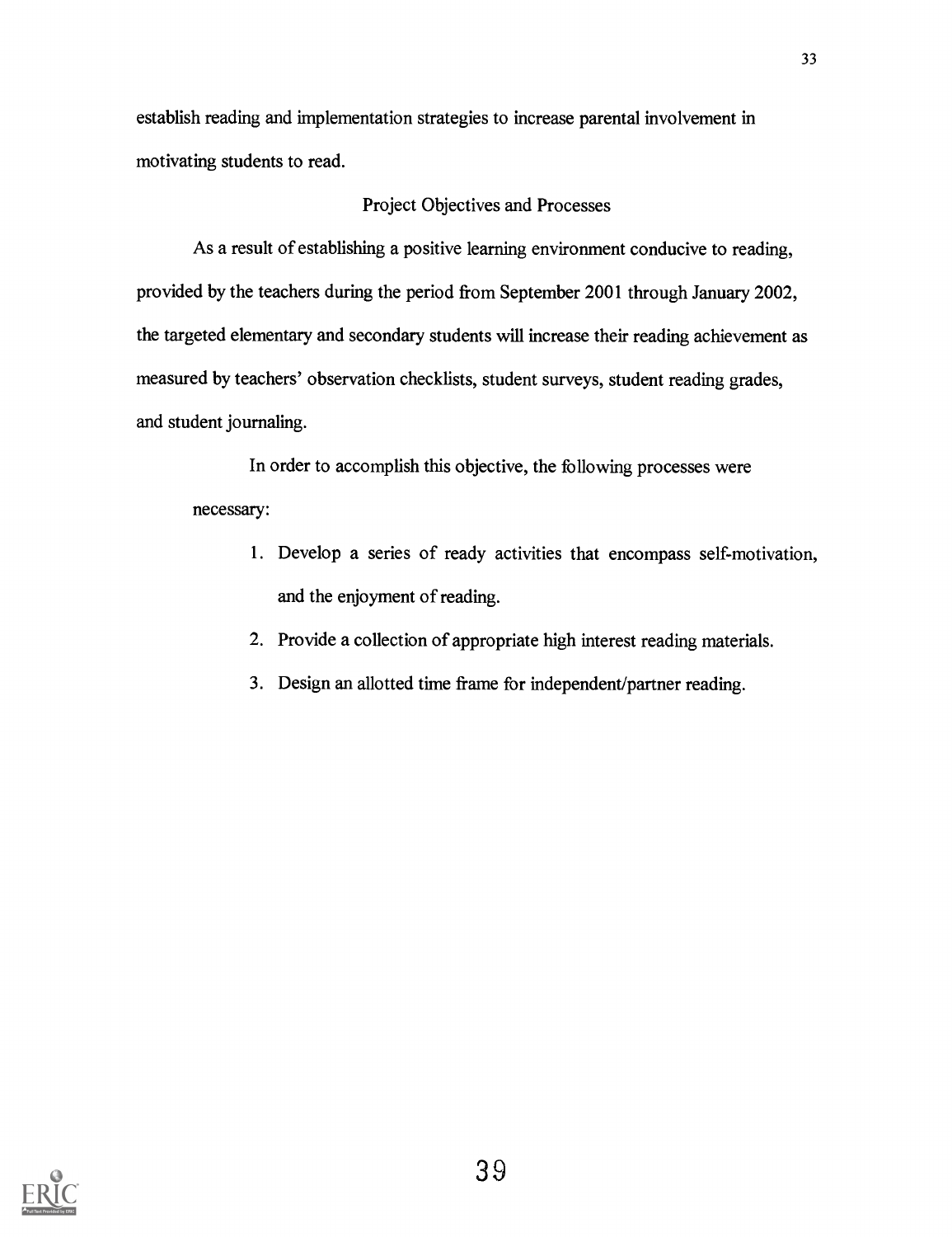#### Project Action Plan

The following action plan was designed to implement two major solution components: establish an environment conducive to reading and implement strategies to increase parental involvement. The improvement sought as a result of the implementation plan is increased reading motivation for elementary and secondary students.

- Week 1 I. Introduction
	- A. Send home the first monthly newsletter/parent contract.
	- B. Have student's complete reading survey.
	- C. Class discussion of the importance of reading and what will be expected of them during the course of the year.
	- D. Students complete pre-assessment activity.
- Week 2-15 II. Initial Intervention—Daily teacher read-aloud stories
	- A. Model and encourage an environment that is conducive to reading.
		- 1. Provide an abundant supply of appropriate high interest books.
		- 2. Provide the opportunity for the students to be comfortable while reading (soothing music, pillows, rugs, chairs).
	- B. Send home weekly reading logs to be signed daily by parent/ guardian to justify that reading has been done at home.
	- C. Provide independent/partner reading during the allotted time specified by the teacher.

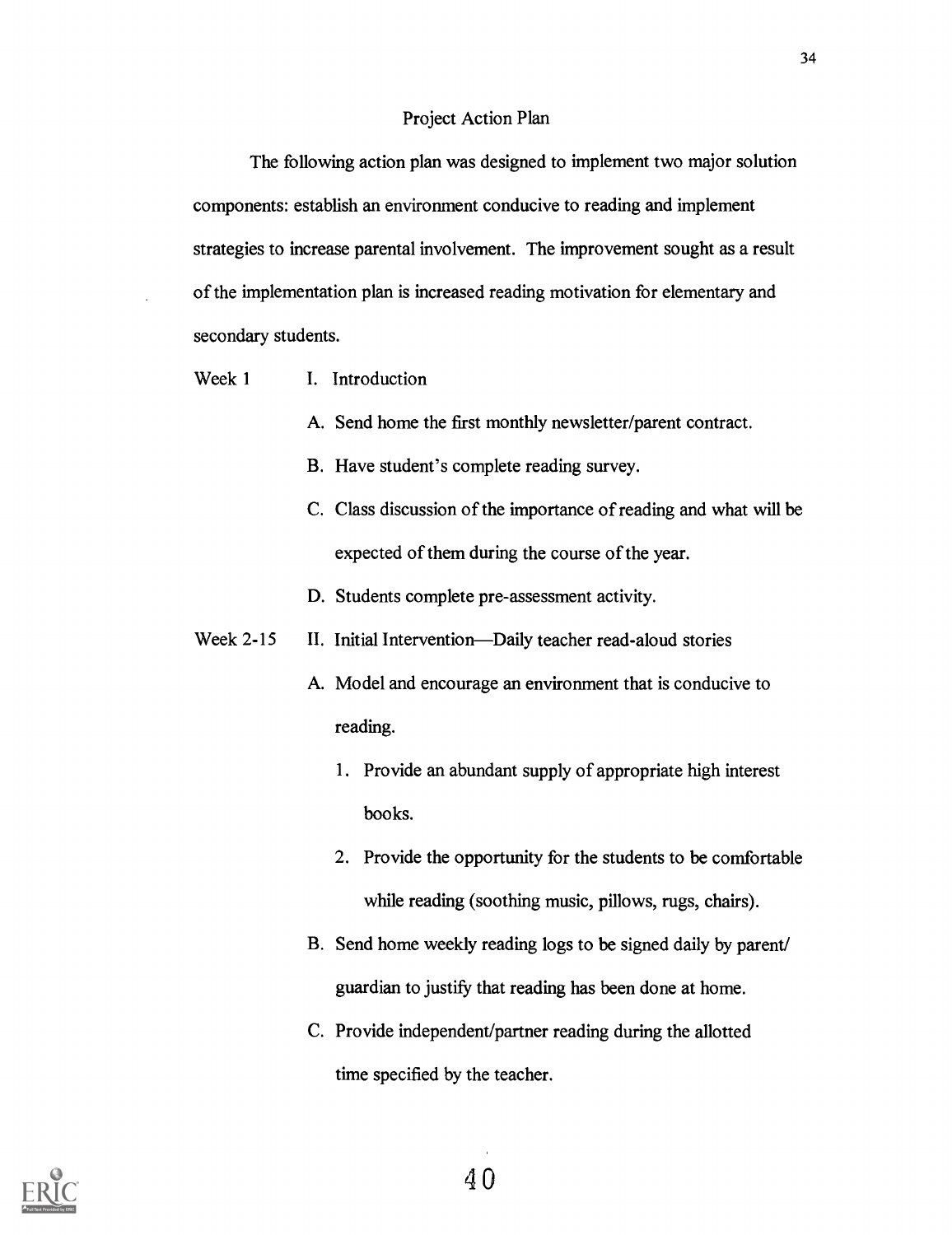- D. Teacher observation of student reading skills using the observation checklist.
- E. Implement incentive plan:
	- 1. Book-It (A program that encourages students to read offered by Pizza Hut.
	- 2. Teachers' gave positive reinforces for fulfilling reading log assignments.
	- 3. Rewards for those students who meet their individual goals defined by the teacher.
- F. Analyze student-reading grades.
- G. Complete weekly journals based on reading assignments.
- H. Parent/Teacher Conferences to discuss reading activities to be done in and out of school and to discuss student progress.
	- 1. September/October-Open House
	- 2. October/November-Report Card Day
- I. Continue to send home teacher-made monthly newsletters to inform parents/guardians about activities happening in the classroom and possible upcoming events.
- Week 16 III. Conclusion to Intervention
	- A. Conclusion to Intervention
	- B. Have student's complete post-assessment activity.

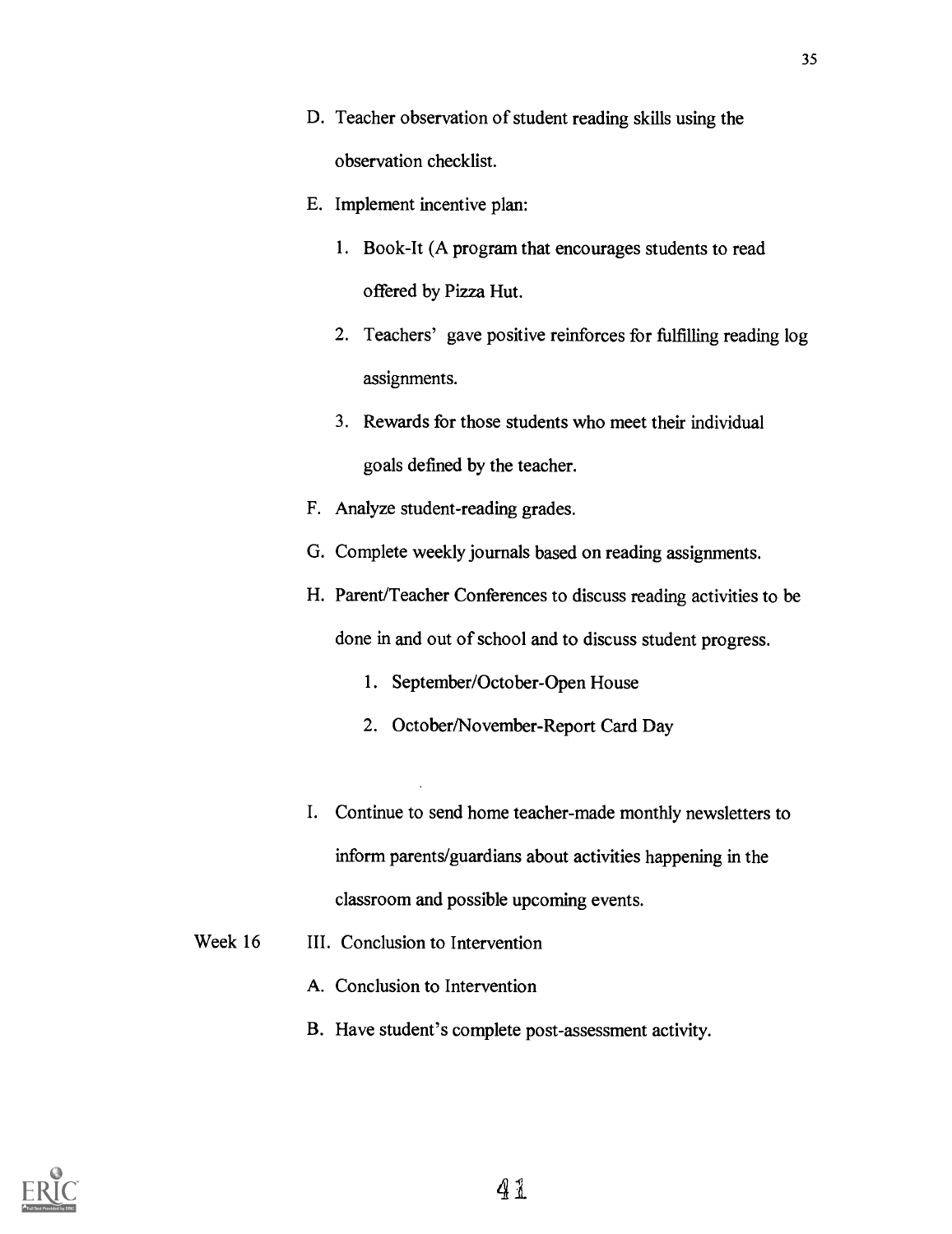C. Class discussion of the importance of continuing to read, and the benefits that it will bring them.

#### Methods of Assessment

In order to try to determine the effects of the intervention, teacher records will keep track of reading logs, grades, journals, participation, and parent involvement. Student work is an important part of the data and will be kept to provide an insight to any changes of student attitudes towards reading. The quality of their reading work will reflect any changes throughout the intervention.

To evaluate whether the interventions, increased the students' motivational level, the following assessments were utilized, observational checklist, student reading survey, and reading assessment. The observation checklist was used to see if students could follow written text, stay on task during reading, have their weekly reading logs signed by parents, check on their participation during reading, and to see if their journals had been completed. The student reading survey was used at the beginning of the intervention to see if students enjoyed reading, had access to a library card, thought books were important, had someone to read to them. The reading assessment form was to see if the students could recall the name of the story, characters, were the story took place, what the author was trying to say, and to ask what was their favorite part of the story.

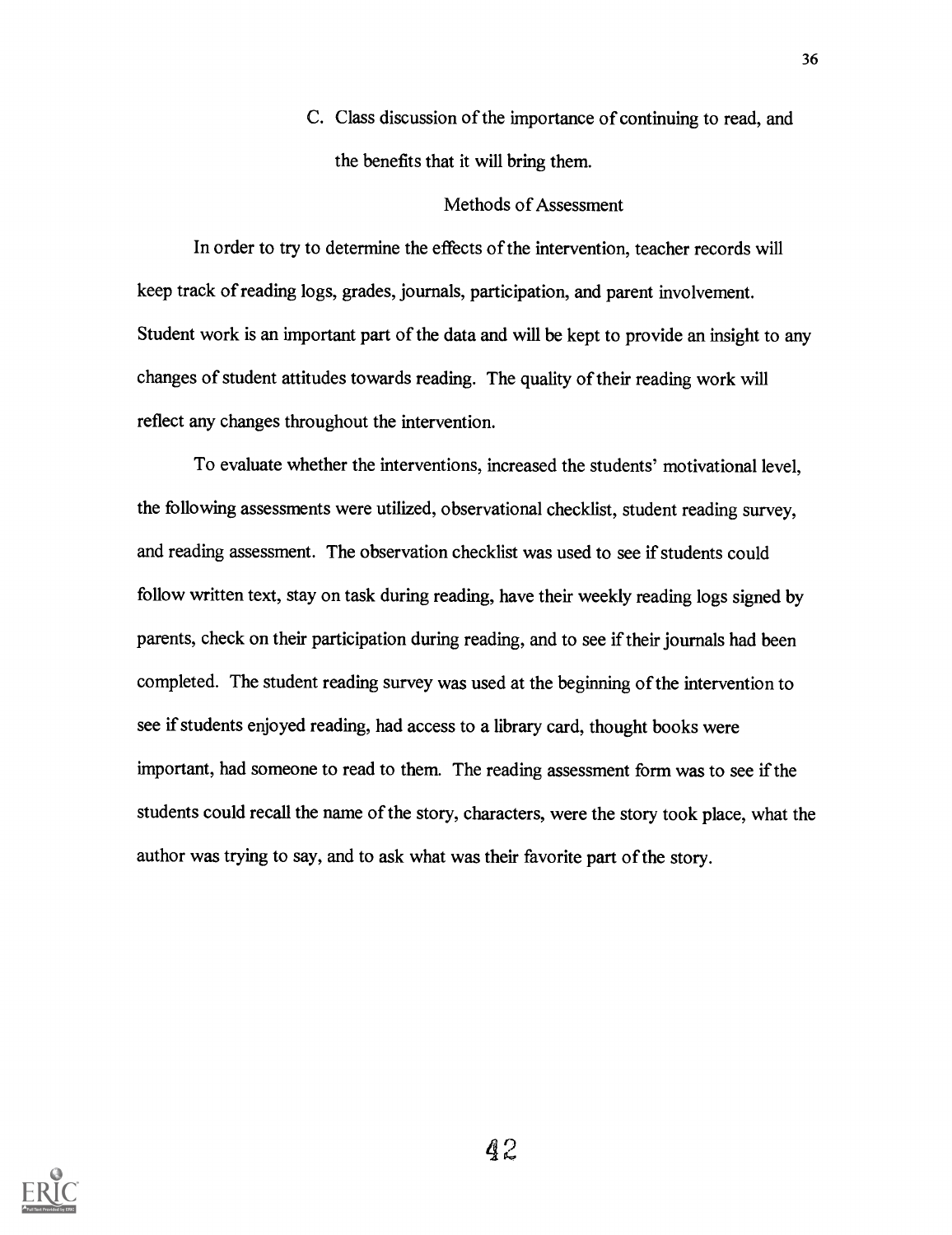#### Chapter 4

#### PROJECT RESULTS

#### Historical Description of the Intervention

The project objective was to improve academic growth through motivating to primary and secondary students to read. The action plan was used to establish on environment conducive to reading. The use of reading strategies and parental involvement were also targeted in the action plan. To achieve this objective, a three-part action plan was implemented. First, a survey was administered to determine the targeted students' attitudes about reading before and after the project. Second, a reading assessment was distributed to assess students' reading skills and to provide data of any increase in achievement after the completion of the research project. Third, a student observation checklist was used by teachers to check various reading skills of the targeted students. This observation checklist was used at the beginning and at the end of the action research.

The first part of the action plan was to collect data to provide evidence of the existence of the problem. In the first month of school, the targeted students were surveyed by the teachers (Appendix A). The purpose of this survey was to determine the students' perception of reading. Next, a reading assessment was given to assess the targeted students' reading skills before the research project (Appendix B). The third part

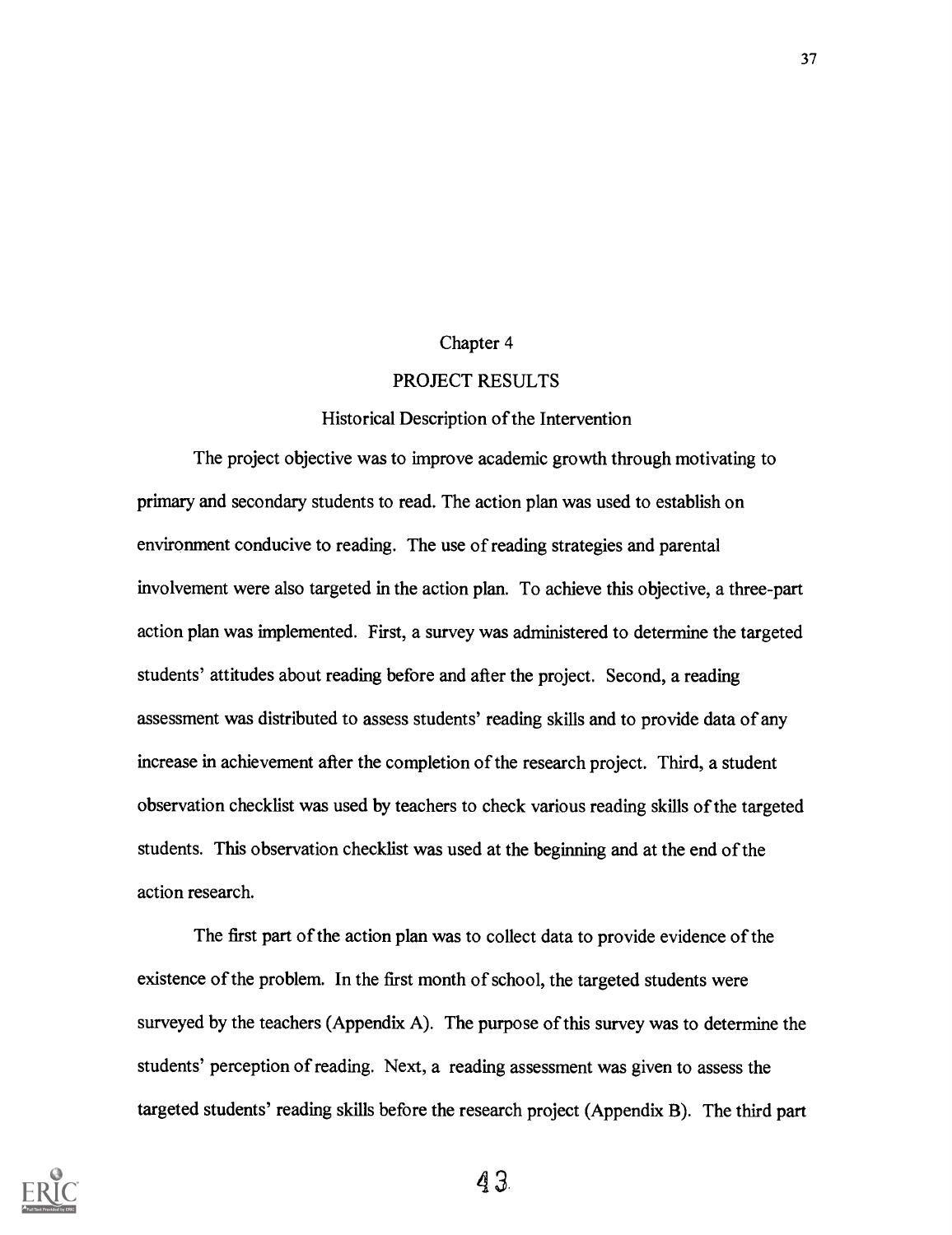of the action plan included a student observation checklist used by teachers that monitored the following reading skills: following written text, on-task during reading, weekly reading logs signed, participation during reading, and completion of journals (Appendix D).

The first intervention was designed to increase the targeted students' interest in reading materials. Through different activities, the students learned how to be selfmotivated and how to experience the enjoyment of reading. Adult participation in these reading activities was a major component of the action plan.

Another intervention to provided a collection of appropriate high interest reading materials. An example of this intervention was lending libraries with high interest books located in each of the classrooms. Each day the targeted students had the opportunity to read books prepared by the classroom teacher. These lending libraries not only provided students with books, but provided experience necessary for using a library. These experiences were very beneficial because many of the targeted students had never had the opportunity to visit or use a public library.

The targeted students were often engaged in silent reading and partner reading throughout the day. The students were encouraged by the teachers to spend time reading at home. Reading logs made by the teachers were used to monitor how much time was spent reading at home. The students were required to share this reading experience with an adult. The adult was then required to sign the reading log to verify reading activity.

Several incentives were used by the teachers to encourage student involvement in reading. National Reading Incentive Programs such as Pizza Huts, "Book It" Program and the Six Flags "600 Minute Reading Club" were used to help students meet the

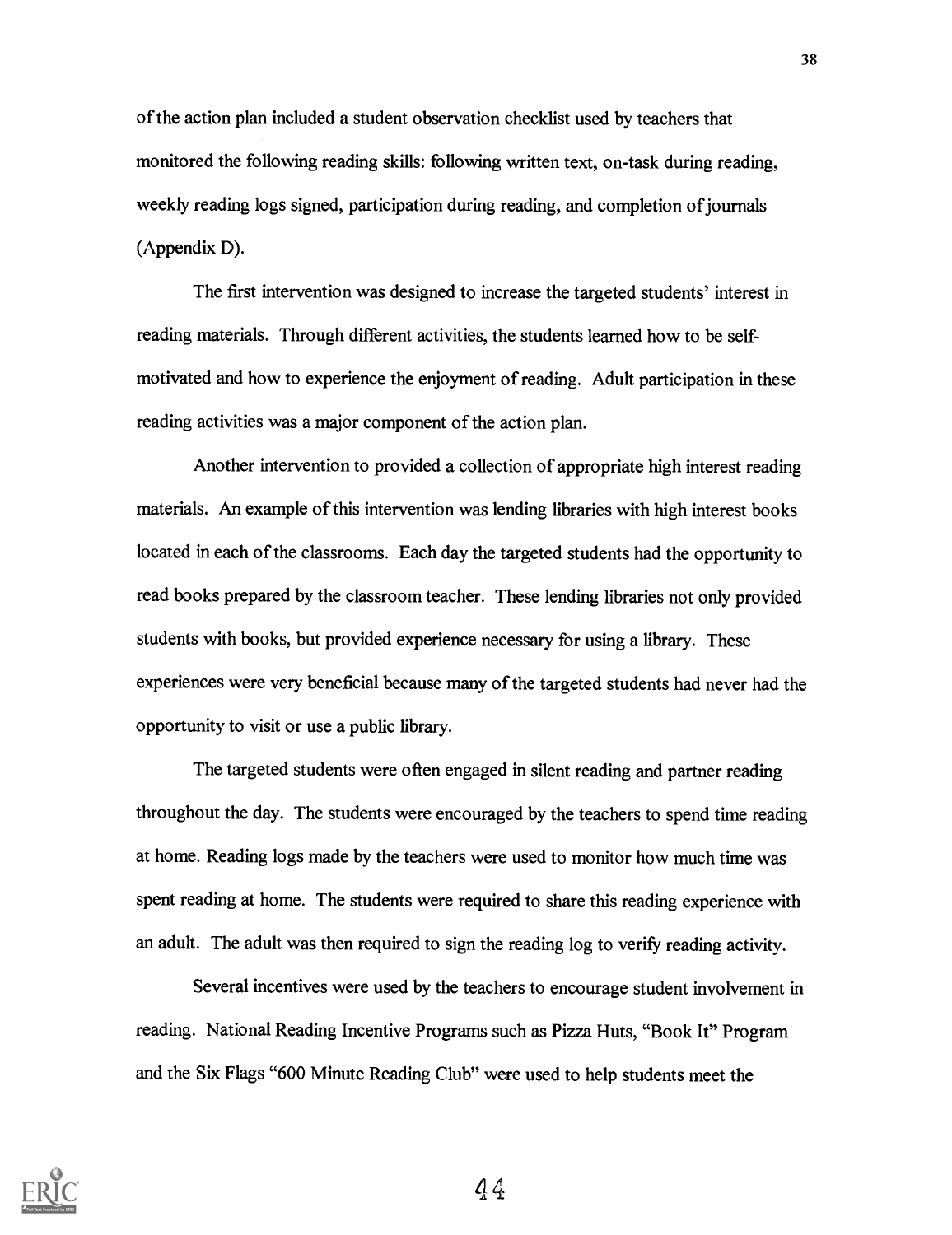reading goals established by the teachers. Various other incentives were used by the teachers to help motivate the students. These incentives included free homework coupons, stickers, treasure chest prizes, reader of the day, and verbal praises.

Monthly newsletters, designed by the teachers, were sent home to communicate the various reading activities taking place in school. Reading was the main focus of these newsletters. Suggestions and reminders about the importance of reading were stressed in these newsletters.

#### Presentation and Analysis of Results

In order to determine any improvement in increasing academic growth through motivating students to read, a presurvey and postsurvey (Appendix A) were given to primary and secondary students. The results of the presurvey indicated that a majority of students answered "yes" to most of the questions about reading. The postsurvey indicated that the students' view of reading was not greatly affected. Although most of the results of the postsurvey were higher, there was only a slight increase in the postsurvey results. There was a slight increase in the enjoyment of reading, the use of library cards, comprehension of reading materials, and the availability of books. This slight increase indicated that the interventions may have affected some of the targeted students in a positive way. Judging by the results of the presurvey and postsurveys of the targeted students, the researchers discovered that some of these students were more motivated to read to increase academic achievement. The results of the presurvey and postsurvey are shown in Table 3.

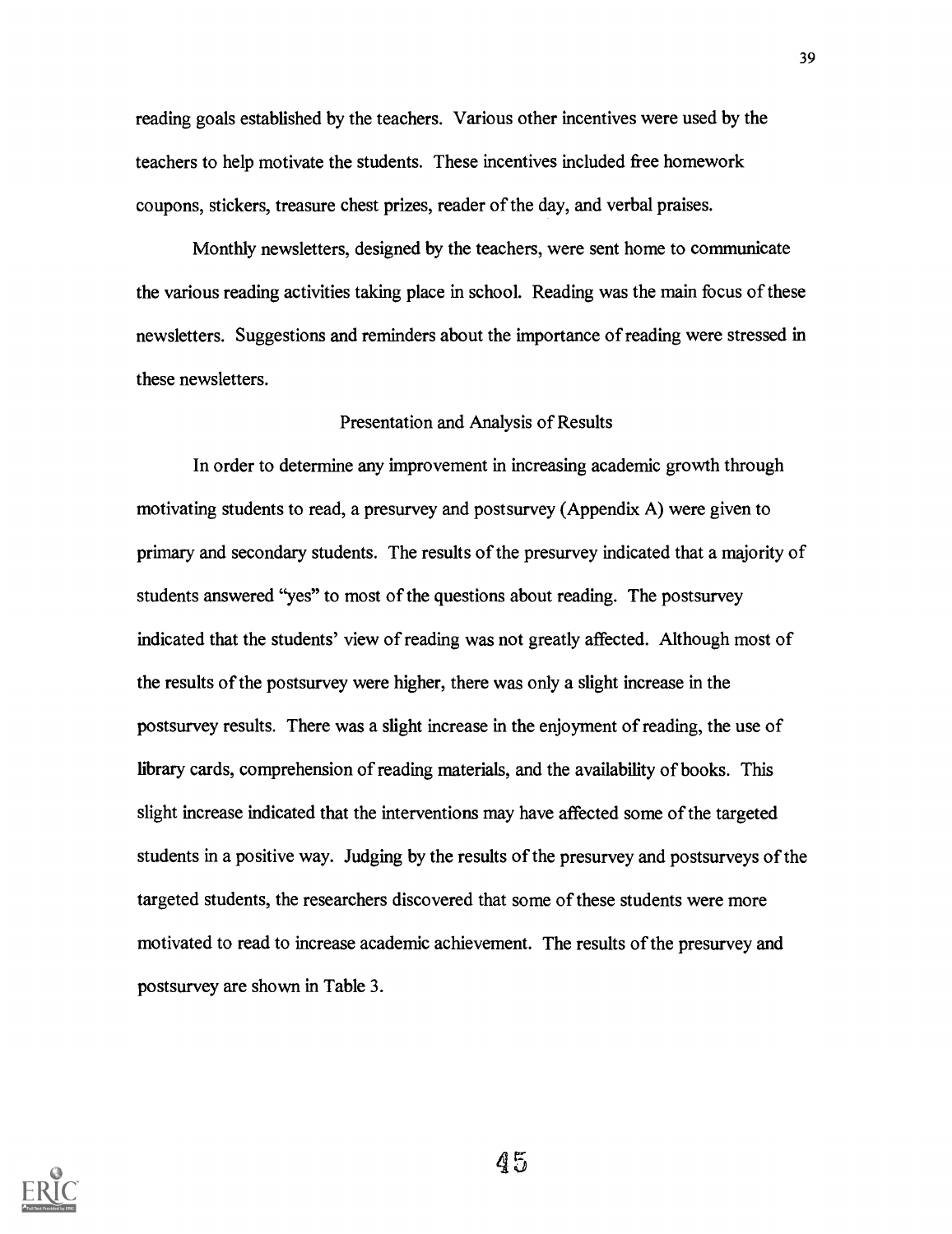#### Table 3.

| Percentage of Positive Responses Given by Students by the PreSurvey and PostSurvey |  |  |  |
|------------------------------------------------------------------------------------|--|--|--|
|                                                                                    |  |  |  |

| Questions                           | PreSurvey | PostSurvey | Change         |
|-------------------------------------|-----------|------------|----------------|
| <b>Enjoys Reading</b>               | 72        | 73         | $^{+}$         |
| Is Reading Easy                     | 51        | 58         | $\ddot{}$      |
| Library Card                        | 49        | 58         | $\overline{+}$ |
| Use of Public Library               | 51        | 51         | $\bf{0}$       |
| Are Books Important                 | 76        | 76         | $\bf{0}$       |
| Special Time for Reading            | 67        | 65         |                |
| Comprehend Material                 | 60        | 65         | $+$            |
| Remember What Someone Read To You   | 76        | 77         | $^{+}$         |
| Are Books Available                 | 69        | 70         | $^{+}$         |
| Improvement of Reading in Past Year | 67        | 69         |                |

 $n = 130$  total students

As illustrated in Table 3, some of the targeted students felt more confident about reading. After analyzing the data, the researchers discovered that over 50% of students answered yes to the above survey questions.

Another important aspect of the research was a student observation checklist (Appendix B). A preobservation checklist and postobservation checklist was completed by the teachers to record the targeted reading skills of the students. The results indicated that less than 48% of the students frequently mastered most of the targeted reading skills. The student post observation checklist indicated that all of the targeted skills, except for "getting the weekly reading logs signed", improved throughout the intervention. In the

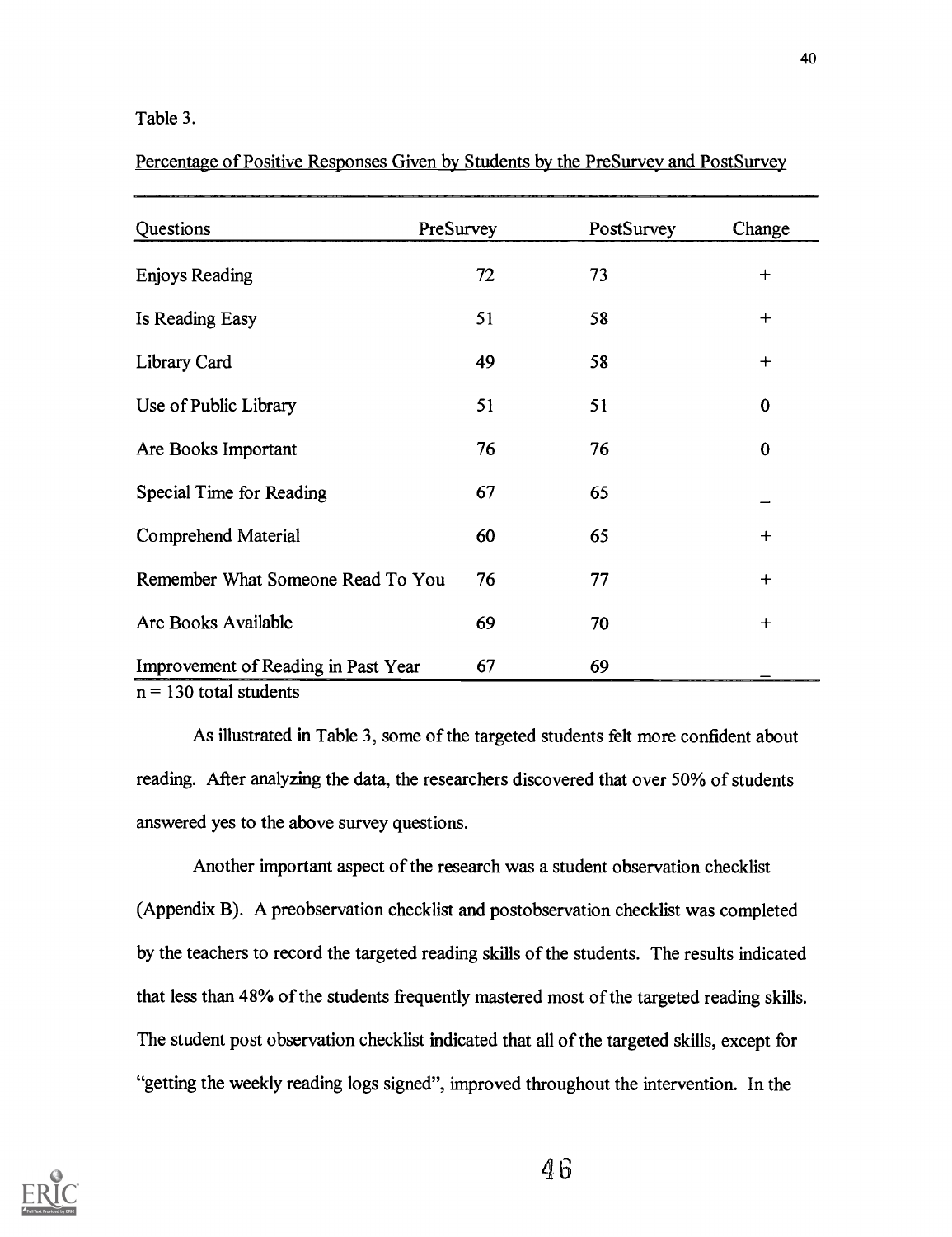prestudent observation checklist, 63% of the students had their reading logs signed, and only 58% of the students had their reading logs signed in the poststudent observation checklist. Researchers concluded that the lack of improvement in getting weekly reading logs signed was due to a lack of parental involvement. The preobservation checklist and student postobservation checklist results are shown in Table 4.

#### Table 4

A Comparison of Student Preobservation and Student Postobservation Checklist

| <b>Targeted Skills</b>       | Preobservation | Postobservation | Change |
|------------------------------|----------------|-----------------|--------|
| Follows written text         | 48%            | 68%             | $\div$ |
| On-task during reading       | 42%            | 48%             | $+$    |
| Weekly reading logs signed   | 63%            | 58%             |        |
| Participation during reading | 45%            | 58%             | $\div$ |
| Completion of journals       | 51%            | 56%             | ┶      |

 $n = 130$  total students

In order to discover whether the targeted students reading skills improved throughout the intervention, the researchers analyzed the results of the preassessment and postassessment (Appendix C) given to these students. Results indicated that 70% of the students scored 50% or above on the preassessment, and 81% of the students scored 50% or above on the postassessment. Judging by the results of the preassessment and postassessment, the students had a better understanding of the given reading material.

#### Conclusions & Recommendations

Based on the presentation and analysis of data, the students demonstrated a slight improvement in their enjoyment of reading, acquiring library cards, understanding what

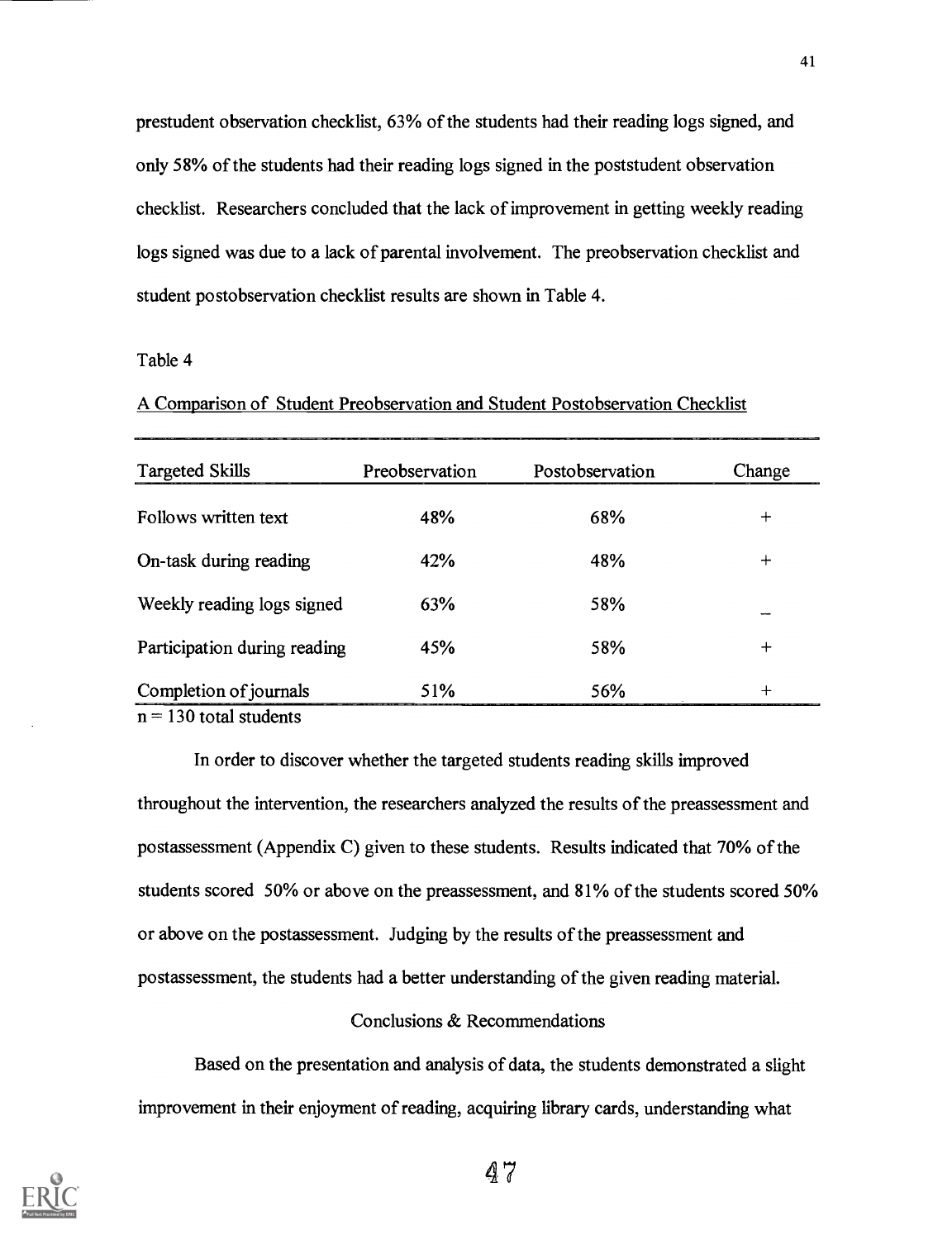they read, having someone to read to them or being read to, and finding books available through the lending libraries.

Although improvements were noted in these areas, the researchers concluded that these improvements were limited due to a lack of consistent parental involvement. The researchers also noted that they were uncertain whether the students were actually doing the reading or if the parents were signing off on the reading so that their child would receive the incentives that were offered. The researchers reached this conclusion because a number of students reported to the researchers that their parents signed the reading logs without them reading there reading logs were presigned for the week, and many parents complained about their lack of time to spend reading with their children because of their busy schedules. Reading is a fundamental skill in life and should be modeled and encouraged at home. It seems apparent that this did not always happen in all homes. This lack of involvement may affect the students in their academic lives.

Even though improvements throughout the data collection, the researchers noted that the parents were not as involved as much as they should have been throughout the process. The motivation of students is greatly affected by the support at home.

In order to improve the academic growth through reading for students, the researchers would change how they would get the parents involved. Researchers would try to get the parents to understand how important reading was for their child, through workshops and parent/family reading nights offered several times a year at the school. At these workshops and reading nights, proper reading techniques and suggestions for reading would be modeled for them by the teachers. Videos and lists of reading resources could also be offered at this time. Teachers could also for parent volunteers to

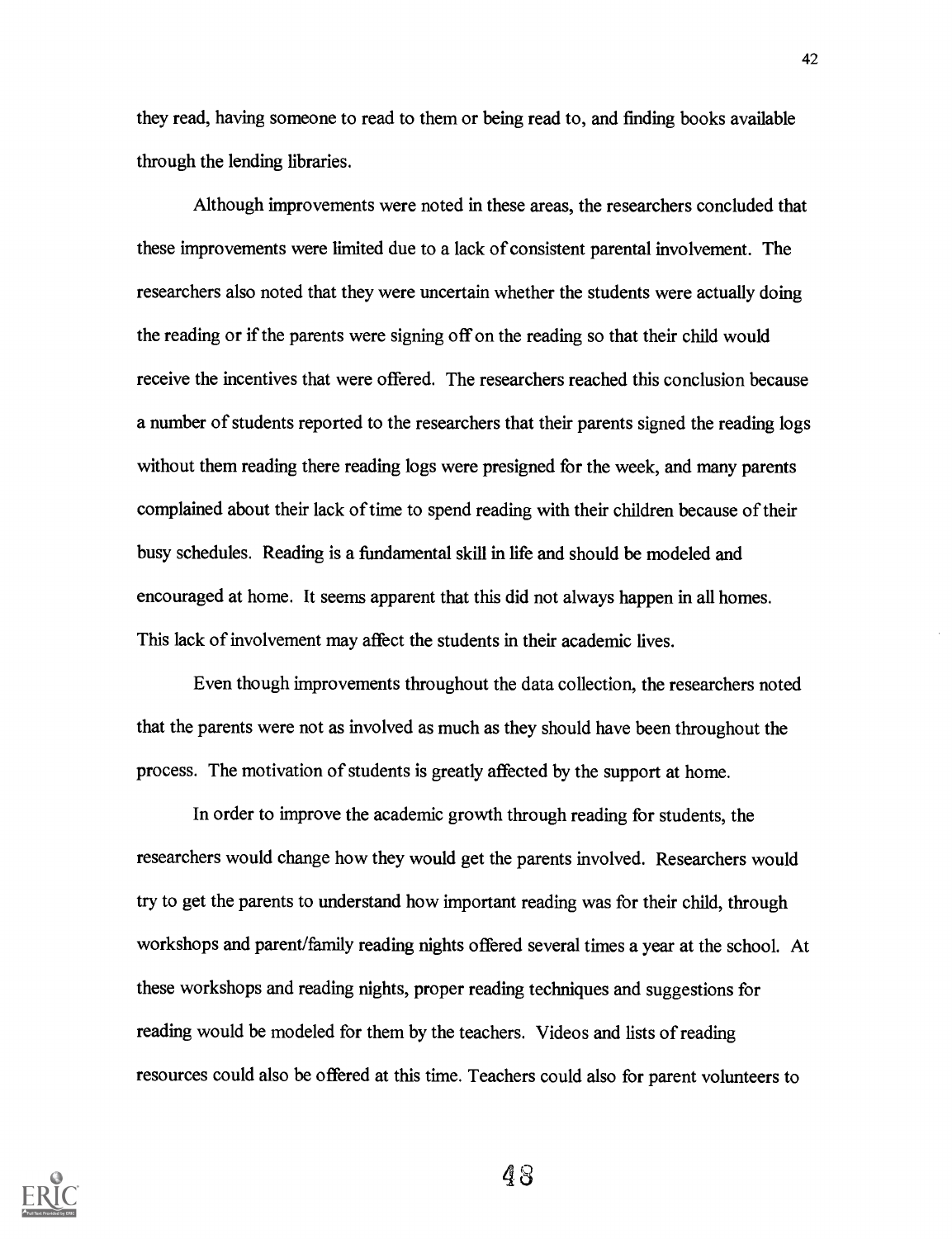come to the classroom once a month to read to the class to improve motivation in reading. Parents may gain a better understanding of the importance of reading and how it affects their child's academic growth by participating in these activities. Everyone needs to work together to help promote the importance of reading.

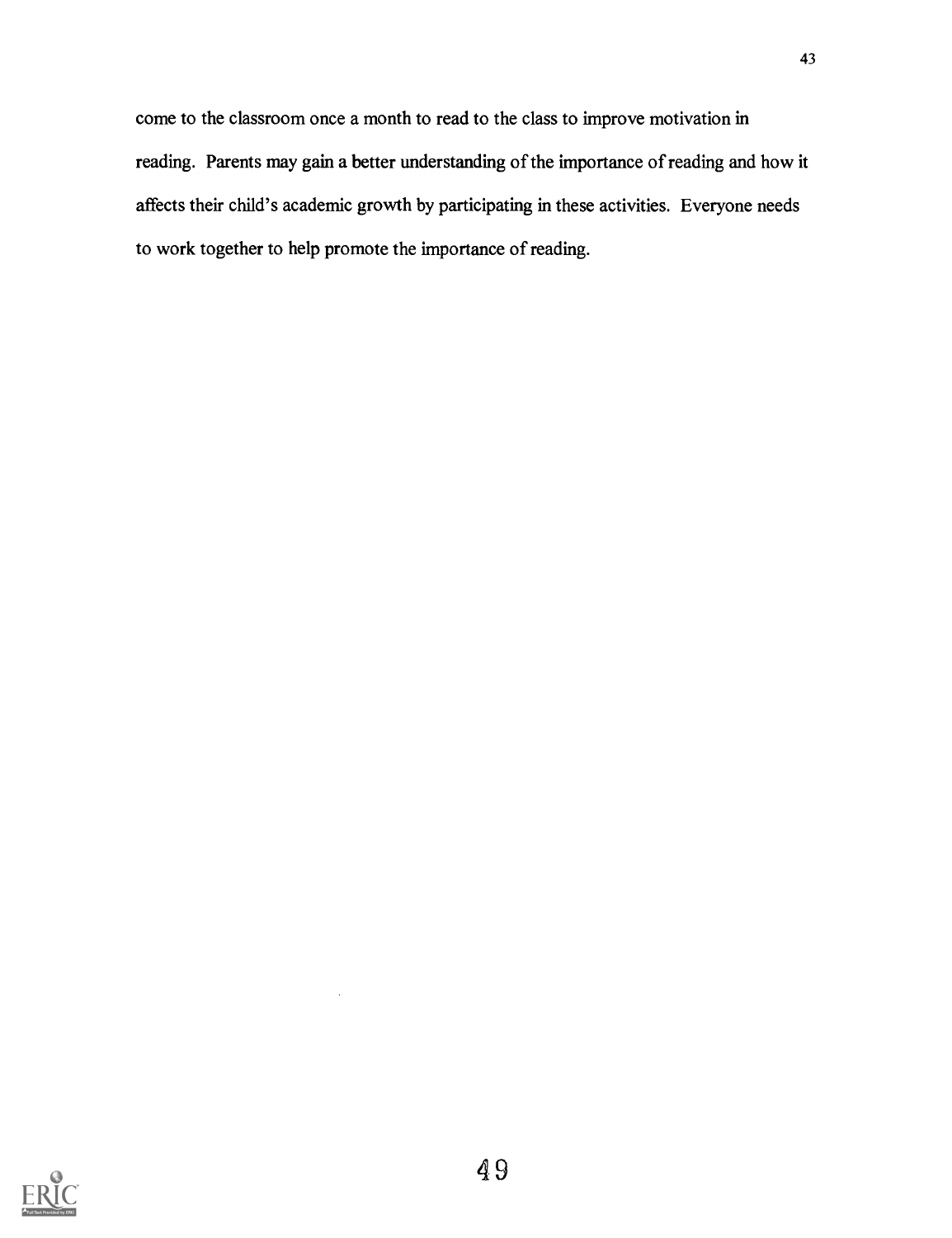#### References

Anderson, R.C., Hiebert, E.G., Scott, J. A., & Wilkson, I. (1985). Becoming a nation of readers. Washington, D.C.: National Institute of Education.

Arthur, B., & Burch, A. (1993). Motivation for reading is an effective concern. Intervention in School and Clinic,28 (5), 280-287.

Blank, W. (1997). Authentic instruction. In W.E. Blank & S. Harwell(Eds.), Promising practice for connecting high school to the real world 15-21. Tampa, FL.

Brewster, C., & Fager, J. (2000). Increasing student engagement and motivation: From time-on-task to homework. Northwest Regional Educational Laboratory.

Brophy, J. (1986, October). On Motivating Students. Occasional Paper No.101 East Lansing, Mi., 73.

Carbo, M. (1997). How to record books for maximum reading gains. Syosset, NY. : National Reading Styles Institute.

Cummings, C., & Haggerty, K. (1997). Raising healthy children. Educational Leadership, 54(8), 28-30.

D'Arcangelo, M., (1999, October). Learning about learning to read: A conversation with Sally Shaywitz. Educational Leadership, 56(2), 26-31.

DeBruyn, R. (2001). The Master Teacher. Six secrets for making better decisions. (Volume 32) [Brochure].

Dev, P.C. (1997) Intrinsic motivation and academic achievement: What does their relationship imply for the classroom teacher? Remedial and Special Education,18(1), 12- 19.

Dreher, M. (1999). Motivating children to read more nonfiction. Reading Teacher, 52(4), 414-417.

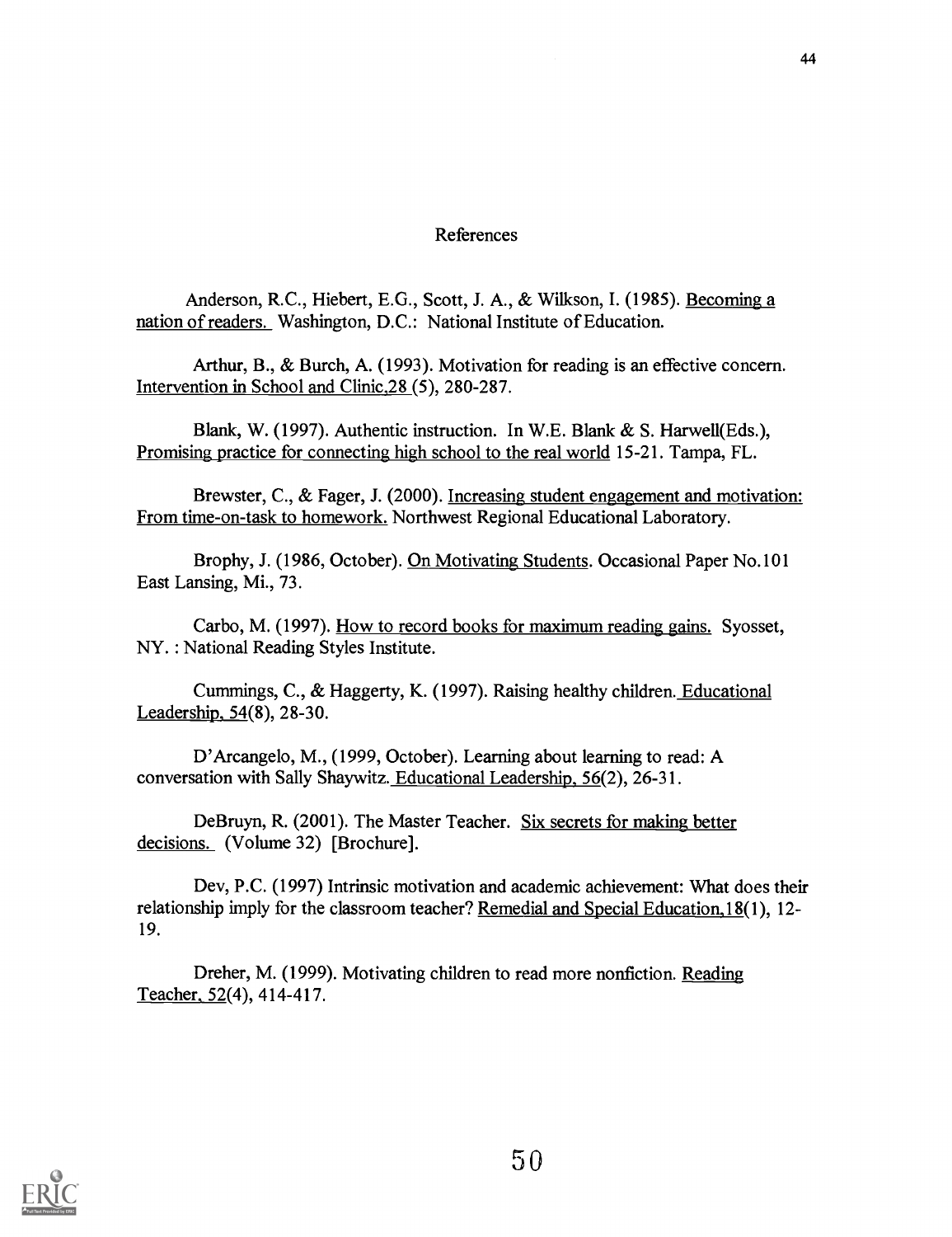Ericksen, S.C. (1978). "The lecture." Memo to the Faculty, No. 60. Ann Arbor, MI:Center for research on teaching and learning, University of Michigan.

Fitch-Blanks, C., (2001). Looking at approaches for increased student learning. Chicago Union Teacher, 64(6), 11-16.

Frenier, H.,  $(1996, September)$ . The  $1/3$  Report. Teaching K-8, 82-83.

Garbarino, J., (1997). Educating children in a socially toxic environment. Educational Leadership, 54(7), 12-16.

Hirsch, E. D., Jr., (2001, Spring). Jeanne Chall's last book. American Educator. 20-21.

Hodgin, J., & Woolescroft, C., (1997, March). Eric learns to read: learning styles at work. Educational Leadership, 43-45.

Kushman, J.W., (2000). This isn't the place for me: School dropout. In D. Capuzz & D. R. Gross(Eds.), Youth at risk: A prevention resource for counselors, teachers. and parents. (3<sup>rd</sup>. Ed.) Alexandria, VA: American Counseling Association, 471-507.

Laminack, L. (2000). Supporting emergent readers and writers. Teaching PreK-8. 30(8), 62-66.

Leighton, D. (1991). Saturating students with reading: A classroom lab approach. English Journal, 80(6), 81-85.

Lepper, M., (1988). Motivating considerations in the study of instruction. Cognition and Instruction, 5(4), 289-309.

Lowman, J. (1984). Mastering the techniques of teaching. San Francisco, CA: Jossey-Bass.

Lyon, (1999, July). Start early, finish strong: How to help every child become a reader. Read to Suceed 1-24.

McBrien, J. (1999, October). New texts, new tools: An argument for media literacy. Educational Leadership 76-79.

Morrow, L., & Sharkey, E. (1993). Motivating independent reading and writing in the primary grades through social cooperative literacy experiences. The Reading Teacher,  $47(2)$ , 162-164.

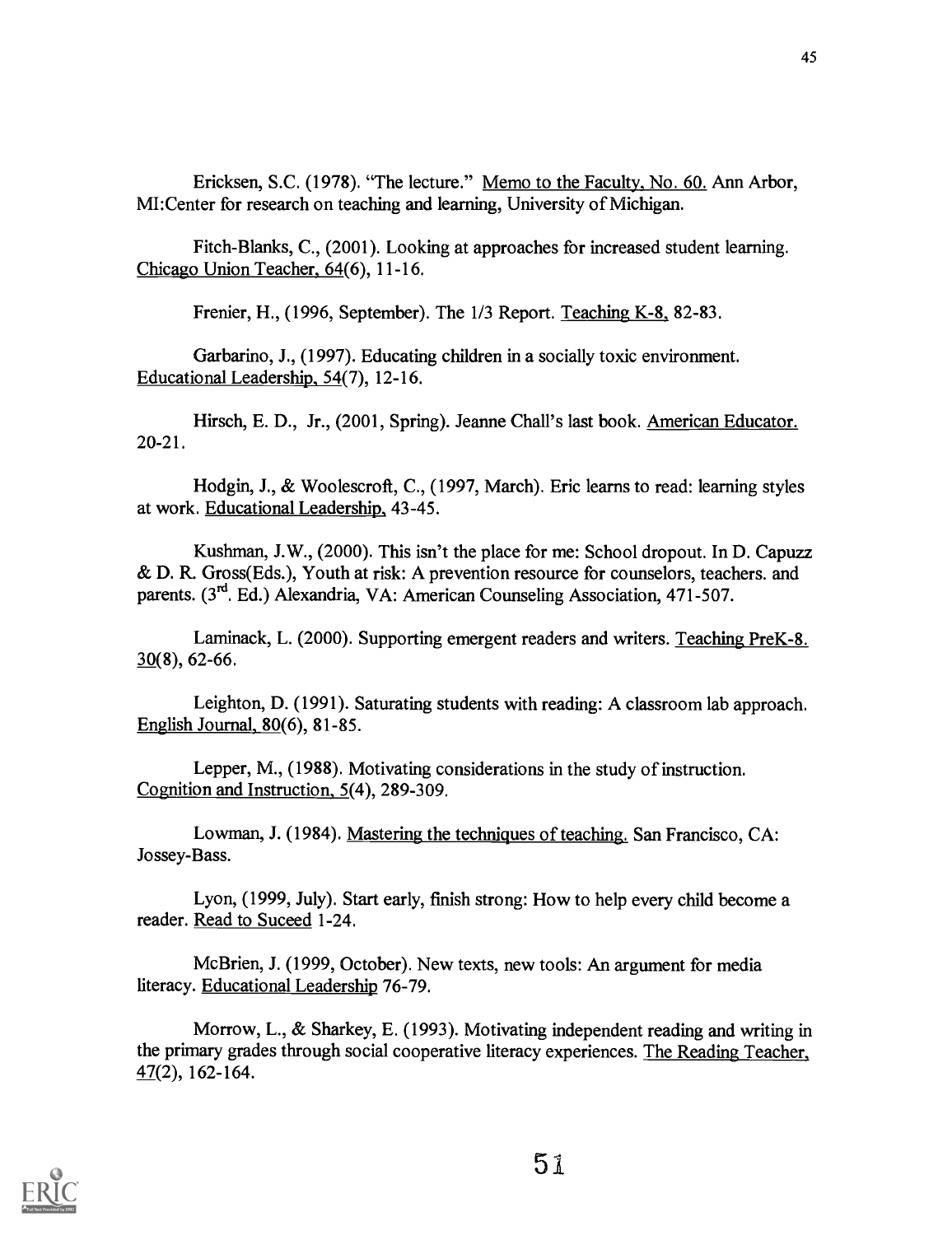Nidds, J., & Mc Gerald, J. (1999) Reading 'Little Red Riding Hood': An aid to effective early childhood education. Contemporary Education, 70(3), 11-13.

Patton, J.R. (1994). Practical recommendations for using homework with students with learning disabilities. Journal of Learning Disabilities, 27(9), 570-578.

Rasinski, T. (1995). Fast Start: A parental involvement reading program for primary grade students. Reading Research and Instruction: The Journal of the College Reading Association. 301-308.

Raz, I., & Bryant, P. (1990). Social background, phonological awareness and children's reading. British Journal of Developmental Psychology 8, 209-225.

Reiger, R., & Stang, J. (2000). Management and motivation: An analysis of productivity in education and the workplace. Education, 121(1), 62-64.

Rimm, S. (1997). An underachievement epidemic. Educational Leadership, 54(7), 18-22.

Schunk, D.H. (1991). Self-efficacy and academic motivation. Educational Psychologist, 26 233-262.

Slavin, R., Madden, N., Dolan, L., Wasik, B., Ross, S., & Smith, L., (1994, April). 'Whenever and wherever we choose' The replication of 'Success for all'. Phi Delta Kappan. 639-647.

Tunnell, M., & Jacobs, J. (1989, March). Using "real books: Research findings on literature based reading instruction. The Reading Teacher., 470-477.

Turner, G. (1992). Motivating reluctant reading: What can educators do? Reading Improvement, 29(1), 50-55.

Wagmeister, J., & Shifrin, B. (2000, November). Thinking differently, learning differently. Educational Leadership, 45-48.

Walker, C., & Yekovich, F. (1999, October). TRALEs to literacy. Educational Leadership. 57-60.

Weisz, E. (1991). Motivating students to read. Reading Improvement, 28(3), 130-132.

Wheaton, C., & Kay, S. (1999, October). Every child will read-We guarantee it. Educational Leadership, 52-56.

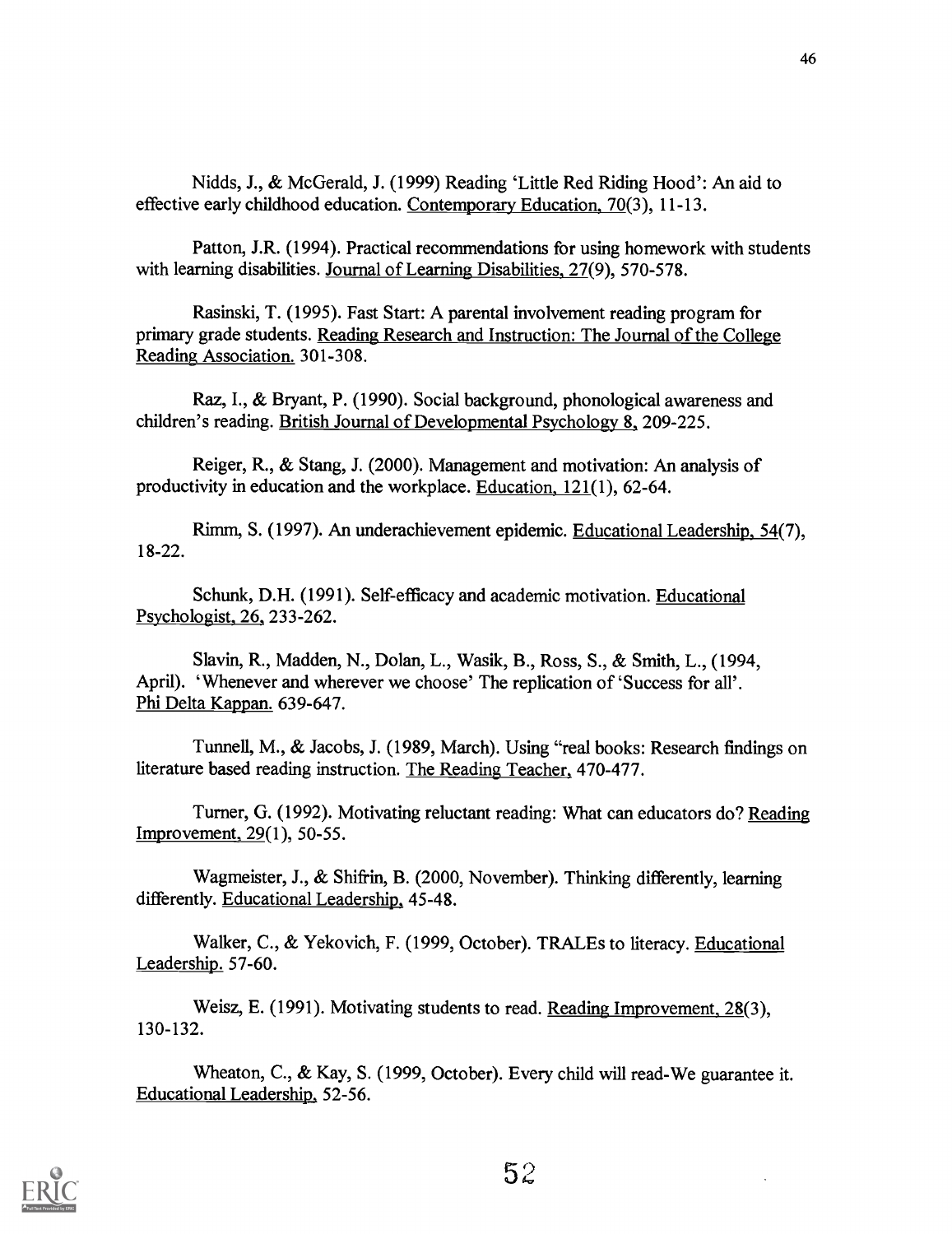Wigfield, J., & McCann, A. (1997). Children's motivations for reading. Reading Teacher, 50(4), 360-362.

Williams, B., & Woods, M. (1997). Building on urban learners' experiences. Educational Leadership, 54(7), 29-32.

Woods, E.G. (1995). Reducing the dropout rate. In School Improvement Research Series (SIRS): Research you can use (Close Up No. 17) Portland, OR.

Yarosz, D., & Barnett, W. (2001). Who reads to young children?: Identifying predictors of family reading activities. Reading Psychology, 22, 67-81.

Zeigler, K. (2001, February). R.S.V.P. A no-risk reading program for at-risk kids. Teaching K-8, 56-57.

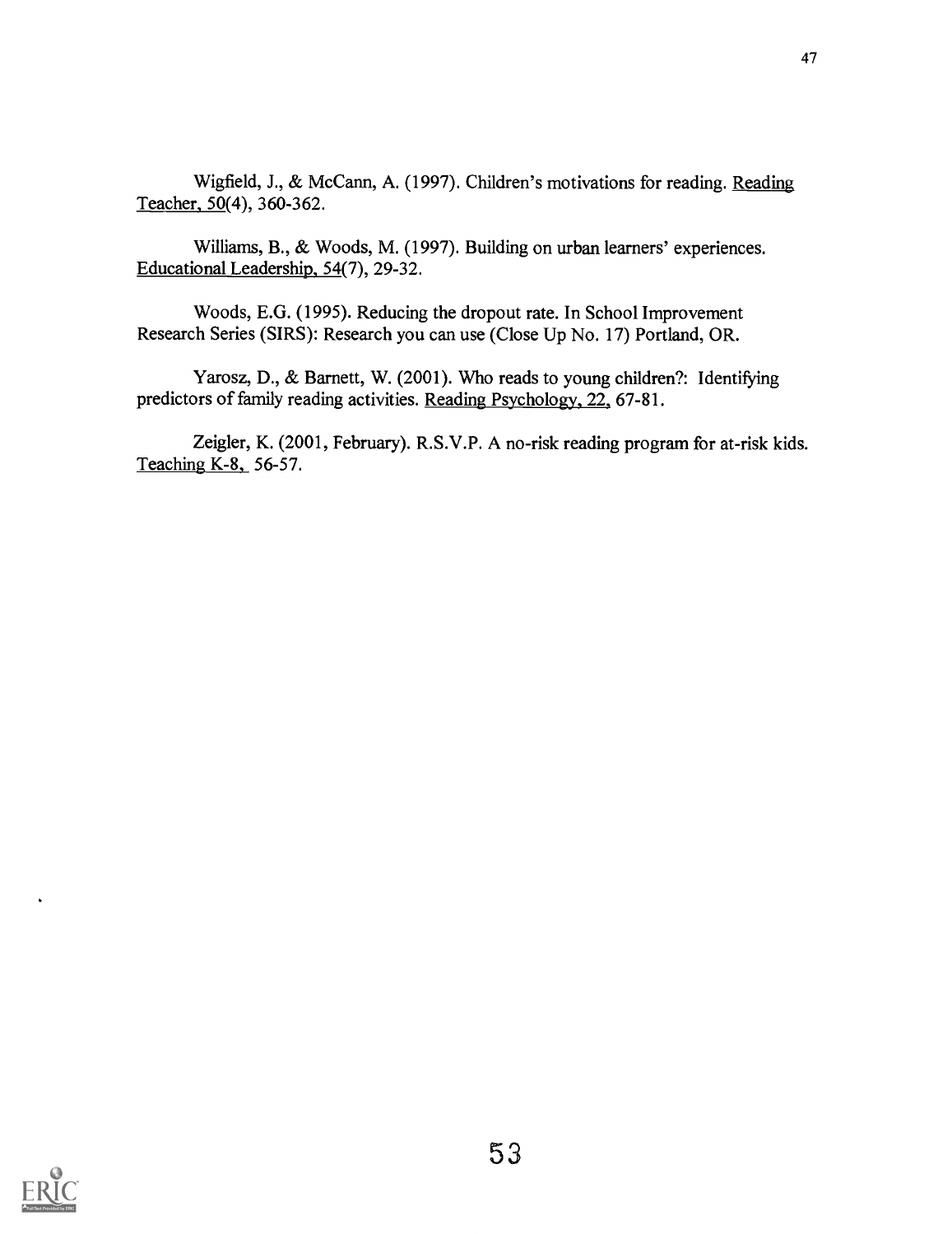## Appendix A

## STUDENT READING SURVEY

| 1. Do you enjoy reading?                          | Yes        | <b>No</b> |
|---------------------------------------------------|------------|-----------|
| 2. Is reading easy for you?                       | <b>Yes</b> | No        |
| 3. Do you have a library card?                    | <b>Yes</b> | No.       |
| 4. Do you use the public library?                 | <b>Yes</b> | <b>No</b> |
| 5. Do you think books are important?              | Yes        | No        |
| 6. Is there a time of day that you enjoy reading? | Yes        | No        |
| 7. Do you remember what you have read?            | Yes        | <b>No</b> |
| 8. Do you remember a time when you enjoyed        |            |           |
| having someone read to you?                       | Yes        | <b>No</b> |
| 9. Do you always have a book to read?             | Yes        | <b>No</b> |
| 10. Do you think you have become a better reader? |            |           |
| in the past year?                                 | Yes        | No        |

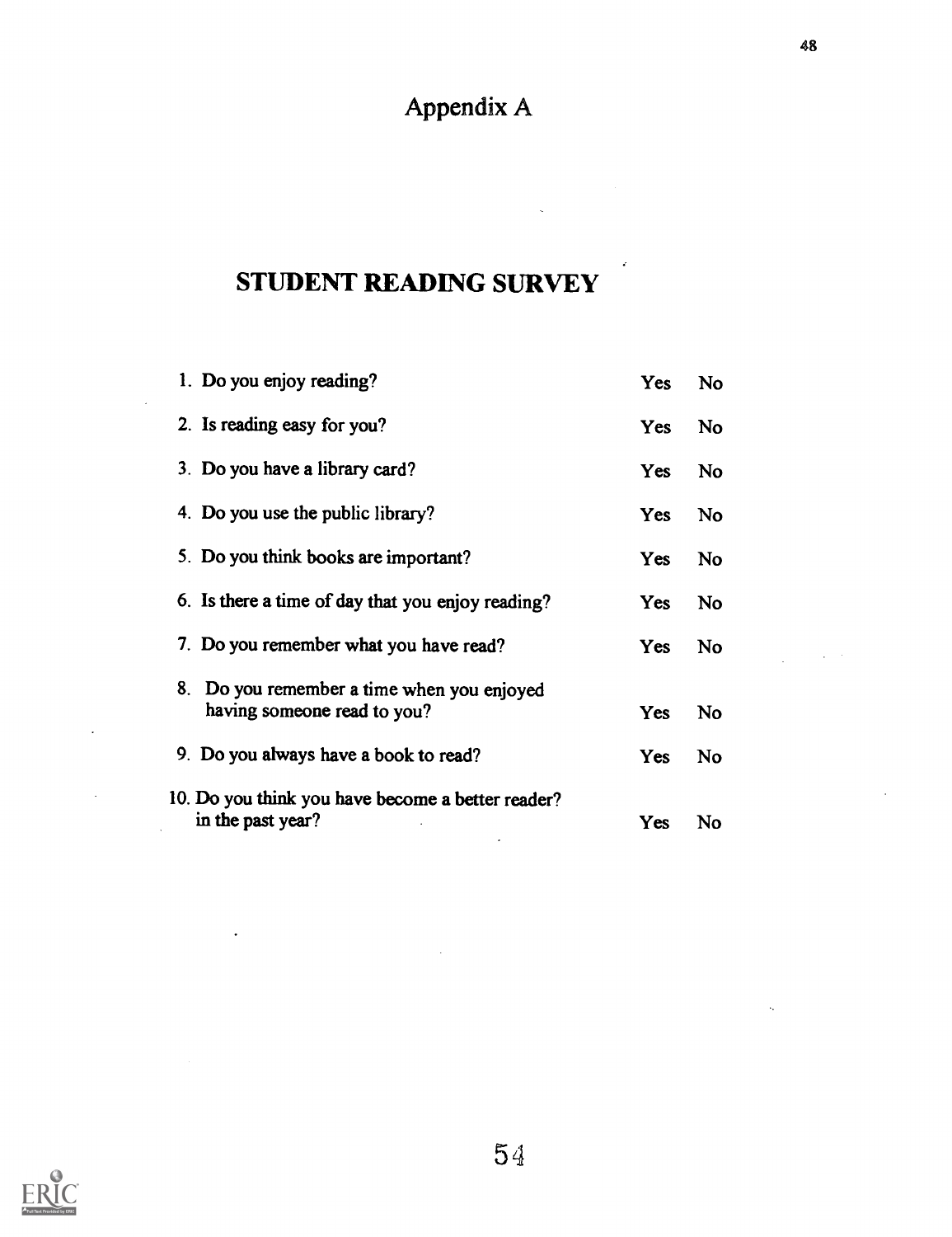# Appendix B

## INDIVIDUAL STORY CONFERENCE,FORM

| <b>Questions for Individual Story Retelling</b>                                                      |  |
|------------------------------------------------------------------------------------------------------|--|
| 1. Recall the name of the story.                                                                     |  |
| 2. Recall the characters.                                                                            |  |
| 3. Who is/are the main character(s)?                                                                 |  |
| <u> 1980 - John Stein, marking and de Brazilian (b. 1980)</u><br>4. Where does the story take place? |  |
| 5. What is the author trying to say?                                                                 |  |
| 6. What is your favorite part of the story?                                                          |  |

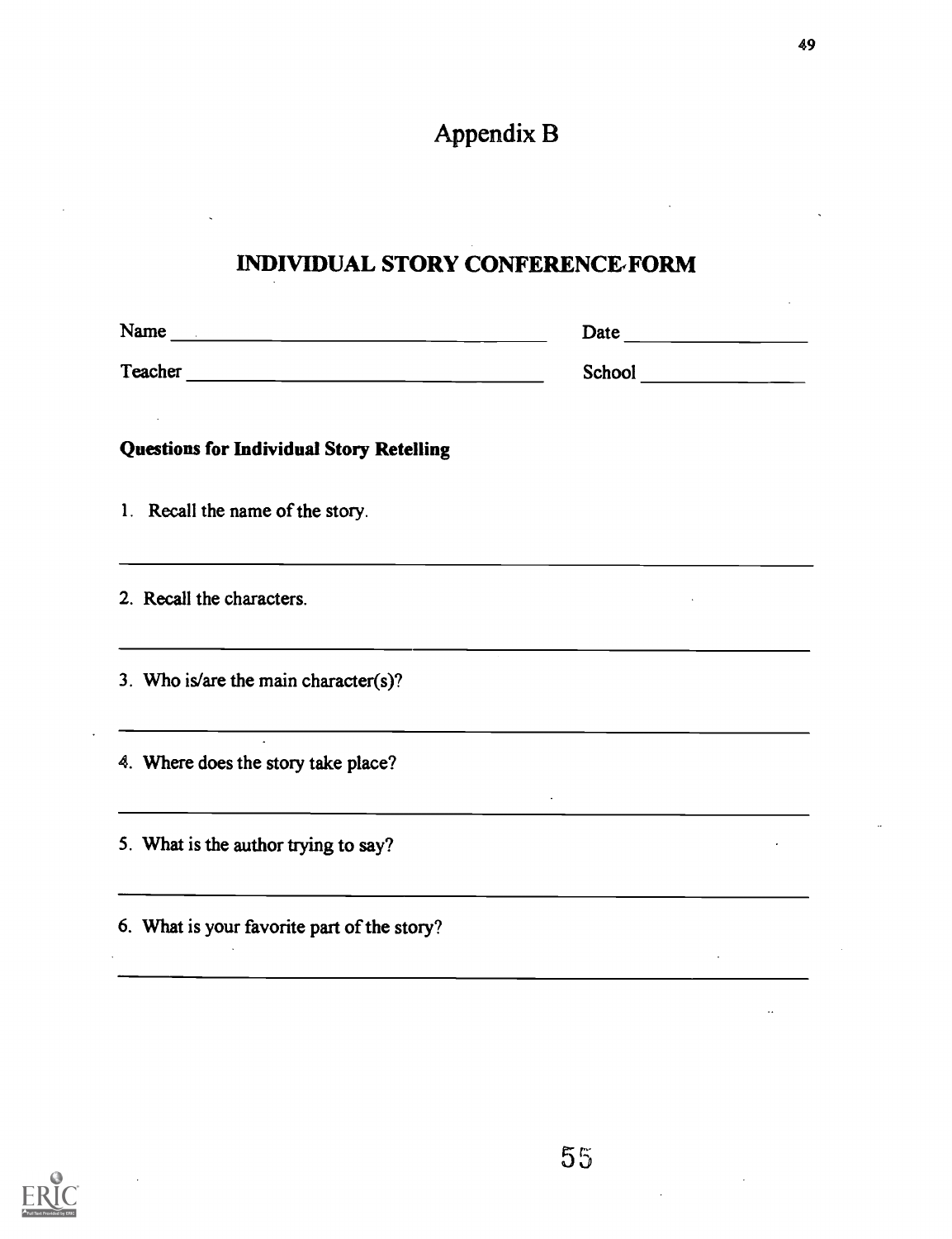## Appendix C

# OBSERVATION CHECKLIST

 $\label{eq:2.1} \frac{1}{2} \int_{\mathbb{R}^3} \frac{1}{\sqrt{2}} \left( \frac{1}{2} \sum_{i=1}^3 \frac{1}{2} \sum_{j=1}^3 \frac{1}{2} \sum_{j=1}^3 \frac{1}{2} \sum_{j=1}^3 \frac{1}{2} \sum_{j=1}^3 \frac{1}{2} \sum_{j=1}^3 \frac{1}{2} \sum_{j=1}^3 \frac{1}{2} \sum_{j=1}^3 \frac{1}{2} \sum_{j=1}^3 \frac{1}{2} \sum_{j=1}^3 \frac{1}{2} \sum_{j=1}^3 \frac{$ 

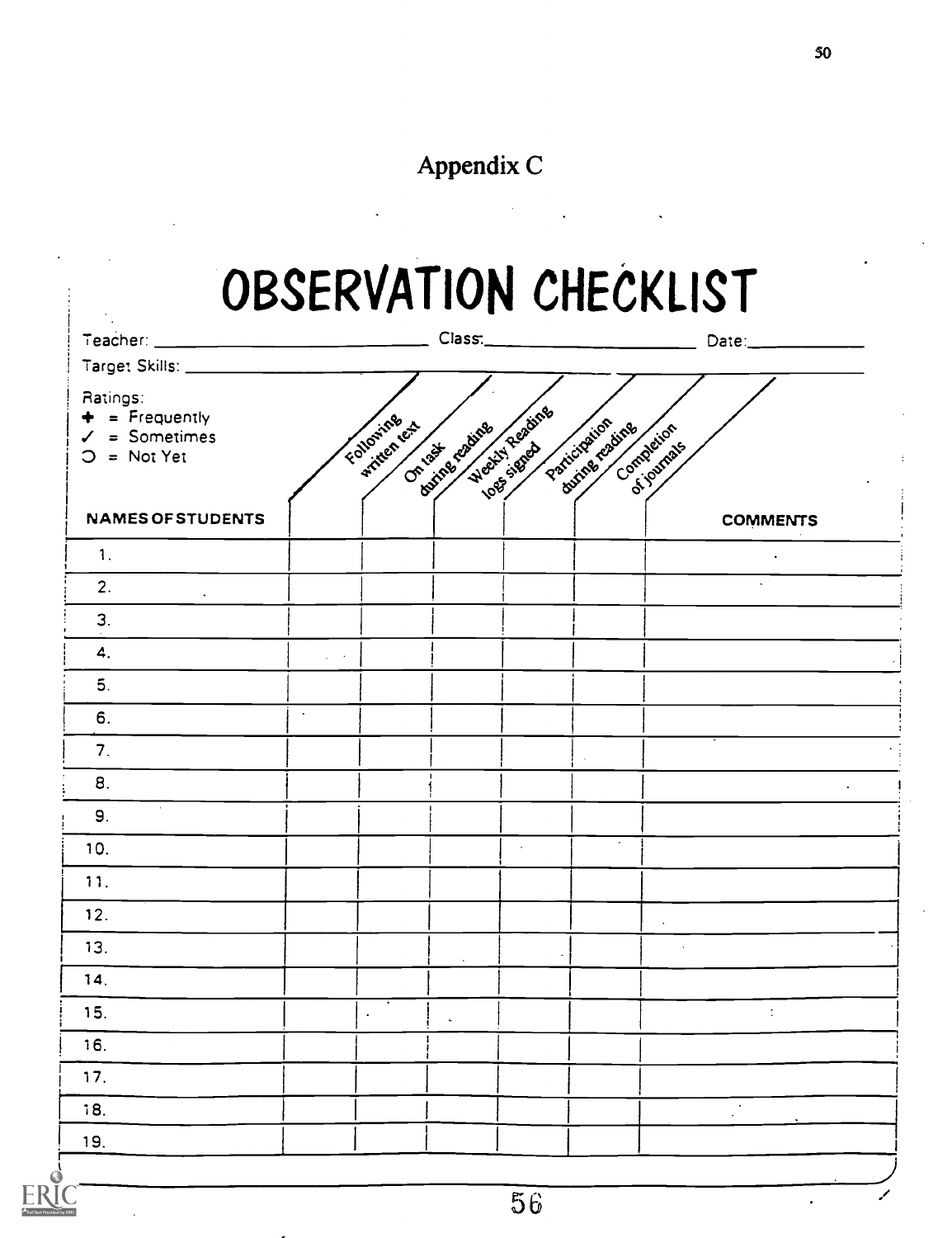|                                                                                                                                                                  | U.S. Department of Education<br>Office of Educational Research and Improvement (OERI)<br>National Library of Education (NLE)<br>Educational Resources Information Center (ERIC)<br>REPRODUCTION RELEASE<br>CS 511 208                                                                                                                                                                                                                                                                                                                                     |
|------------------------------------------------------------------------------------------------------------------------------------------------------------------|-----------------------------------------------------------------------------------------------------------------------------------------------------------------------------------------------------------------------------------------------------------------------------------------------------------------------------------------------------------------------------------------------------------------------------------------------------------------------------------------------------------------------------------------------------------|
|                                                                                                                                                                  | (Specific Document)                                                                                                                                                                                                                                                                                                                                                                                                                                                                                                                                       |
| I. DOCUMENT IDENTIFICATION:                                                                                                                                      |                                                                                                                                                                                                                                                                                                                                                                                                                                                                                                                                                           |
| Title:<br>Students To Read                                                                                                                                       | Increasing Academic Growth Through Motivating                                                                                                                                                                                                                                                                                                                                                                                                                                                                                                             |
| Author(s): Duianan, Sandra                                                                                                                                       | <u>klioris</u> Ann Porter, Jennifer Rockett, Nicole                                                                                                                                                                                                                                                                                                                                                                                                                                                                                                       |
| Corporate Source:                                                                                                                                                | Voqwill,<br><b>Publication Date:</b>                                                                                                                                                                                                                                                                                                                                                                                                                                                                                                                      |
| Saint Xavier University                                                                                                                                          |                                                                                                                                                                                                                                                                                                                                                                                                                                                                                                                                                           |
| <b>II. REPRODUCTION RELEASE:</b>                                                                                                                                 | <b>ASAP</b>                                                                                                                                                                                                                                                                                                                                                                                                                                                                                                                                               |
|                                                                                                                                                                  | In order to disseminate as widely as possible timely and significant materials of interest to the educational community, documents announced in the<br>monthly abstract journal of the ERIC system, Resources in Education (RIE), are usually made available to users in microfiche, reproduced paper copy,<br>and electronic media, and sold through the ERIC Document Reproduction Service (EDRS). Credit is given to the source of each document, and, if<br>reproduction release is granted, one of the following notices is affixed to the document. |
| of the page.                                                                                                                                                     | If permission is granted to reproduce and disseminate the identified document, please CHECK ONE of the following three options and sign at the bottom                                                                                                                                                                                                                                                                                                                                                                                                     |
| The sample sticker shown below will be<br>affixed to all Level 1 documents                                                                                       | The sample sticker shown below will be<br>The sample sticker shown below will be<br>affixed to all Level 2A documents<br>affixed to all Level 2B documents                                                                                                                                                                                                                                                                                                                                                                                                |
| PERMISSION TO REPRODUCE AND<br>DISSEMINATE THIS MATERIAL HAS<br>BEEN GRANTED BY                                                                                  | PERMISSION TO REPRODUCE AND<br>DISSEMINATE THIS MATERIAL IN<br>PERMISSION TO REPRODUCE AND<br>MICROFICHE, AND IN ELECTRONIC MEDIA<br>DISSEMINATE THIS MATERIAL IN<br>FOR ERIC COLLECTION SUBSCRIBERS ONLY.<br>MICROFICHE ONLY HAS BEEN GRANTED BY<br>HAS BEEN GRANTED BY                                                                                                                                                                                                                                                                                  |
|                                                                                                                                                                  |                                                                                                                                                                                                                                                                                                                                                                                                                                                                                                                                                           |
| TO THE EDUCATIONAL RESOURCES<br>INFORMATION CENTER (ERIC)                                                                                                        | TO THE EDUCATIONAL RESOURCES<br>TO THE EDUCATIONAL RESOURCES<br>$\sim$ $\sim$<br><b>INFORMATION CENTER (ERIC)</b><br><b>INFORMATION CENTER (ERIC)</b>                                                                                                                                                                                                                                                                                                                                                                                                     |
|                                                                                                                                                                  | 2A<br>2B                                                                                                                                                                                                                                                                                                                                                                                                                                                                                                                                                  |
| Level 1                                                                                                                                                          | Level 2A<br>Level 2B                                                                                                                                                                                                                                                                                                                                                                                                                                                                                                                                      |
|                                                                                                                                                                  |                                                                                                                                                                                                                                                                                                                                                                                                                                                                                                                                                           |
|                                                                                                                                                                  |                                                                                                                                                                                                                                                                                                                                                                                                                                                                                                                                                           |
| Check here for Level 1 release, permitting<br>reproduction and dissemination in microfiche or other<br>ERIC archival media (e.g., electronic) and paper<br>copy. | Check here for Level 2A release, permitting<br>Check here for Level 2B release, permitting<br>reproduction and dissemination in microfiche and in<br>reproduction and dissemination in microfiche only<br>electronic media for ERIC archival collection<br>subscribers only                                                                                                                                                                                                                                                                               |
|                                                                                                                                                                  | Documents will be processed as indicated provided reproduction quality permits.<br>If permission to reproduce is granted, but no box is checked, documents will be processed at Level 1.                                                                                                                                                                                                                                                                                                                                                                  |
|                                                                                                                                                                  |                                                                                                                                                                                                                                                                                                                                                                                                                                                                                                                                                           |
|                                                                                                                                                                  | I hereby grant to the Educational Resources Information Center (ERIC) nonexclusive permission to reproduce and disseminate this document<br>as indicated above. Reproduction from the ERIC microfiche or electronic media by persons other than ERIC employees and its system<br>contractors requires permission from the copyright holder. Exception is made for non-profit reproduction by libraries and other service agencies<br>to satisfy information needs of educators in response to discrete inquiries.                                         |
| Sign                                                                                                                                                             | Printed Name/Position/Title: Nicole Rockett, Jennifer Porter<br>ockett. Gennier<br>kathleen Voywill<br>uugaangan Klickis<br>Student/FBMP Sandra                                                                                                                                                                                                                                                                                                                                                                                                           |
| here, $\rightarrow$<br>Organization/Address:                                                                                                                     | XIIN VOTA<br><b>DUIGOLO</b><br>FAX:<br>Telephone 708-802-6219<br>708-802-6208<br>Saint Xavier University                                                                                                                                                                                                                                                                                                                                                                                                                                                  |
| please                                                                                                                                                           | Date:<br>E-Med Address:<br>Crannell@sxu.edu<br>-19-02<br>3<br>3700 W. 103rd St. Chgo, IL                                                                                                                                                                                                                                                                                                                                                                                                                                                                  |
|                                                                                                                                                                  | (over)<br>William Crannell, Ed.D.                                                                                                                                                                                                                                                                                                                                                                                                                                                                                                                         |
|                                                                                                                                                                  |                                                                                                                                                                                                                                                                                                                                                                                                                                                                                                                                                           |